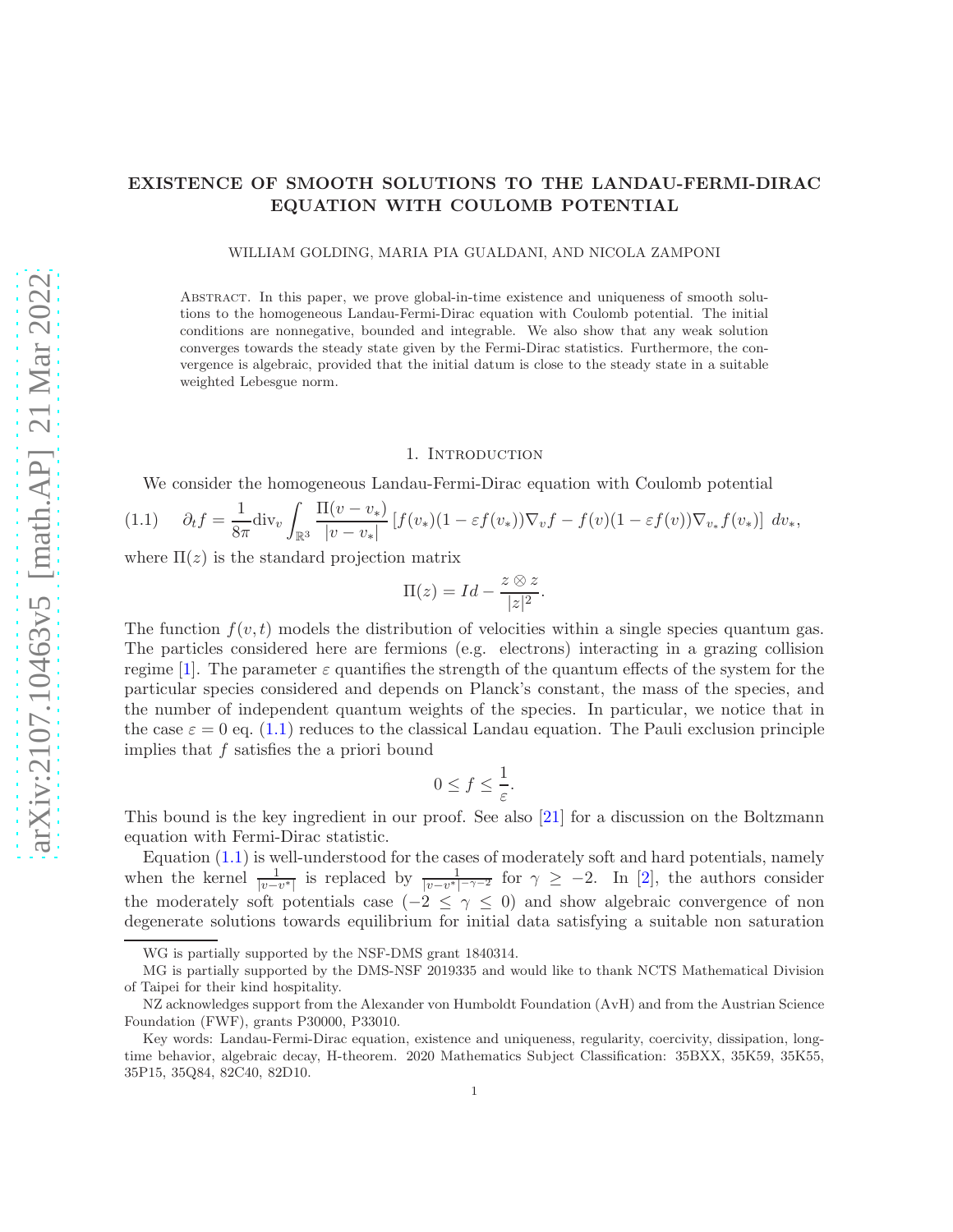condition. Existence and uniqueness of weak solution for hard potentials ( $\gamma \geq 0$ ) are shown in [\[7\]](#page-48-3), regularity and smoothing effects are studied in [\[15,](#page-48-4) [14\]](#page-48-5), and exponential convergence towards equilibrium in [\[4\]](#page-48-6). In [\[3\]](#page-48-7), the authors present fundamental properties of the entropy and entropy production functional for hard and moderately soft potentials. The existence of nondegenerate steady for any potential is shown in  $[8]$ .

The Landau-Fermi-Dirac equation shares several properties with the classical Landau equation. Multiplying  $(1.1)$  by a test function  $\phi$ , integrating by parts, and applying a straightforward symmetry argument, one obtains

<span id="page-1-0"></span>
$$
(1.2)
$$

$$
\int_{\mathbb{R}^3} \partial_t f \phi \ dv = -\frac{1}{16\pi} \int_{\mathbb{R}^3} \int_{\mathbb{R}^3} \frac{\Pi(v - v_*)}{|v - v_*|} [f(1 - \varepsilon f) \nabla_{v_*} f - f_*(1 - \varepsilon f_*) \nabla_v f][\nabla \phi_* - \nabla \phi] \ dv_* dv.
$$

Conservation of mass, momentum and energy conservation follows from [\(1.2\)](#page-1-0) by choosing  $\phi(v) \in$  $\{1, v, |v|^2\}$ . A version of the H-theorem for  $(1.1)$  is also available: with

$$
\phi = \ln\left(\frac{\varepsilon f}{1 - \varepsilon f}\right)
$$

in [\(1.2\)](#page-1-0), one obtains that

$$
\frac{d}{dt}H_{\varepsilon}[f](t) = -\frac{1}{16\pi} \int_{\mathbb{R}^3} \int_{\mathbb{R}^3} f(1 - \varepsilon f) f_*(1 - \varepsilon f_*) \cdot \frac{\Pi(v - v_*)}{|v - v_*|} \left[ \frac{\nabla v_* f_*}{f_*(1 - \varepsilon f_*)} - \frac{\nabla v f}{f(1 - \varepsilon f)} \right]^2 dv_* dv \le 0,
$$
\n(1.3)

<span id="page-1-1"></span>where

$$
H_{\varepsilon}[f] := \frac{1}{\varepsilon} \int_{\mathbb{R}^3} \varepsilon f \ln(\varepsilon f) + (1 - \varepsilon f) \ln(1 - \varepsilon f) dv.
$$

Eq. [\(1.3\)](#page-1-1) is the entropy balance equation associated to [\(1.1\)](#page-0-0), with  $-H_{\varepsilon}$  being the (physical) Fermi-Dirac entropy functional. The only smooth function that nullifies the entropy production,  $\frac{d}{dt}H_{\varepsilon}[f] = 0$ , is the Fermi-Dirac equilibrium distribution

<span id="page-1-2"></span>(1.4) 
$$
\mathcal{M}_{\varepsilon}(v) := \frac{ae^{-b|v-u|^2}}{1 + \varepsilon ae^{-b|v-u|^2}},
$$

which is also the *only smooth minimizer* of  $H_{\varepsilon}$  under the constraints of given mass, momentum, and energy [\[8\]](#page-48-8). The constants  $a > 0$ ,  $b > 0$ , and  $u \in \mathbb{R}^3$  are determined by the mass, first and second moment of the initial data

$$
\int_{\mathbb{R}^3} \begin{pmatrix} 1 \\ v \\ |v|^2 \end{pmatrix} \mathcal{M}_{\varepsilon}(v) dv = \int_{\mathbb{R}^3} \begin{pmatrix} 1 \\ v \\ |v|^2 \end{pmatrix} f(v, t) dv = \int_{\mathbb{R}^3} \begin{pmatrix} 1 \\ v \\ |v|^2 \end{pmatrix} f(0, v) dv.
$$

There are other nonsmooth distributions of the form

$$
\mathcal{F}_{\varepsilon}(v) := \varepsilon^{-1} \chi_{\Omega},
$$

with  $\Omega$  of  $\mathbb{R}^3$  a measurable subset, that satisfies (formally)  $H_{\varepsilon}[\mathcal{F}_{\varepsilon}]=\frac{d}{dt}H_{\varepsilon}[\mathcal{F}_{\varepsilon}]=0$  and solves [\(1.1\)](#page-0-0). These particular stationary solutions are called saturated Fermi-Dirac states. As such, any solution to  $(1.1)$  with general initial data could approach, as time grows, such saturated states. However, given an initial data with mass  $\rho$ , momentum u and energy E, there exists only one value of  $\varepsilon$ , uniquely determined by  $\rho$ , u and E, for which  $\mathcal{F}_{\varepsilon}(v)$  is an admissible stationary solution. For  $\varepsilon$  below such value, the only steady-state is  $\mathcal{M}_{\varepsilon}$ .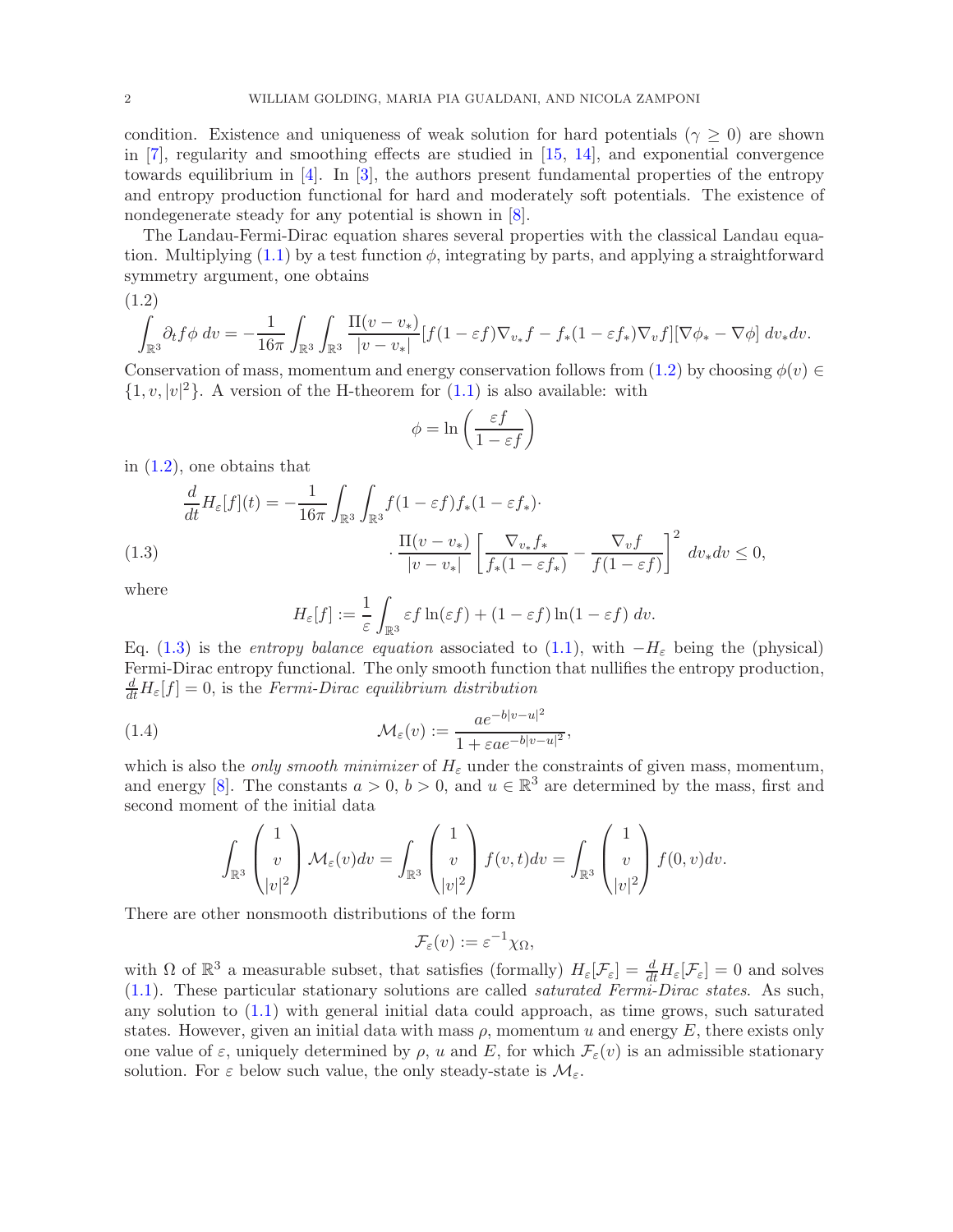Taking the formal limit  $\varepsilon \to 0$  in eq. [\(1.1\)](#page-0-0), one obtains the classical Landau equation. Furthermore,  $H_{\varepsilon}[f] \to H[f] = \int_{\mathbb{R}^3} f \ln f \, dv$  as  $\varepsilon \to 0$  modulus a multiple of the mass  $\int_{\mathbb{R}^3} f \, dv$ :

$$
H_{\varepsilon}[f] - (\ln \varepsilon - 1) \int_{\mathbb{R}^3} f \, dv \to H[f] \quad \text{as } \varepsilon \to 0.
$$

The addition of a multiple of the mass to  $H_{\varepsilon}[f]$  does not change the entropy balance equation  $(1.3)$  nor the form of the equilibrium distribution  $(1.4)$ , thanks to the conservation of mass property. The equilibrium distribution  $\mathcal{M}_{\varepsilon}(v)$  also converges towards the classical Maxwellian distribution  $M(v) = ae^{-b|v-u|^2}$  as  $\varepsilon \to 0$ . Finally, strictly related to the limits  $H_{\varepsilon}[f] \to H[f]$ and  $\mathcal{M}_{\varepsilon} \to M$  is the fact that the relative entropy

$$
H_{\varepsilon}[f|\mathcal{M}_{\varepsilon}] := \int_{\mathbb{R}^3} \mathcal{M}_{\varepsilon} \left[ \frac{f}{\mathcal{M}_{\varepsilon}} \ln \left( \frac{f}{\mathcal{M}_{\varepsilon}} \right) - \frac{f}{\mathcal{M}_{\varepsilon}} + 1 \right] + \frac{1}{\varepsilon} \int_{\mathbb{R}^3} (1 - \varepsilon \mathcal{M}_{\varepsilon}) \left[ \frac{1 - \varepsilon f}{1 - \varepsilon \mathcal{M}_{\varepsilon}} \ln \left( \frac{1 - \varepsilon f}{1 - \varepsilon \mathcal{M}_{\varepsilon}} \right) - \frac{1 - \varepsilon f}{1 - \varepsilon \mathcal{M}_{\varepsilon}} + 1 \right] dv
$$

converges to the relative entropy of the classical Landau equation

$$
H[f|M] := \int_{\mathbb{R}^3} M\left[\frac{f}{M}\ln\left(\frac{f}{M}\right) - \frac{f}{M} + 1\right] dv.
$$

The next observation concerns the structure of the collision operator. For a smooth  $f$ , the interaction term can be expressed as a second order elliptic nonlinear operator with non-local coefficients:

$$
\operatorname{div}_v \left( A[f(1-\varepsilon f)]\nabla f - f(1-\varepsilon f)\nabla a[f] \right),\,
$$

where the matrix  $A[f(1-\varepsilon f)]$  is defined through the map

$$
A:g \mapsto A[g],
$$

with

<span id="page-2-1"></span>(1.5) 
$$
A[g] := \frac{1}{8\pi} \int_{\mathbb{R}^3} \frac{\Pi(v - v_*)}{|v - v_*|} g(v_*) \, dv_*, \quad a[f] := \frac{1}{4\pi} \int_{\mathbb{R}^3} \frac{f(v_*)}{|v - v_*|} \, dv_*.
$$

1.1. Main Results. Our first result concerns existence of smooth solutions to [\(1.1\)](#page-0-0). Unlike in the case of the classical Landau equation, we are able to show global-in-time existence of smooth solutions for a general class of initial datum. Our regularity estimates depend on the quantum parameter. At the present moment, it seems out of reach to obtain similar results uniformly with respect to  $\varepsilon$ . Therefore, in the rest of the manuscript we set  $\varepsilon = 1$ .

<span id="page-2-0"></span>**Theorem 1.1.** Suppose  $f_{in}: \mathbb{R}^3 \to \mathbb{R}$  satisfies  $0 \leq f_{in} \leq 1$ ,  $(1+|v|^3)f_{in} \in L^1(\mathbb{R}^3)$ , and  $H_1(f_{in}) < 0$ . Then, there is a solution  $f : [0, \infty) \times \mathbb{R}^3 \to \mathbb{R}$  with  $f \in C([0, \infty); L^2(\mathbb{R}^3))$  such that  $f(0) = f_{in}$ ,  $0 \le f \le 1$ ,  $f \in L^{\infty}([0, \infty); L^{p}(\mathbb{R}^{3})) \cap L^{2}([0, T]; H^{1}(\mathbb{R}^{3}))$  for each  $1 \le p \le \infty$ , and for each  $T > 0$ , and  $\varphi \in L^2([0, T]; H^1(\mathbb{R}^3)),$ 

<span id="page-2-2"></span>(1.6) 
$$
\int_0^T \langle \varphi, \partial_t f \rangle_{H^1, H^{-1}} dt = - \int_0^T \int_{\mathbb{R}^3} (A[f(1-f)] \nabla f - \nabla a[f] f(1-f)) \cdot \nabla \varphi dv dt.
$$

Moreover, f has decreasing (Fermi-Dirac) entropy and satisfies conservation of mass, energy, and momentum.

If the initial data has moments  $(1+|v|^m)f_{in} \in L^1(\mathbb{R}^3)$  with  $m > 9$ , the solution is unique.

By a simple time rescaling, we obtain global-in-time existence and uniqueness for any quantum parameter: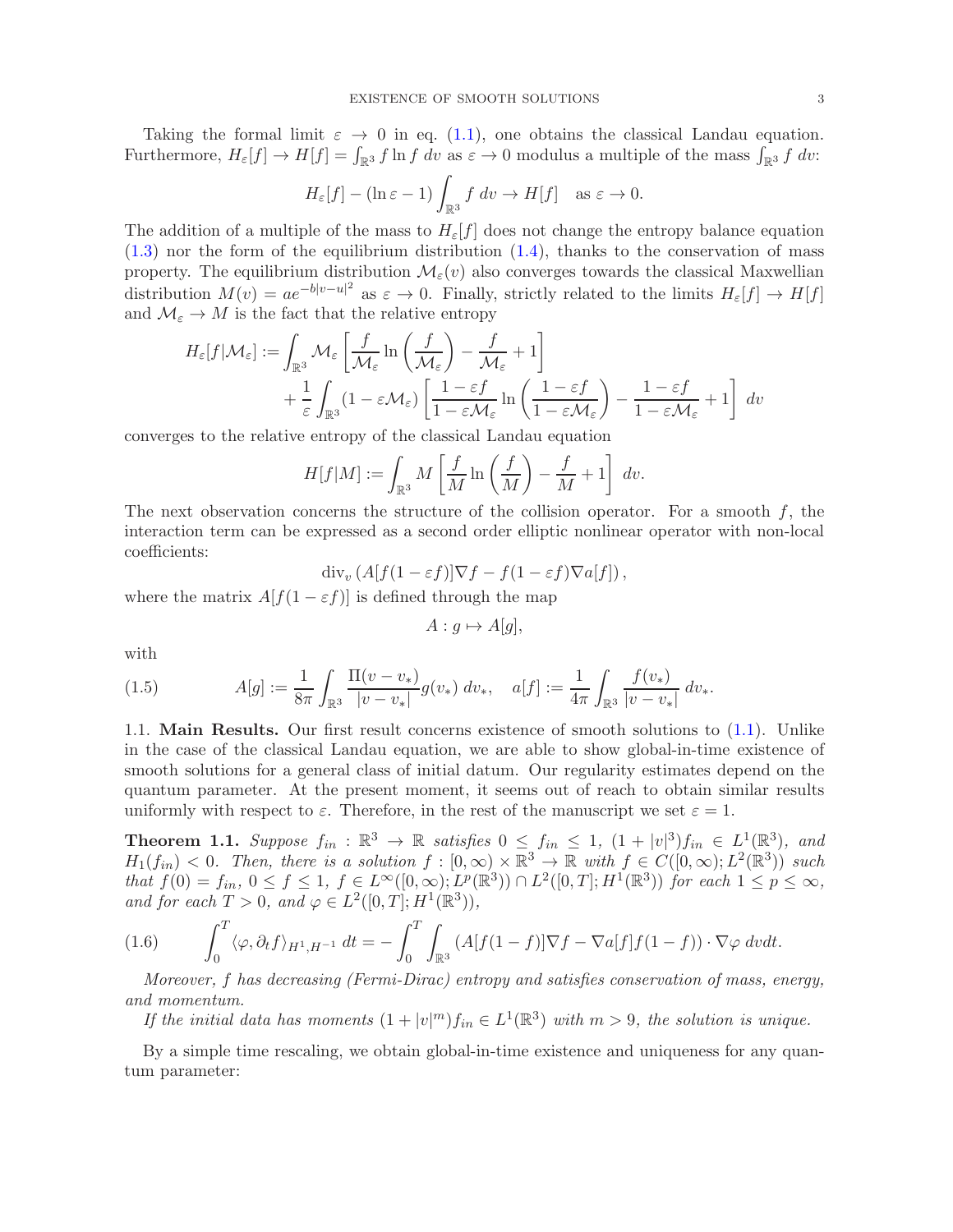**Corollary 1.2.** Fix  $\varepsilon > 0$  and let  $f_{in} : \mathbb{R}^3 \to \mathbb{R}$  satisfies  $0 \le f_{in} \le \varepsilon^{-1}$ ,  $(1 + |v|^3) f_{in} \in L^1(\mathbb{R}^3)$ , and  $H_{\varepsilon}(f_{in}) < 0$ . Then, there is a unique  $f : [0, \infty) \times \mathbb{R}^3 \to \mathbb{R}$  with  $f \in C([0, \infty); L^2(\mathbb{R}^3))$  such that  $f(0) = f_{in}$ ,  $0 \le f \le \varepsilon^{-1}$ ,  $f \in L^{\infty}([0, \infty); L^{p}(\mathbb{R}^{3}) \cap L^{2}([0, T]; H^{1}(\mathbb{R}^{3}))$  for each  $1 \le p \le \infty$ , and for each  $T > 0$ , and  $\varphi \in L^2([0, T]; H^1(\mathbb{R}^3))$ ,

$$
\int_0^T \langle \varphi, \partial_t f \rangle_{H^1, H^{-1}} dt = - \int_0^T \int_{\mathbb{R}^3} (A[f(1 - \varepsilon f)] \nabla f - \nabla a[f] f(1 - \varepsilon f)) \cdot \nabla \varphi \, dv dt.
$$

Moreover, f has decreasing (Fermi-Dirac) entropy and satisfies conservation of mass, energy, and momentum.

Theorem [1.1](#page-2-0) is proved in several steps. First, we approximate the problem by discretizing the time variable and adding suitable regularizing terms. The approximating problem is well-posed thanks to suitable fixed point arguments. After, we use uniform  $L^2$  and entropy inequalities to take limits as our regularizing terms vanish. A crucial ingredient is the uniform positive lower bound for the diffusion matrix  $A[f(1-f)]$ , which follows from the boundedness of the second moment of  $f$  and a uniform negative upper bound for the Fermi-Dirac entropy. This guarantees that equation  $(1.1)$  remains uniformly parabolic during the evolution of the system.

The weak solutions from Theorem [1.1](#page-2-0) are, in fact, smooth solutions, provided the initial data has high enough moments:

<span id="page-3-0"></span>**Theorem 1.3.** Let f be a weak solutions as in Theorem [1.1.](#page-2-0) If the initial data  $f_{in}$  is, in addition, such that  $(1+|v|^{12}) \in L^1(\mathbb{R}^3)$  then  $f \in C^\infty((0,T]; C^\infty(\mathbb{R}^3))$ .

The higher regularity of the solution is obtained thanks to parabolic regularity arguments, Morrey's inequality and Schauder estimates. The parabolic regularity argument yields estimates for f in  $W^{1,\infty}(0,T;W^{-1,p}) \cap L^{\infty}(0,T;W^{1,p})$  for any  $p \in [2,6]$ . Via interpolation between Sobolev spaces, we obtain a bound for  $f$  in a fractional Sobolev space. From here, we deduce, the Hölder continuity of  $f$  via Morrey's inequality. A standard parabolic bootstrap argument yields  $f \in C^{\infty}((0,T]; C^{\infty}(\mathbb{R}^3)).$ 

Our regularity results do not hold in the limit  $\varepsilon \to 0$ , since they heavily rely on the bound  $f\leq \frac{1}{\varepsilon}$  $\frac{1}{\varepsilon}$ . For the classical Landau equation, the Cauchy problem has been understood only for weak solutions [\[35\]](#page-49-0) [\[18\]](#page-48-9) [\[6\]](#page-48-10) [\[1\]](#page-48-0) [\[29\]](#page-49-1). Recently, in [\[28\]](#page-49-2) and [\[34\]](#page-49-3), the authors showed that, for a short time, weak solutions become instantaneously regular and smooth. The long time asymptotic for weak solutions has been studied in [\[13\]](#page-48-11) and [\[12\]](#page-48-12). However, the question of whether solutions stay smooth for all time or become unbounded after a finite time is still open. Recent research has produced several conditional results regarding this inquiry. These results show regularity properties of solutions that already possess some basic properties (yet to be verified). They include (i) conditional uniqueness [\[23\]](#page-48-13) [\[16\]](#page-48-14), and (ii) conditional smoothness for solutions in  $L^{\infty}(0,T,L^p(\mathbb{R}^d))$  with  $p > \frac{d}{2}$  [\[34\]](#page-49-3) [\[28\]](#page-49-2). In a very recent manuscript [\[19\]](#page-48-15), the authors studied behavior of solutions in the space  $L^{\infty}(0,T, \dot{H}^1(\mathbb{R}^3))$ . They show that for general initial data there exists a time  $T^*$  after which the weak solutions belong to  $L^{\infty}((T^*, +\infty), H^1(\mathbb{R}^3))$ . This result agrees with the one in [\[25\]](#page-48-16), in which the authors showed that the set of singular times for weak solutions has Hausdorff dimension at most  $\frac{1}{2}$ . In [\[9\]](#page-48-17), the authors show that self-similar blow-up of type I cannot occur for solutions to the Landau equation.

The second result of this paper concerns the convergence towards the steady state as the time approaches infinity. We show that the convergence is algebraic, provided that the initial datum  $f_{in}$  is close to the steady state  $\mathcal{M}_{\varepsilon}$  in a suitable weighted Lebesgue norm. Hereafter, we denote with M the function defined in [\(1.4\)](#page-1-2) with  $\varepsilon = 1$ .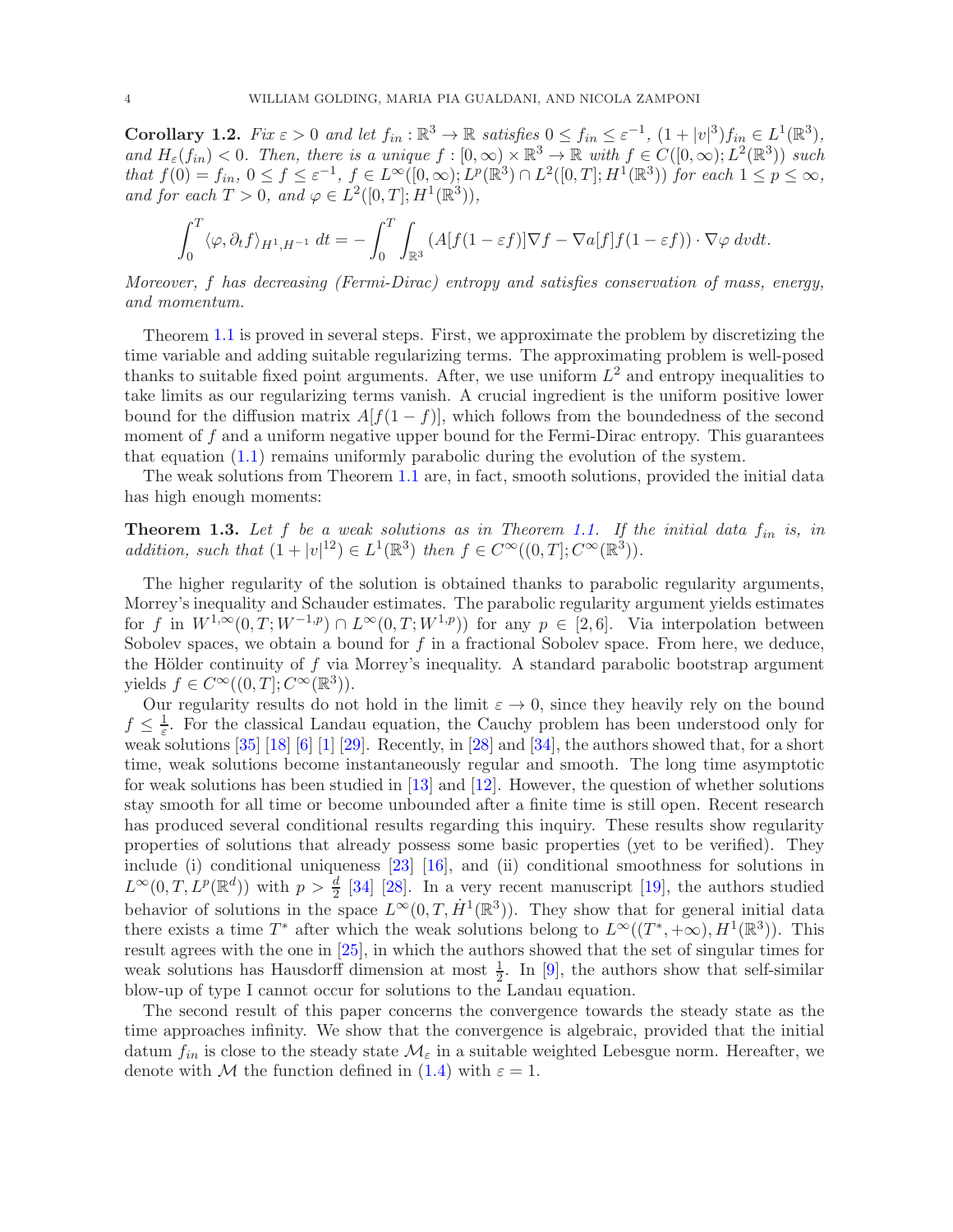<span id="page-4-0"></span>**Theorem 1.4.** Given any initial datum  $f_{in} : \mathbb{R}^3 \to [0,1]$ ,  $f_{in} \in L_2^1$ , such that  $H_1[f_{in}] < 0$ , the solution f to the initial value problem associated to [\(1.1\)](#page-0-0) converges strongly in  $L^1$  as  $t \to \infty$  to the Fermi-Dirac distribution M with same mass, momentum and energy as  $f_{in}$ .

Furthermore, there exists a constant  $\ell > 0$  such that, if

$$
\int_{\mathbb{R}^3} (f_{in} - \mathcal{M})^2 \mathcal{M}^{-1} (1 - \mathcal{M})^{-1} dv < \ell,
$$
  

$$
\int_{\mathbb{R}^3} (f_{in} - \mathcal{M})^2 \mathcal{M}^{-1} (1 - \mathcal{M})^{-1} (1 + |v|^2)^{N/2} dv < \infty, \text{ for some } N \ge 1,
$$

then

$$
\int_{\mathbb{R}^3} \frac{(f(t) - \mathcal{M})^2}{\mathcal{M}(1 - \mathcal{M})} dv \lesssim (1 + t)^{-N}, \qquad t > 0.
$$

The unconditional convergence (without rate) towards the steady state is obtained from the entropy balance equation in the following way. We integrate the balance equation in time and use the ellipticity properties of the entropy dissipation to deduce that  $f(t_n) \to \mathcal{M}$  along a suitable sequence of time instants  $t_n \to \infty$ . The monotonicity in time of the relative entropy yields that  $f(t) \to M$  strongly in  $L^1$  as  $t \to \infty$ .

The algebraic convergence for initial data close to the steady state is achieved by linearizing  $(1.1)$  around M. First, we show existence of a spectral gap for the linearized Landau-Fermi-Dirac operator between two different weighted Lebesgue space. Precisely, such relation has the structure

$$
-(Lh,h)_{E_1} \ge \lambda \|h\|_{E_2}, \qquad h \in D(L) \cap N(L)^{\perp},
$$

with  $E_2$  not included in  $E_1$ . This latter fact is the reason why we are not able to obtain exponential convergence towards equilibrium, but only algebraic. After, we derive a uniform bound for some moment of the solution to the linearized equation in a weighted Lebesgue space. In the last step, we bound the contributions of the nonlinear corrections, and derive a differential inequality for the weighted  $L^2$ -norm of the perturbation

$$
h:=\frac{f-\mathcal{M}}{\mathcal{M}(1-\mathcal{M})}.
$$

An elementary argument of ordinary differential equations' theory yields algebraic convergence to zero with rate N for  $||h||_{L^2(m)}$ , provided that, at initial time, the latter is small enough and  $||h||_{L^2(m(1+|v|^2)^{N/2})} < \infty.$ 

1.2. Notations. Here we list some of the notation conventions adopted throughout the manuscript:

- Universal constants that may change from line to line are denoted C or  $C(A, B)$  if the constant is allowed to depend on the quantities A and B.
- We write  $A \leq B$  to mean there is a universal constant C such that  $A \leq CB$ . Similarly, we write  $A \sim B$  to mean  $A \lesssim B$  and  $B \lesssim A$ . If we write  $A \lesssim_{\Lambda} B$ , the implicit constant  $C$  is allowed to depend on  $\Lambda$ .
- We write  $L^p([0,T];X)$  for  $T>0$  and X a Banach space to denote the space of strongly measurable X-valued functions satisfying

$$
\int_0^T \|f(t)\|_X^p dt < \infty.
$$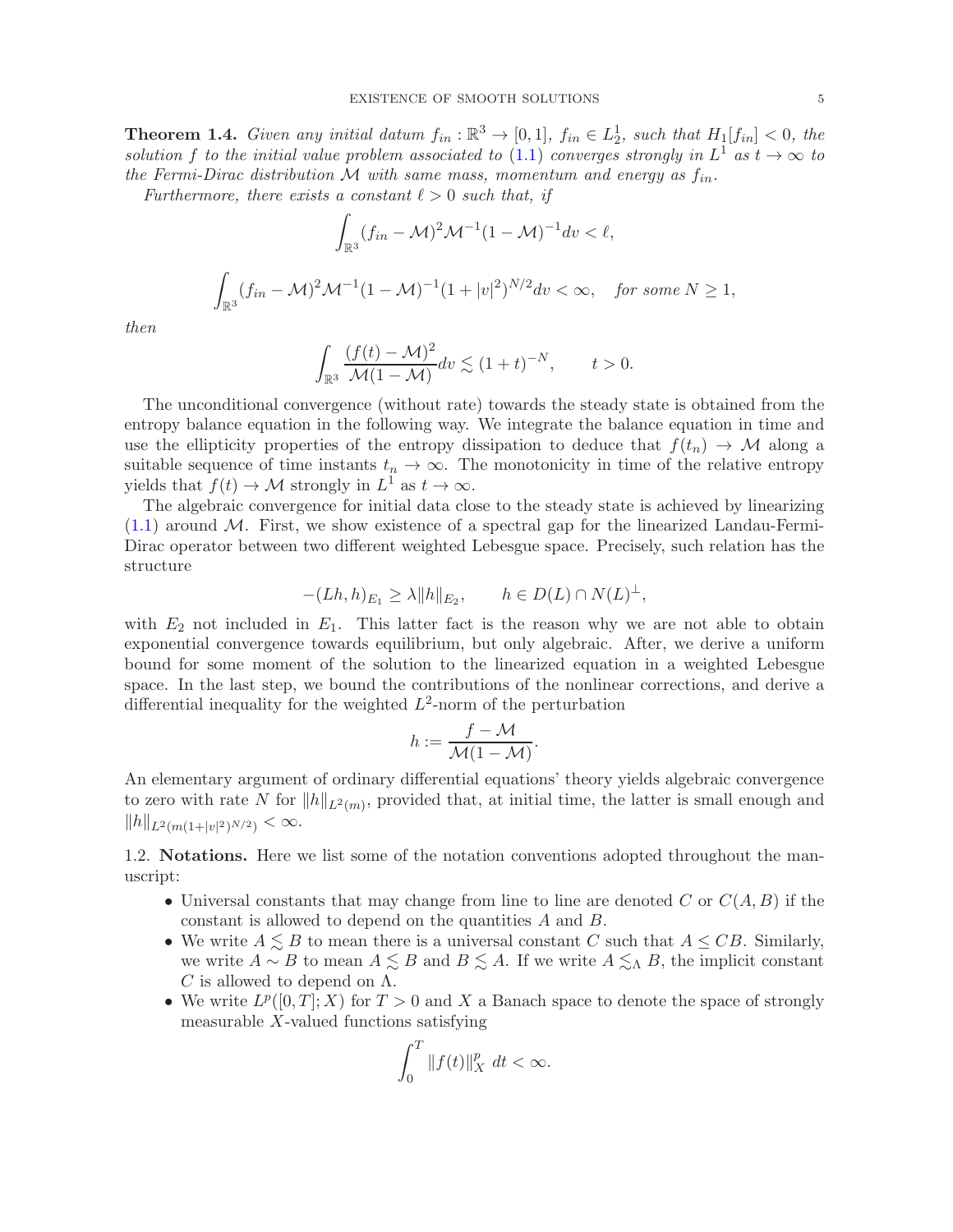When we write  $L^p$  without specifying the measure space, we mean  $L^p(\mathbb{R}^3)$ .

• We use the japanese bracket notation  $\langle v \rangle := (1 + |v|^2)^{1/2}$ . Given  $p \in [1, \infty]$ , we denote with  $L_m^p$  the space of functions that have the following norm

$$
||f||_{L_m^p}^p := \int_{\mathbb{R}^3} |f|^p \langle v \rangle^m dv,
$$

finite. We denote with  $||f||_{L^p}$  the  $L^p(\mathbb{R}^3)$  norm of f.

• Given  $p \in [1,\infty]$  we denote with  $p^* \in [1,\infty]$  the conjugate exponent of  $p, p^* := \frac{p}{p-1}$  $\frac{p}{p-1}$ .

In Section [2,](#page-5-0) we recall some useful estimates for the coefficients  $A[f]$ ,  $a[f]$  appearing in [\(1.1\)](#page-0-0). In Section [3,](#page-6-0) we prove Theorem [1.1.](#page-2-0) In Section [4,](#page-26-0) we prove Theorem [1.3.](#page-3-0) In Section [5,](#page-32-0) we prove Theorem [1.4.](#page-4-0)

#### 2. Coefficient Bounds

<span id="page-5-0"></span>The following standard bounds will be used throughout our proofs.

<span id="page-5-4"></span>**Lemma 2.1.** Any  $f(v)$  such that  $0 \le f(v) \le \frac{1}{\varepsilon}$ ,  $\int_{\mathbb{R}^3} f(1+|v|^2) = E_0$ , and  $H_{\varepsilon}[f] \le H_0 < 0$ satisfies

$$
\langle A[f(1-\varepsilon f)]\xi,\xi\rangle \ge \frac{C}{1+|v|^3}|\xi|^2, \quad \forall \xi \in \mathbb{R}^3,
$$

where C depends on  $E_0$  and  $H_0$ .

*Proof.* We begin by quoting a known result (see [\[20\]](#page-48-18) Lemma 6 and Proposition 4, or [\[34\]](#page-49-3) Lemma 3.2 and 3.3) that says that for any nonnegative function  $\varphi$  with mass, second momentum and entropy bounded, for all  $v \in \mathbb{R}^3$ :

$$
\int_{\mathbb{R}^3} \frac{\Pi(v - v_*)}{|v - v_*|} \varphi(v_*) \ dv_* \geq \frac{C}{1 + |v|^3} \mathbb{I},
$$

where the constant  $C$  depends only on the quantities

$$
\int \varphi(v) dv, \quad \int \varphi(v)|v|^2 dv, \quad \int \varphi(v)|\ln \varphi(v)| dv.
$$

In light of this inequality, we need only show that

<span id="page-5-1"></span>(2.1) 
$$
\int f(1-\varepsilon f)|\ln f(1-\varepsilon f)| dv < +\infty,
$$

and that there exists a strictly positive constant  $m_0$  such that

<span id="page-5-2"></span>(2.2) 
$$
\int f(1-\varepsilon f) dv \ge m_0.
$$

The proof of  $(2.1)$  and  $(2.2)$  can be found in [\[7\]](#page-48-3) in Lemma 3.1.

The previous lemma together with  $(1.3)$  show that, as long as the initial data has strictly negative entropy, our equation is *uniformly* parabolic, and saturated-Fermi-Dirac-distributions are not admissible solutions.

<span id="page-5-3"></span>**Lemma 2.2** (Upper Bound on A[f]). For A[f] defined in [\(1.5\)](#page-2-1), and for any  $f \in L^p \cap L^q$  with  $1 \leq p < 3/2 < q \leq \infty$ , we have

(2.3) 
$$
||A[f]||_{L^{\infty}} \leq C(p,q) ||f||_{L^q}^{1-\alpha} ||f||_{L^p}^{\alpha},
$$

where 
$$
\alpha = \frac{\frac{1}{3} - \frac{1}{p^*}}{\frac{1}{q^*} - \frac{1}{p^*}} \in (0, 1)
$$
. Furthermore,  $\nabla \cdot A[f] = \nabla a[f]$ .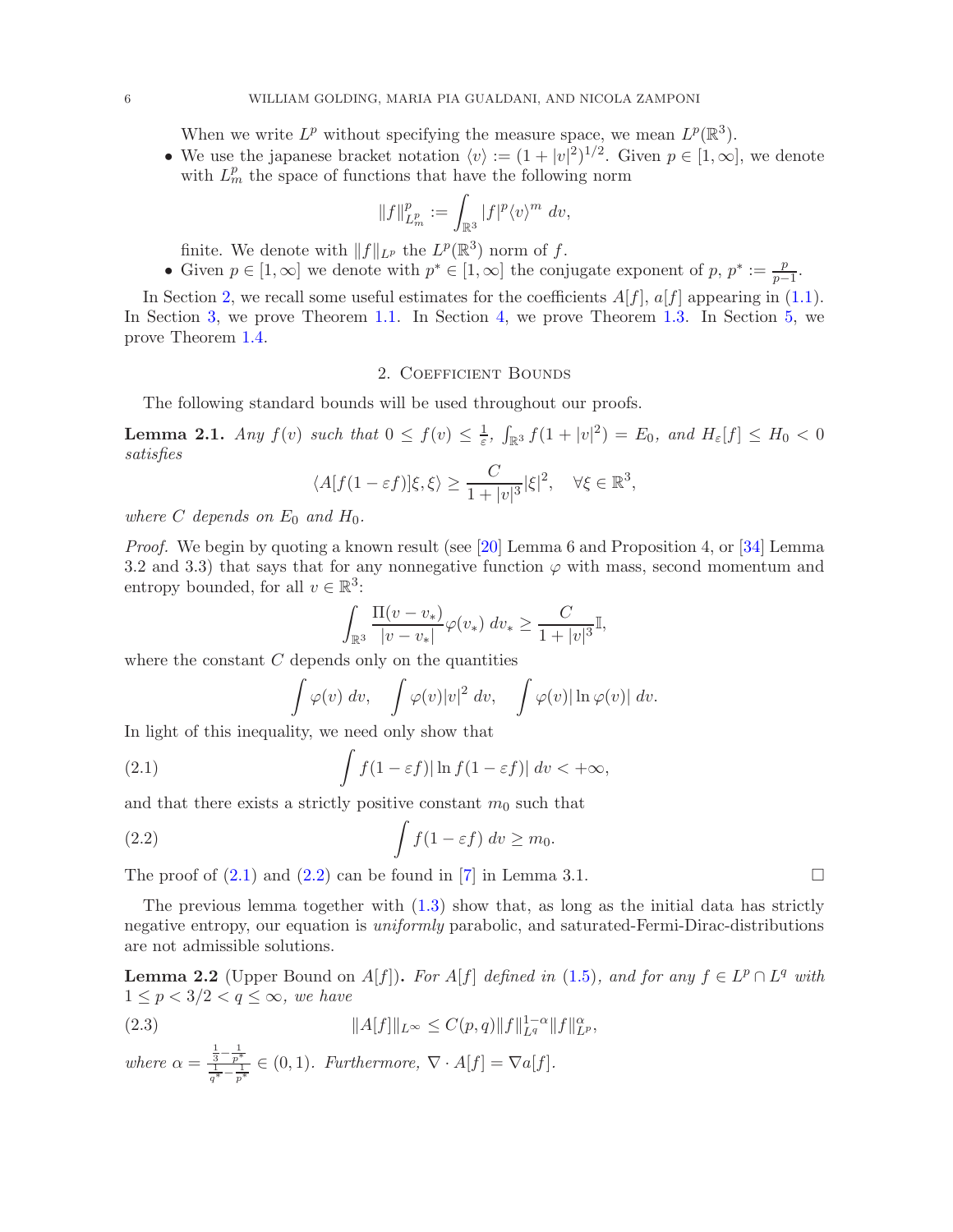*Proof.* For  $R > 0$  arbitrary,

$$
|A[f]| \leq \int_{|x-y| \leq R} \frac{|f(y)|}{|x-y|} dy + \int_{|x-y| \geq R} \frac{|f(y)|}{|x-y|} dy
$$
  
\n
$$
\leq ||f||_{L^q} \left( \int_{|x-y| \leq R} \frac{1}{|x-y|^{q^*}} dy \right)^{1/q^*} + ||f||_{L^p} \left( \int_{|x-y| \geq R} \frac{1}{|x-y|^{p^*}} dy \right)^{1/p^*}
$$
  
\n
$$
\lesssim_{p,q} ||f||_{L^q} R^{3/q^*-1} + ||f||_{L^p} R^{3/p^*-1},
$$

provided  $q^* < 3$  and  $p^* > 3$ . Optimizing in R yields  $R \approx ||f||_{L^q}^{-\beta} ||f||_{L^p}^{\beta}$  and the bound,

$$
||f||_{L^q} R^{\frac{3(q-1)}{q}-1} + ||f||_{L^p} R^{\frac{3(p-1)}{p}-1} \lesssim ||f||_{L^q}^{\alpha} ||f||_{L^p}^{1-\alpha},
$$

for  $\beta = \frac{1}{\sqrt{1}}$  $\frac{1}{3\left(\frac{1}{q^*}-\frac{1}{p^*}\right)}$ , and  $\alpha = \beta \left(1 - \frac{3}{p^*}\right)$  $\left(\frac{3}{p^*}\right) > 0$ . Note that  $0 < \alpha < 1$ . Finally, notice that

$$
\text{div}A[f] = -\frac{1}{4\pi} \int_{\mathbb{R}^3} \frac{x - y}{|x - y|^3} f(y) \, dy = \frac{1}{4\pi} \nabla \int_{\mathbb{R}^3} \frac{f(y)}{|x - y|} f(y) \, dy = \nabla a[f].
$$

<span id="page-6-3"></span>**Lemma 2.3** (Upper Bound on  $\nabla a[f]$ ). For a f defined in [\(1.5\)](#page-2-1), we have

$$
\|\nabla a[f]\|_{L^2} \le C \|f\|_{L^{6/5}},
$$

and

$$
\|\nabla a[f]\|_{L^{\infty}} \le C(p,q) \|f\|_{L^p}^{\alpha} \|f\|_{L^q}^{1-\alpha},
$$

for any  $1 \le p < 3 < q \le \infty$ , and some  $\alpha \in (0,1)$ .

*Proof.* The Hardy-Littlewood-Sobolev inequality (in  $\mathbb{R}^3$ ) states that

$$
\left\|\frac{1}{|x|^{\lambda}} * f\right\|_{L^q} \lesssim_{\alpha,p,q} \|f\|_{L^p}
$$

provided  $1 < p, q, \frac{3}{\lambda} < \infty$  and  $\frac{1}{p} + \frac{\lambda}{3} = 1 + \frac{1}{q}$  (see [\[32\]](#page-49-4)). The kernel  $K(x)$  for  $\nabla a$  satisfies  $K(x) \sim |x|^{-2}$  and the  $L^2$  estimate follows immediately. The  $L^{\infty}$ -bound follows the same steps as in Lemma [2.2.](#page-5-3)

# <span id="page-6-1"></span>3. Existence of bounded weak solutions

<span id="page-6-0"></span>In order to find weak solutions to [\(1.1\)](#page-0-0), we first introduce an extra dissipative term  $\delta_1\Delta f$  to counter the degenerate ellipticity of  $A[f(1-f)]$  (see Lemma [2.1\)](#page-5-4) and study the approximating problems

(3.1) 
$$
\partial_t f = \nabla \cdot (A[f(1-f)]\nabla f - \nabla a[f]f(1-f)) + \delta_1 \Delta f.
$$

We will first prove there exist solutions to  $(3.1)$ , then taking  $\delta_1$ , we recover global-in-time weak solutions to  $(1.1)$ . To this end, we introduce an auxiliary equation,

<span id="page-6-2"></span>(3.2) 
$$
\frac{(f_k - f_{k-1})}{\tau} = \nabla \cdot (A_{k-1} \nabla f_k - \nabla a_{k-1} z_+(1-z)_+ + \delta_1 \nabla f_k) - \delta_2 |v|^m f_k,
$$

$$
A_{k-1} := A[f_{k-1}(1 - f_{k-1})] \quad \text{and} \quad a_{k-1} := a[f_{k-1}],
$$

obtained by dividing the time interval  $[0, T]$  into N subintervals, each of length  $\tau$ , linearizing [\(3.1\)](#page-6-1) around a measurable function z, and adding an additional localizing term,  $\delta_2|v|^m f$ . In the

 $\Box$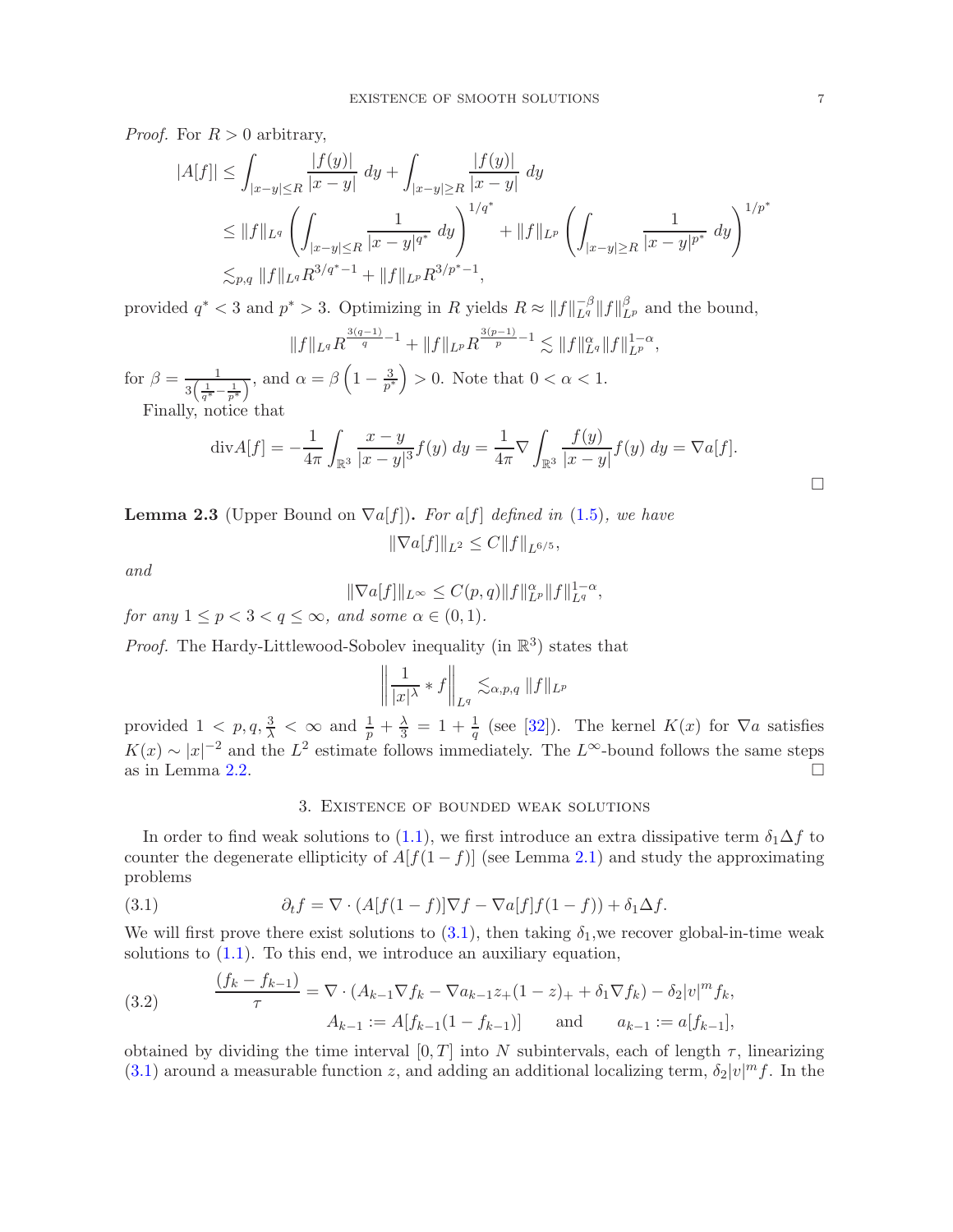first step of our construction, we use the Lax-Milgram Theorem to find unique weak solutions to [\(3.2\)](#page-6-2) and prove the following proposition:

<span id="page-7-0"></span>**Proposition 3.1.** Let  $f_{k-1} \in L^1$  with  $0 \leq f_{k-1} \leq 1$ , z be a measurable function, and  $m \geq 0$ . Then, there is a unique  $f_k \in H^1 \cap L^2_m$  that satisfies

<span id="page-7-4"></span>(3.3) 
$$
\int \frac{(f_k - f_{k-1})}{\tau} \varphi - \nabla a_{k-1} z_+(1-z)_+ \cdot \nabla \varphi \, dv = -\int \nabla \varphi \cdot A_{k-1} \nabla f_k \, dv -\delta_1 \int \nabla \varphi \cdot \nabla f_k - \delta_2 \int |v|^m \varphi f_k \, dv,
$$

for any  $\varphi \in H^1 \cap L^2_m$ .

For a fixed k, Proposition [3.1](#page-7-0) defines a solution operator  $\Phi$  to [\(3.2\)](#page-6-2) via  $\Phi(z) = f_k$ . In the second step of our construction, we seek solutions  $f_k$  to the nonlinear system:

<span id="page-7-1"></span>(3.4) 
$$
\frac{(f_k - f_{k-1})}{\tau} = \nabla \cdot (A_{k-1} \nabla f_k - \nabla a_{k-1} f_k (1 - f_k) + \delta_1 \nabla f_k) - \delta_2 |v|^m f_k,
$$

for any fixed  $\delta_1, \delta_2, \tau, m > 0$ . Equivalently, we seek a fixed point  $f_k = \Phi(f_k)$  satisfying the bound  $0 \le f_k \le 1$ . To this end, we show  $\Phi: L^2 \to L^2$  is continuous and compact, and the set  $\{z \mid z = t\Phi(z)$ , for some  $t \in [0,1]\}$  is bounded in  $L^2$ . Therefore, we apply the Schaeffer Fixed Point Theorem to conclude the following proposition:

<span id="page-7-2"></span>**Proposition 3.2.** Suppose  $f_0 \in L^1$  with  $0 \leq f_0 \leq 1$ . Then, there is a family of functions  $\{f_k\}_{k=0}^N$  such that  $f_k \in L^2_m \cap H^1$  and  $\{f_k\}$  solve [\(3.4\)](#page-7-1). That is, for  $k \geq 1$ ,  $f_k$  satisfies that for any  $\varphi \in H^1 \cap L^2_m$ ,

$$
\int \frac{(f_k - f_{k-1})}{\tau} \varphi - \nabla a_{k-1} f_k (1 - f_k) \cdot \nabla \varphi \, dv = - \int A_{k-1} \nabla f_k \cdot \nabla \varphi \, dv - \delta_2 \int |v|^m f_k \varphi \, dv.
$$
\n(3.5)

<span id="page-7-5"></span>Furthermore, for each  $k \geq 1$ ,  $f_k \in L^1$  and  $0 \leq f_k \leq 1$ .

In the third step of our construction, we seek a weak solution to the auxiliary equation  $(3.1)$ on a time interval  $[0, T]$ . To this end, we divide  $[0, T]$  into N pieces of size  $\tau_N$  and from Proposition [3.2,](#page-7-2) for an initial datum  $f_{in}$ , we may define

$$
f^{(N)}(v,t) = f_{in}(v)\chi_0(t) + \sum_{k=1}^{N} f_k(v)\chi_{(t_{k-1},t_k]}(t),
$$

where  $\{f_k\}_{0\leq k\leq N}$  solves [\(3.4\)](#page-7-1) with parameters  $\tau = \delta_2 = \tau_n$ . We show propagation of  $L^1$ moments and use a variant of the Aubin-Lions Lemma to conclude the following proposition:

<span id="page-7-3"></span>**Proposition 3.3.** Suppose  $f_{in} \in L^1$ ,  $|v|^2 f_{in} \in L^1$ , and  $0 \leq f_{in} \leq 1$  and  $\delta_1 > 0$ . Then, for any  $T > 0$ , there is an  $f : [0, T] \times \mathbb{R}^3 \to \mathbb{R}$  with  $0 \le f \le 1$  such that for each  $1 \le p < \infty$ ,  $f \in L^{\infty}([0,T]; L^p)$ ,  $f \in C([0,T]; L^2)$ ,  $f \in L^2([0,T]; H^1)$ ,  $f \in L^{\infty}([0,T]; L^1_2)$  and f satisfies [\(3.1\)](#page-6-1) in the form,

<span id="page-7-6"></span>
$$
\int_{\mathbb{R}^3} f_{in}\varphi(0) dv - \int_0^T \int_{\mathbb{R}^3} f \partial_t \varphi dv dt = - \int_0^T \int_{\mathbb{R}^3} (A[f(1-f)] \nabla f - \nabla a[f] f(1-f)) \cdot \nabla \varphi dv dt
$$
  
(3.6)  

$$
- \delta_1 \int_0^T \int_{\mathbb{R}^3} \nabla f \cdot \nabla \varphi dv dt,
$$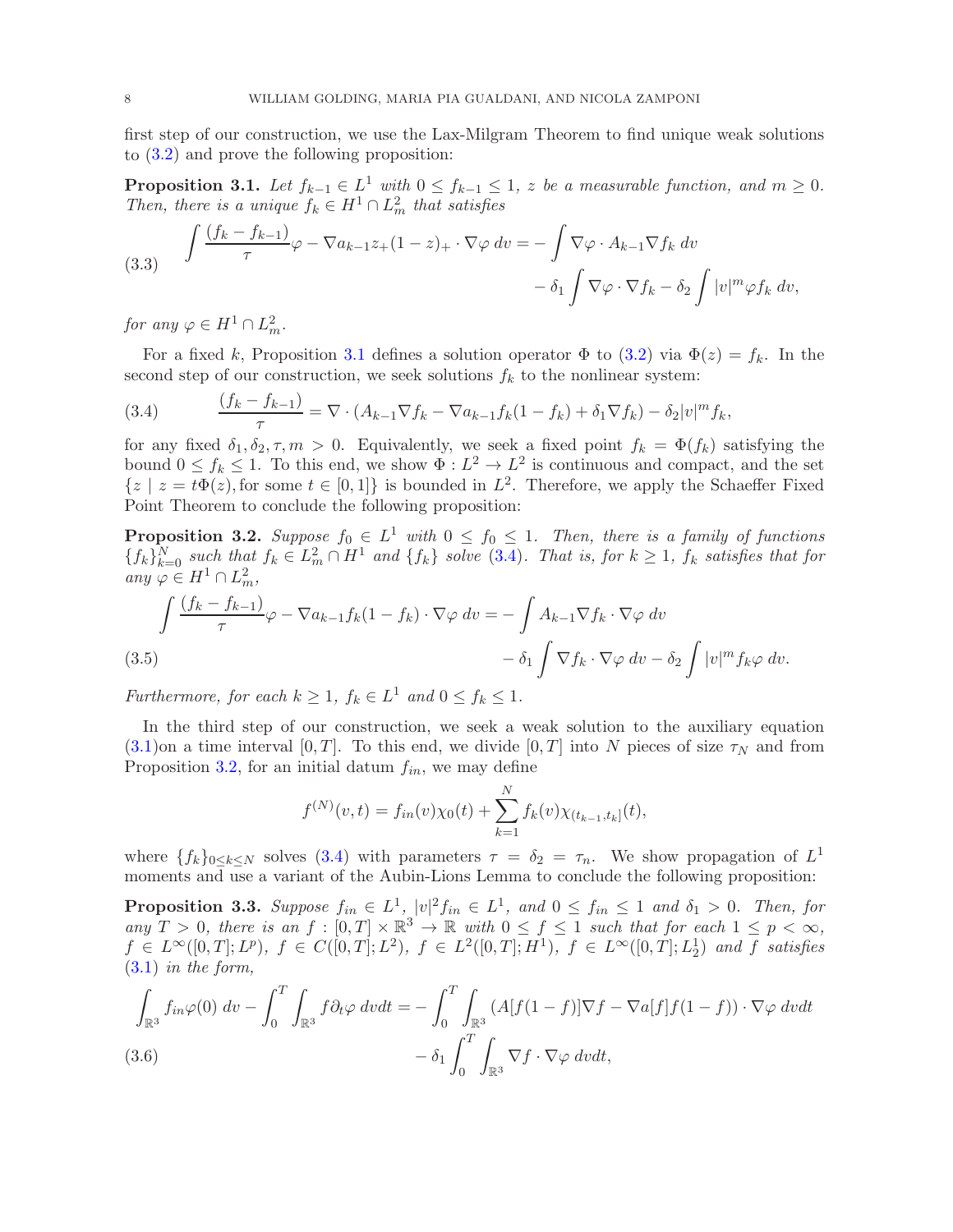for each  $\varphi \in C_c^{\infty}([0,T) \times \mathbb{R}^3)$  and

$$
\int_0^T \langle \partial_t f, \Phi \rangle_{H^1, H^{-1}} dt = -\int_0^T \int_{\mathbb{R}^3} \left( A[f(1-f)] \nabla f - \nabla a[f] f(1-f) \right) \cdot \nabla \Phi \, dv dt - \delta_1 \int_0^T \int_{\mathbb{R}^3} \nabla f \cdot \nabla \Phi \, dv dt,
$$

<span id="page-8-0"></span>for each  $\Phi \in L^2([0,T];H^1)$ . Furthermore, f conserves mass and satisfies the bound

$$
||f||_{L^{\infty}([0,T];L_2^1)} + \delta_1 ||\nabla f||_{L^2([0,T];L^2)} + \delta_1 ||\partial_t f||_{L^2([0,T];H^{-1})} \leq C(||f_{in}||_{L_2^1},T).
$$

Finally, in the fourth step of our construction, we conclude the proof of Theorem [1.1.](#page-2-0) From Proposition [3.3,](#page-7-3) for an initial datum  $f_{in}$  and a sequence  $\delta_n \to 0^+$ , we obtain a family of solutions  ${f_n}$  to the equation [\(3.1\)](#page-6-1) with parameters  $\delta_1 = \delta_n$  on the interval [0, T]. We show propagation of higher  $L^1$  moments and an H-Theorem for the equation  $(3.1)$ . Combined with Lemma [2.1,](#page-5-4) this implies a uniform lower bound on the coefficients  $A[f_n(1-f_n)]$ , which is sufficient to gain compactness as  $n \to \infty$ .

3.1. Step 1: Existence and Uniqueness of Solutions to [\(3.2\)](#page-6-2). In this step, we use the Lax-Milgram Theorem to prove Proposition [3.1.](#page-7-0) We recall that in this step, we construct weak solutions  $f_k$  to

(3.8) 
$$
\frac{(f_k - f_{k-1})}{\tau} = \nabla \cdot (A_{k-1} \nabla f_k - \nabla a_{k-1} z_+(1-z)_+ + \delta_1 \nabla f_k) - \delta_2 |v|^m f_k,
$$

$$
A_{k-1} := A[f_{k-1}(1 - f_{k-1})] \quad \text{and} \quad a_{k-1} := a[f_{k-1}],
$$

where  $f_{k-1}$ ,  $z$ ,  $\tau$ ,  $\delta_1$ ,  $\delta_2$ , and m are fixed.

Proof of Proposition [3.1.](#page-7-0)

We define

$$
B[u,\varphi] = \int A_{k-1} \nabla u \cdot \nabla \varphi + \delta_1 \nabla u \cdot \nabla \varphi + \tau^{-1} u \varphi + \delta_2 |v|^m u \varphi \, dv,
$$
  

$$
L[\varphi] = \int \tau^{-1} f_{k-1} \varphi + \nabla a_{k-1} z_+(1-z)_+ \cdot \nabla \varphi \, dv.
$$

Since  $0 \le f_{k-1} \le 1$ ,  $A_{k-1} \ge 0$  and we have

$$
B[u, u] \ge \int \delta_1 |\nabla u|^2 + \tau^{-1} u^2 + \delta_2 |v|^m u^2 dv \gtrsim_{\delta_1, \delta_2, \tau} ||u||_{H^1}^2 + ||u||_{L^2_m}^2.
$$

Therefore,  $B[u,\varphi]$  is coercive on  $H^1 \cap L^2_m$ . Moreover, B is bounded on  $H^1 \cap L^2_m$  thanks to Lemma [2.2](#page-5-3) and  $0 \le f_{k-1} \le 1$  as

$$
|B[u,\varphi]| \leq (||A_{k-1}||_{L^{\infty}} + \delta_1) ||\nabla u||_{L^2} ||\nabla \varphi||_{L^2} + \tau^{-1} ||u||_{L^2} ||\varphi||_{L^2} + \delta_2 ||u||_{L^2_m} ||\varphi||_{L^2_m}
$$
  

$$
\lesssim_{\delta_1, \delta_2, \tau, ||f_{k-1}||_{L^1} } ||u||_{H^1 \cap L^2_m} ||\varphi||_{H^1 \cap L^2_m}.
$$

Also, L is bounded on  $H^1 \cap L^2_m$  by the Cauchy-Schwarz Inequality and Lemma [2.3,](#page-6-3)

$$
|L(\varphi)| \leq \tau^{-1} ||f_{k-1}||_{L^{2}} ||\varphi||_{L^{2}} + ||\nabla a_{k-1}||_{L^{2}} ||z_{+}(1-z)_{+}||_{L^{\infty}} ||\nabla \varphi||_{L^{2}} \lesssim_{\tau, ||f_{k-1}||_{L^{2} \cap L^{6/5}}} ||\varphi||_{H^{1}}.
$$

We conclude, using the Lax-Milgram Theorem on  $H^1 \cap L^2_m$ , that there is a unique  $f_k \in H^1 \cap L^2_m$ satisfying the weak formulation [\(3.3\)](#page-7-4).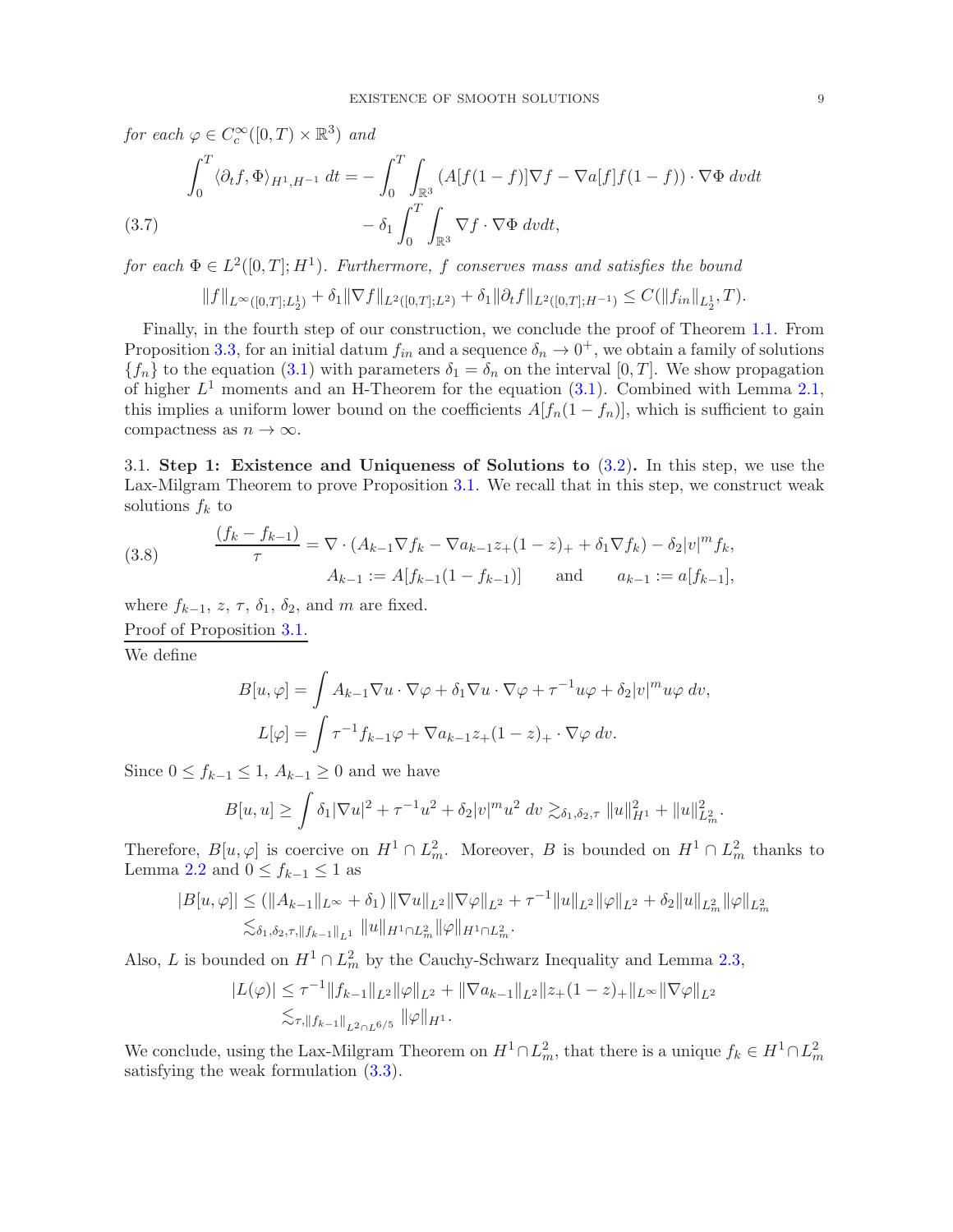3.2. Step 2: Existence of Solutions to [\(3.4\)](#page-7-1). In this step, we use a fixed point argument to prove Proposition [3.2.](#page-7-2) We show that the nonlinear, semi-discretized equation,

$$
\frac{(f_k - f_{k-1})}{\tau} = \nabla \cdot (A[(1 - f_{k-1})f_{k-1}]\nabla f_k - \nabla a[f_{k-1}]f_k(1 - f_k) + \delta_1 \nabla f_k) - \delta_2 |v|^m f_k,
$$

has a solution  $f_k$  provided  $f_{k-1}$  is known and satisfies  $0 \le f_{k-1} \le 1$  and  $f_{k-1} \in L^1$ . Moreover, we show these assumptions are propagated, so that for a fixed  $f_0 = f_{in}$ , we have the existence of a family  $\{f_k\}$  for  $k = 0, 1, ..., N$  for any N.

We begin by showing the existence of solutions  $f_k$  to the nonlinear weak formulation [\(3.5\)](#page-7-5) provided  $f_{k-1}$  is known and satisfies  $f_{k-1} \in L^1$  and  $0 \le f_{k-1} \le 1$ . To this end, we fix k and define  $\Phi: X \to X$  with  $\Phi(z) = f_k$ , where  $f_k$  is the unique solution to [\(3.3\)](#page-7-4) given z (and fixed  $\delta_1, \delta_2, \tau, m, f_{k-1}$ ). We also fix X to be  $L^2$ . We would like to apply the Schaeffer Fixed Point Theorem [\[24,](#page-48-19) Theorem 11.3] to  $\Phi: X \to X$  to conclude that there exists a fixed point for  $\Phi$  in X. To apply Schaeffer's Theorem we need to verify the following conditions:

- The map  $\Phi$  maps X into X, i.e. if  $z \in L^2$ , the weak solution  $f_k$  to [\(3.3\)](#page-7-4) also satisfies  $f_k \in L^2$ . This is done in Lemma [3.4](#page-9-0) via an  $L^2$  estimate.
- The set of approximate fixed points,

$$
\left\{z \ \middle| \ z = t \Phi(z) \text{ for some } 0 \leq t \leq 1 \right\}
$$

should be bounded in  $X$ . This is done in Lemma [3.5.](#page-9-1)

- The map  $\Phi$  is compact. This is done in Lemma [3.6](#page-10-0) via the compact embedding  $\Phi(X) \subset$  $H^1 \cap L^2_m \hookrightarrow L^2.$
- The map  $\Phi: X \to X$  is continuous. This is done in Lemma [3.7](#page-10-1) by showing that if  $z_k \to z$ , the corresponding weak solutions  $\Phi(z_k)$  converge to the unique weak solution  $\Phi(z)$  of  $(3.3)$ .

To this end, we have our first a priori bound:

<span id="page-9-0"></span>**Lemma 3.4.** For  $f_{k-1} \in L^1$  with  $0 \leq f_{k-1} \leq 1$ , let  $f_k$  be the unique solution to [\(3.3\)](#page-7-4). Then,  $f_k \in H^1 \cap L^2_m$  and satisfies the estimate

<span id="page-9-2"></span>
$$
(3.9) \t||f_k||_{L^2}^2 + \tau \delta_1 \|\nabla f_k\|_{L^2}^2 + 2\tau \delta_2 \||v|^{m/2} f_k\|_{L^2}^2 \le \|f_{k-1}\|_{L^2}^2 + C \frac{\tau}{\delta_1} \|f_{k-1}\|_{L^{6/5}}^2.
$$

*Proof.* We test [\(3.3\)](#page-7-4) with  $\varphi = f_k$ . Using  $A_{k-1} \geq 0$ , we obtain

$$
\tau^{-1} \|f_k\|_{L^2}^2 + \delta_1 \|\nabla f_k\|_{L^2}^2 + \delta_2 \||v|^{m/2} f_k\|_{L^2}^2 \leq \tau^{-1} \int f_{k-1} f_k \, dv + \int \nabla a_{k-1}(z)_+(1-z)_+ \cdot \nabla f_k \, dv.
$$

We bound the first term on the right hand side with Young's inequality as

$$
\tau^{-1} \int f_{k-1} f_k \, dv \le \frac{\tau^{-1}}{2} \|f_{k-1}\|_{L^2}^2 + \frac{\tau^{-1}}{2} \|f_k\|_{L^2}^2,
$$

and the second term via Young's inequality and Lemma [2.3](#page-6-3) as

$$
\int \nabla a_{k-1}(z)_{+}(1-z)_{+} \cdot \nabla f_k \ dv \leq C \delta_1^{-1} \|f_{k-1}\|_{L^{6/5}}^2 + \frac{\delta_1}{2} \|\nabla f_k\|_{L^2}^2.
$$

Rearranging terms and combining bounds yield  $(3.9)$ .

We note that the preceding lemma immediately implies the following result:

<span id="page-9-1"></span>**Lemma 3.5** (A priori bounds on approximate fixed points). Let  $f_k$  be the unique solution to [\(3.3\)](#page-7-4) with  $f_{k-1} \in L^1$  with  $0 \le f_{k-1} \le 1$  and  $X := L^2$ . The map  $\Phi : X \to X$  defined as  $z \mapsto f_k$ is such that  $A := \{z \in X \mid t\Phi(z) = z \text{ for some } 0 \le t \le 1\}$  is a bounded subset of X.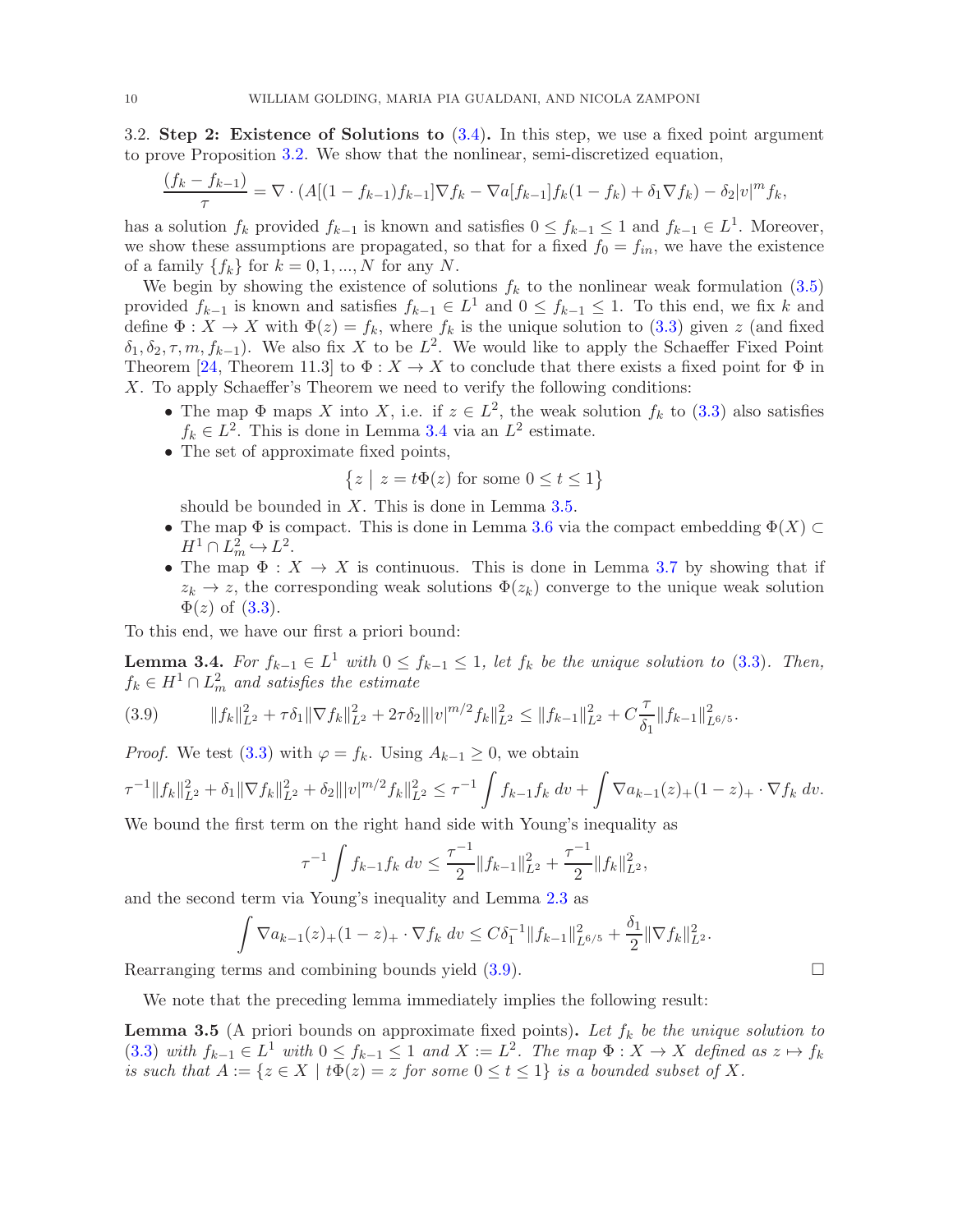*Proof.* Suppose  $z \in A$ . Then, we note by Lemma [3.4,](#page-9-0)

$$
||z||_{L^2}^2 \le ||\Phi(z)||_{L^2}^2 \le ||f_{k-1}||_{L^2}^2 + C\frac{\tau}{\delta_1}||f_{k-1}||_{L^{6/5}}^2,
$$

which completes the proof.  $\Box$ 

<span id="page-10-0"></span>**Lemma 3.6** (Compactness). For  $\Phi$  and X as in Lemma [3.5,](#page-9-1)  $\Phi(X)$  is pre-compact as a subset of  $L^q(\mathbb{R}^3)$  for any  $2 \leq q < 6$ .

*Proof.* Fix any such q. Then, we note that Lemma [3.4](#page-9-0) guarantees that  $\Phi(z)$  is bounded in  $H^1 \cap L^2_m$ , uniformly in z measurable. We claim that  $L^2_m \cap H^1$  embeds compactly in  $L^q$  for  $2 \leq q < 6$  provided  $m > 0$ .

Indeed, fix  $g_n$  a sequence uniformly bounded in  $L_m^2$  and  $H^1$ , so that  $||g_n||_{L_m^2 \cap H^1} \leq M$ . Then, use Rellich-Kondrachev and a diagonalization argument to extract a subsequence  $g_{n_k}$  for which  $g_{n_k} \to g$  in  $L^2(K) \cap L^q(K)$  for every  $K \subset \mathbb{R}^3$  compact. We will show  $g_{n_k} \to g$  in  $L^q$ . Fix  $\varepsilon > 0$ . Then, decompose the norm into two parts via,

<span id="page-10-2"></span>(3.10) 
$$
\|g_{n_k} - g\|_{L^q}^q = \int_{B_R(0)} |g_{n_k} - g|^q dx + \int_{\mathbb{R}^3 \setminus B_R(0)} |g_{n_k} - g|^q dx.
$$

The first term converges to 0 for any fixed R. For the second, we interpolate between  $L^2$  and  $L^6$  and use the Sobolev embedding  $H^1 \hookrightarrow L^6$  to guarantee the  $L^6$  norm is uniformly bounded in  $k$ . Thus,

$$
(3.11) \qquad \left(\int_{\mathbb{R}^3 \setminus B(0,R)} |g_{n_k} - g|^q dx\right)^{1/q} \lesssim M^{1-\alpha} \left(\int_{\mathbb{R}^3 \setminus B(0,R)} |g_{n_k} - g|^2 dx\right)^{\alpha/2} \lesssim M^{1-\alpha} R^{-m\alpha/2} \|g_{n_k} - g\|_{L^2_m}^{\alpha} \lesssim M R^{-m\alpha/2},
$$

where  $\frac{1}{q} = \frac{\alpha}{2} + \frac{1-\alpha}{6}$  $\frac{-\alpha}{6}$ , i.e.  $\alpha = \frac{6-q}{2q}$  $\frac{q-q}{2q}$ . So for  $m > 0$  and  $2 \le q < 6$ , this converges to 0 as  $R \to \infty$ uniformly in k. Thus, first pick R sufficiently large that the second term of  $(3.10)$  is less than  $\varepsilon/2$  for all k. Then, pick k sufficiently large such that first term of  $(3.10)$  is less than  $\varepsilon/2$ .  $\square$ 

<span id="page-10-1"></span>**Lemma 3.7** (Continuity). Let  $\Phi$  be defined as in Lemma [3.5.](#page-9-1) Suppose  $z_n \to z$  strongly in X. Then,  $\Phi(z_n) \to \Phi(z)$  strongly in X.

*Proof.* Suppose  $z_n \to z$  in  $X = L^2$ . Combining the a priori bound from Lemma [3.4](#page-9-0) and compactness from Lemma [3.5,](#page-9-1)  $\Phi(z_n)$  is uniformly bounded in  $L^2_m \cap H^1$  and compact in  $X = L^2$ . Therefore, by extracting subsequences, it suffices to show that if  $z_n \to z$  in X and  $\Phi(z_n) \to y$ in X and  $\Phi(z_n) \to y$  in  $H^1 \cap L^2_m$ , then  $y = \Phi(z)$ . Finally, since Proposition [3.1](#page-7-0) guarantees uniqueness of solutions to  $(3.3)$ , it suffices to show

<span id="page-10-3"></span>(3.12) 
$$
\int \frac{(y - f_{k-1})}{\tau} \varphi - \nabla a_{k-1} z_+(1 - z)_+ \cdot \nabla \varphi \, dv = - \int \nabla \varphi \cdot A_{k-1} \nabla y \, dv - \delta_1 \int \nabla \varphi \cdot \nabla y + \delta_2 |v|^m \varphi y \, dv.
$$

Since  $\Phi(z_n)$  solves [\(3.3\)](#page-7-4) with coefficients  $z_n$ , we know

$$
\int \frac{\Phi(z_n) - f_{k-1}}{\tau} \varphi \, dv = \int \nabla a_{k-1}(z_n) + (1 - z_n) + \nabla \varphi - \nabla \varphi \cdot A_{k-1} \nabla \Phi(z_n) \, dv - \delta_1 \int \nabla \varphi \cdot \nabla \Phi(z_n) + \delta_2 |v|^m \varphi \Phi(z_n) \, dv.
$$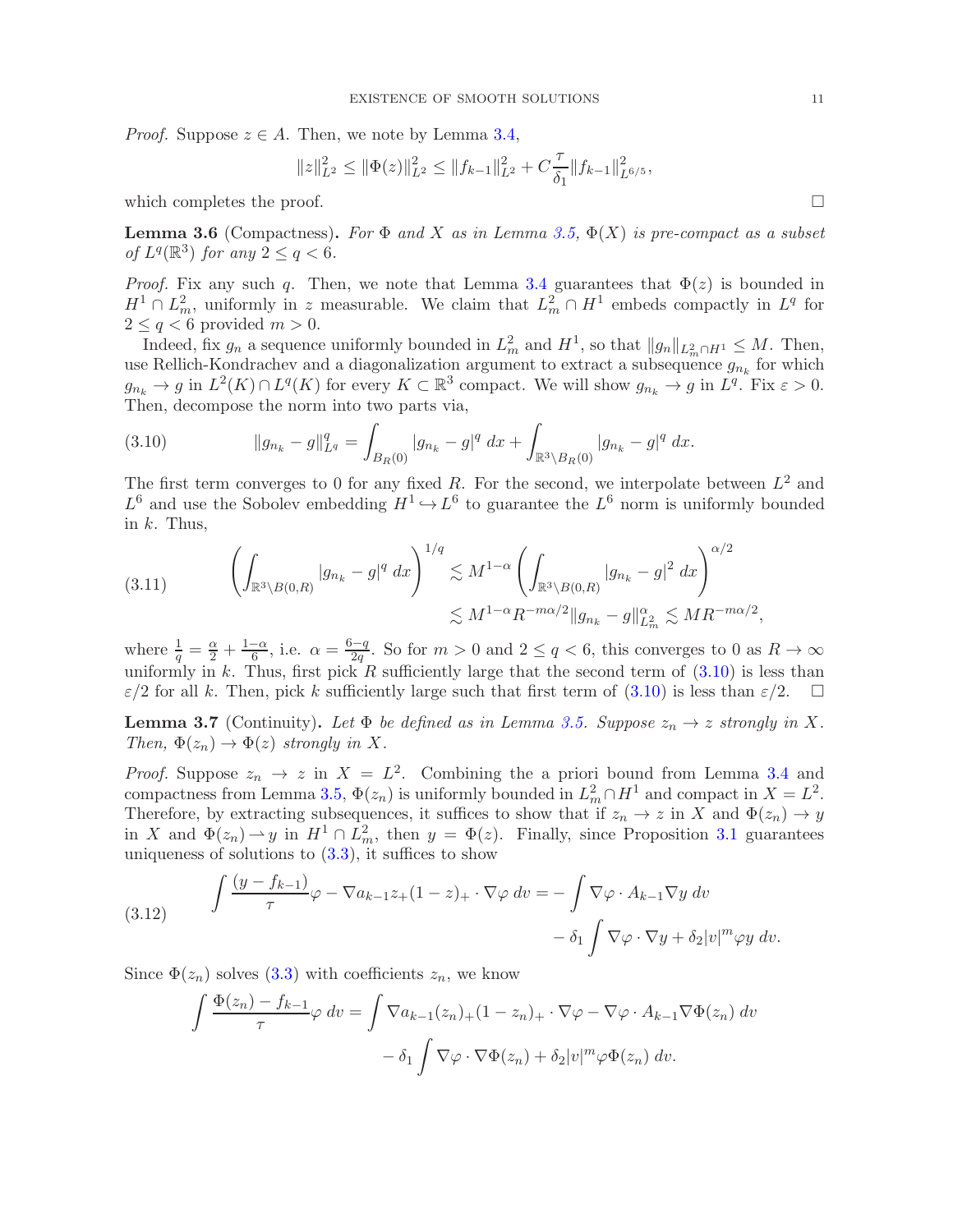The weak convergence  $\Phi(z_n) \to y$  in  $L^2_m \cap H^1$  is sufficient to pass to the limit  $n \to \infty$  in each term, except in the term containing  $(z_n)_+(1-z_n)_+$ . For this term, we first observe that

$$
\int \left| \left[ (z_n)_+ (1 - z_n)_+ - z_+ (1 - z)_+ \right] \nabla a_{k-1} \cdot \nabla \varphi \right| \, dv \lesssim \| f_{k-1} \|_{L^1} \| \nabla \varphi \|_{L^2}
$$
\n
$$
\times \left( \int \left| (z_n)_+ (1 - z_n)_+ - z_+ (1 - z)_+ \right|^2 \, dv \right)^{1/2}.
$$

Since the function  $\varphi(x) = x_+(1-x)_+$  is Lipschitz, we get

$$
\left(\int |(z_n)_{+}(1-z_n)_{+}-z_{+}(1-z)_{+}|^2 dv\right)^{1/2} \lesssim ||z_n-z||_{L^2} \to 0,
$$

since  $z_n \to z$  in X. Therefore, we obtain [\(3.12\)](#page-10-3) and the proof is complete.

The following lemma states that any fixed point  $f_k$  of  $\Phi$  is also a solution to [\(3.5\)](#page-7-5). Note, this is not immediate because [\(3.5\)](#page-7-5) does not contain any positive part operators, while [\(3.3\)](#page-7-4) does.

<span id="page-11-0"></span>**Lemma 3.8.** Suppose  $f_k \in H^1 \cap L^2_m$  satisfies  $\Phi(f_k) = f_k$  with  $f_{k-1} \in L^1$  and  $0 \le f_{k-1} \le 1$ . Then,  $0 \le f_k \le 1$  and consequently  $f_k$  solves [\(3.5\)](#page-7-5).

*Proof.* The idea is to test the weak formulation  $(3.3)$  with  $(f_k)_-$  and  $(1 - f_k)_-$  and show that both are identically 0:

$$
\tau^{-1} \int_{\{f_k \le 0\}} f_k^2 - f_{k-1} f_k \, dv + \int_{\{f_k \le 0\}} \nabla f_k \cdot (A_{k-1} \nabla f_k + \delta_1 \nabla f_k) \, dv + \delta_2 \int_{\{f_k \le 0\}} |v|^m f_k^2 \, dv = 0.
$$

Since each term is positive, all are 0 and we conclude  $f_k = 0$  on  $\{f_k \le 0\}$ , i.e.  $f_k \ge 0$ . Similarly,

$$
\tau^{-1} \int_{\{f_k \ge 1\}} (f_k - f_{k-1})(1 - f_k) dv - \int_{\{f_k \ge 1\}} \nabla f_k \cdot (A_{k-1} \nabla f_k + \delta \nabla f_k) dv \n+ \delta_2 \int_{\{f_k \ge 1\}} |v|^m f_k (1 - f_k) dv = 0.
$$

Now, because  $f_{k-1} \leq 1$ ,  $(f_k - f_{k-1})\chi_{\{f_k \geq 1\}} \geq (f_k - 1)\chi_{\{f_k \geq 1\}} \geq 0$ . Thus, each term is negative and we conclude  $f_k \leq 1$ .

Next, we show the assumption that  $f_{k-1} \in L^1$  is propagated. That is, if  $f_{k-1} \in L^1$ , then  $f_k \in L^1$  and therefore, we may iterate the fixed point argument to construct a family  $\{f_k\}$ solving  $(3.5)$ .

<span id="page-11-1"></span>**Lemma 3.9.** Suppose  $f_k \in H^1 \cap L^2_m$  satisfies  $f_k = \Phi(f_k)$  with  $f_{k-1} \in L^1$  and  $0 \le f_{k-1} \le 1$ . Then,  $f_k$  satisfies the estimate

(3.13) 
$$
||f_k||_{L^1} + \tau \delta_2 ||f_k| v|^m ||_{L^1} = ||f_{k-1}||_{L^1}.
$$

*Proof.* Let  $\varphi_R(v)$  be a cutoff function in  $C_c^{\infty}(\mathbb{R}^3)$  such that

$$
\left\{\begin{array}{c}0\leq\varphi_R\leq 1,\\\varphi_R(v)=1\quad\text{if}\quad|v|\leq R,\\\varphi_R(v)=0\quad\text{if}\quad|v|\geq 2R,\\\left|\nabla\varphi_R\right|\leq\frac{C}{R},\quad|\nabla^2\varphi_R|\leq\frac{C}{R^2}.\end{array}\right.
$$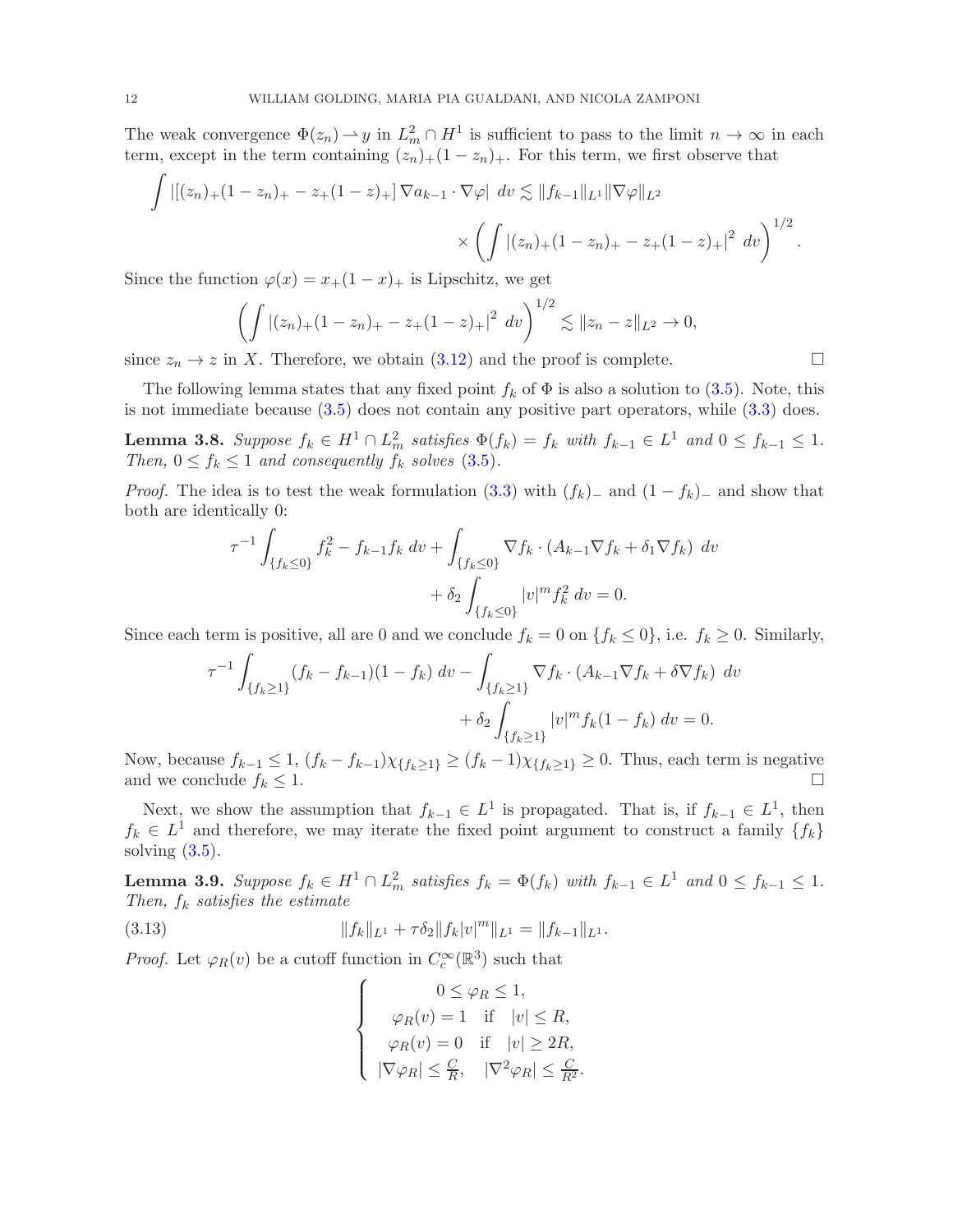Then, we test  $(3.3)$  with  $\varphi_R$  to obtain

$$
\int \left[ \frac{(f_k - f_{k-1})}{\tau} + \delta_2 |v|^m f_k \right] \varphi_R dv = - \int A_{k-1} \nabla f_k \cdot \nabla \varphi_R dv
$$

$$
- \int \nabla a_{k-1} f_k (1 - f_k) \cdot \nabla \varphi_R dv
$$

$$
- \delta_1 \int \nabla f_k \cdot \nabla \varphi_R dv
$$

$$
=: I_1 + I_2 + I_3.
$$

First, we claim that the right hand side converges to 0 as  $R \to \infty$ . Indeed, we bound each term separately, beginning with  $I_3$  as,

$$
\delta_1 \int \nabla f_k \cdot \nabla \varphi_R \, dv \le \frac{C \delta_1}{R^2} \int_{\{R \le |v| \le 2R\}} f_k \, dv
$$
  

$$
\le \frac{C \delta_1}{R^2} \|f_k\|_{L^2} |\{R \le |v| \le 2R\}|^{1/2} \le \frac{C \delta_1}{R^{1/2}}.
$$

Next, we bound  $I_2$  using  $0 \le f_k \le 1$  and Lemma [2.3](#page-6-3) to obtain

$$
\int \left( \nabla a_{k-1} f_k(1-f_k) \right) \cdot \nabla \varphi_R \ dv \leq \frac{C \|\nabla a_{k-1}\|_{L^2} \|f_k\|_{L^2}}{R} \leq \frac{C \|f_{k-1}\|_{L^{6/5}} \|f_k\|_{L^2}}{R}.
$$

For  $I_1$ , we integrate by parts to obtain

$$
-\int A_{k-1} \nabla f_k \cdot \nabla \varphi_R dv = \int f_k (\nabla \cdot A_{k-1}) \cdot \nabla \varphi_R dv - \int \nabla \cdot (A_{k-1} f_k) \cdot \nabla \varphi_R dv
$$
  
=  $\int f_k (\nabla \cdot A_{k-1}) \cdot \nabla \varphi_R dv + \int \text{tr} (f_k A_{k-1} \nabla^2 \varphi_R) dv$   
=:  $I_1^1 + I_1^2$ .

Now,  $I_1^1$  vanishes by a similar estimate, using Lemma [2.2.](#page-5-3) Finally  $I_1^2$  vanishes by the estimate

$$
\int \operatorname{tr} (f_k A_{k-1} \nabla^2 \varphi_R) \, dv \le \|A_{k-1}\|_{L^\infty} \|f_k\|_{L^2} \|\nabla^2 \varphi_R\|_{L^2}
$$
\n
$$
\le \frac{C \|f_{k-1}\|_{L^1} \|f_k\|_{L^2}}{R^{1/2}}.
$$

Thus, piecing together all the above estimates, we conclude that  $I_1 + I_2 + I_3$  vanishes as  $R \to \infty$ . Second, taking  $R_n \to \infty$  sufficiently fast so that  $\varphi_{R_n}$  are increasing to 1, the monotone convergence theorem yields

$$
\int f_k dv + \tau \delta_2 \int f_k |v|^m dv = \int f_{k-1} dv.
$$

By Lemma [3.8,](#page-11-0)  $0 \le f_k \le 1$  and the proof is complete.

Proof of Proposition [3.2](#page-7-2)

Fix  $f_0 = f_{in}$  as in the statement of Proposition [3.2.](#page-7-2) Suppose moreover that  $f_1, f_2, \ldots, f_{k-1}$ have been constructed so that  $0 \le f_i \le 1$  and  $f_i \in L^1$  for  $0 \le i \le k-1$  and  $\{f_i\}_{i=0}^{k-1}$  satisfies [\(3.5\)](#page-7-5). We will now construct  $f_k$ . Indeed, fix  $X = L^2$  and  $\Phi$  the solution map to [\(3.3\)](#page-7-4) with  $f_{k-1}$ fixed.

As stated at the beginning of this step, the role of Lemma [3.4,](#page-9-0) [3.5,](#page-9-1) [3.6](#page-10-0) and [3.7](#page-10-1) is to verify the hypotheses of the Schaeffer Fixed Point Theorem for  $\Phi: X \to X$ .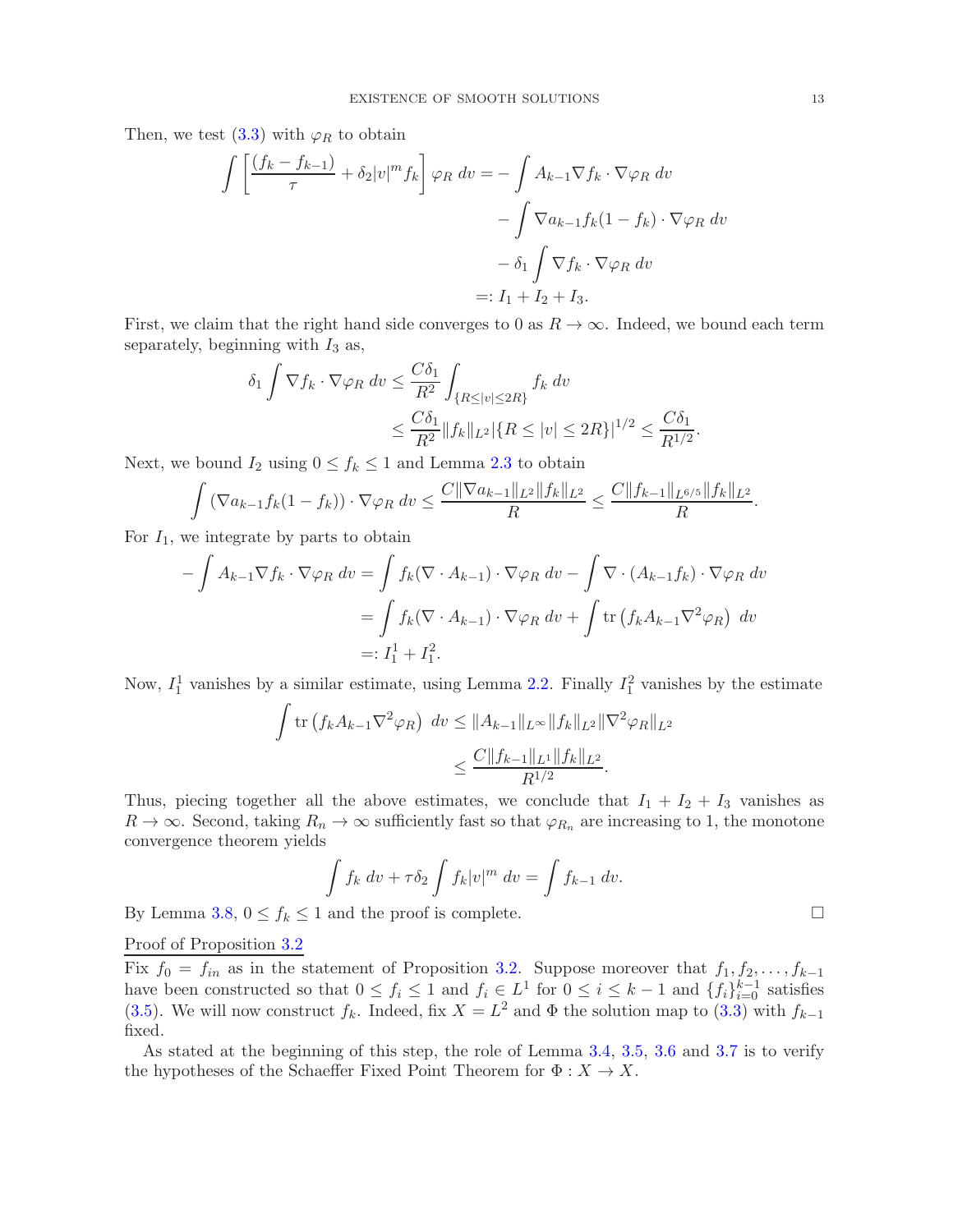- Lemma [3.4](#page-9-0) implies  $\Phi$  maps X to itself;
- Lemma [3.5](#page-9-1) implies that approximate fixed points of  $\Phi$  are bounded in X;
- Lemma [3.6](#page-10-0) implies  $\Phi$  is a compact map;
- Lemma [3.7](#page-10-1) implies  $\Phi: X \to X$  is a continuous (nonlinear) map.

Therefore, the Schaeffer Fixed Point Theorem (see [\[24,](#page-48-19) Theorem 11.3] for a precise statement) yields a (not necessarily unique) fixed point  $f_k$  of the map  $z \mapsto \Phi(z)$ . Because  $\Phi(X) \subset L^2_m \cap H^1$ ,  $f_k \in H^1 \cap L^2_m$ . As  $\Phi(f_k) = f_k$ ,  $f_k$  solves

$$
\int \frac{(f_k - f_{k-1})}{\tau} \varphi - \nabla a_{k-1}(f_k)_+ (1 - f_k)_+ \cdot \nabla \varphi \, dv = - \int A_{k-1} \nabla f_k \cdot \nabla \varphi \, dv - \delta_2 \int |v|^m f_k \varphi \, dv.
$$

However, since  $0 \le f_{k-1} \le 1$  by Lemma [3.8,](#page-11-0)  $0 \le f_k \le 1$ , and we may remove the positive parts to conclude  $f_k$  solves the desired weak formulation, namely  $(3.5)$ . Finally, Lemma [3.9](#page-11-1) implies  $f_k \in L^1$ . By induction, the proof is complete.

3.3. Step 3: Existence of Solutions to  $(3.1)$ . In this step we construct weak solutions  $f: [0, T] \times \mathbb{R}^3 \to \mathbb{R}$  to the nonlinear, continuous time equation,

(3.14) 
$$
\partial_t f = \nabla \cdot (A[f(1-f)]\nabla f - \nabla a[f]f(1-f)) + \delta_1 \Delta f,
$$

on an arbitrary fixed time interval  $[0, T]$  for any fixed  $\delta_1 > 0$  and for fixed initial data  $f_{in}$ , where  $f_{in} \in L^1$  and  $0 \le f_{in} \le 1$ . We first prove uniform in  $\tau$  (the time mesh) and  $\delta_2$  (the strength of the added localization) estimates on solutions to equation [\(3.4\)](#page-7-1). For all  $T > 0$ , let  $N = \frac{T}{\tau}$  $\frac{T}{\tau}$ . Define the piecewise interpolant of  $\{f_k\}$  as

(3.15) 
$$
f^{(N)}(v,t) = f_{in}(v)\chi_0(t) + \sum_{k=1}^N f_k(v)\chi_{(t_{k-1},t_k]}(t),
$$

and the backward finite difference operator  $D_{\tau}$  as

<span id="page-13-0"></span>
$$
D_{\tau}f(t) := \frac{f(t) - f(t - \tau)}{\tau}.
$$

We also introduce the shift operator

$$
\sigma_N(f^{(N)})(\cdot, t) = f_{k-1}
$$
 for  $t \in (t_{k-1}, t_k]$ .

With this new notation, we can rewrite  $(3.5)$  as

<span id="page-13-1"></span>(3.16) 
$$
\int_0^T \int D_{\tau} f^{(N)} \varphi - \nabla a_N f^{(N)} (1 - f^{(N)}) \cdot \nabla \varphi \, dv dt
$$

$$
= - \int_0^T \int A_N \nabla f^{(N)} \cdot \nabla \varphi - \delta_1 \nabla f^{(N)} \cdot \nabla \varphi - \delta_2 |v|^m f^{(N)} \varphi \, dv dt,
$$

where

$$
A_N = A[\sigma_N(f^{(N)})(1 - f^{(N)})]
$$
 and  $a_N = a[\sigma_N(f^{(N)})].$ 

For strong compactness, we need propagation of moments (shown in Lemma [3.11\)](#page-15-0) in the form of

$$
||f^{(N)}||_{L^{\infty}([0,T];L_2^1)} \lesssim_T ||f_{in}||_{L_2^1},
$$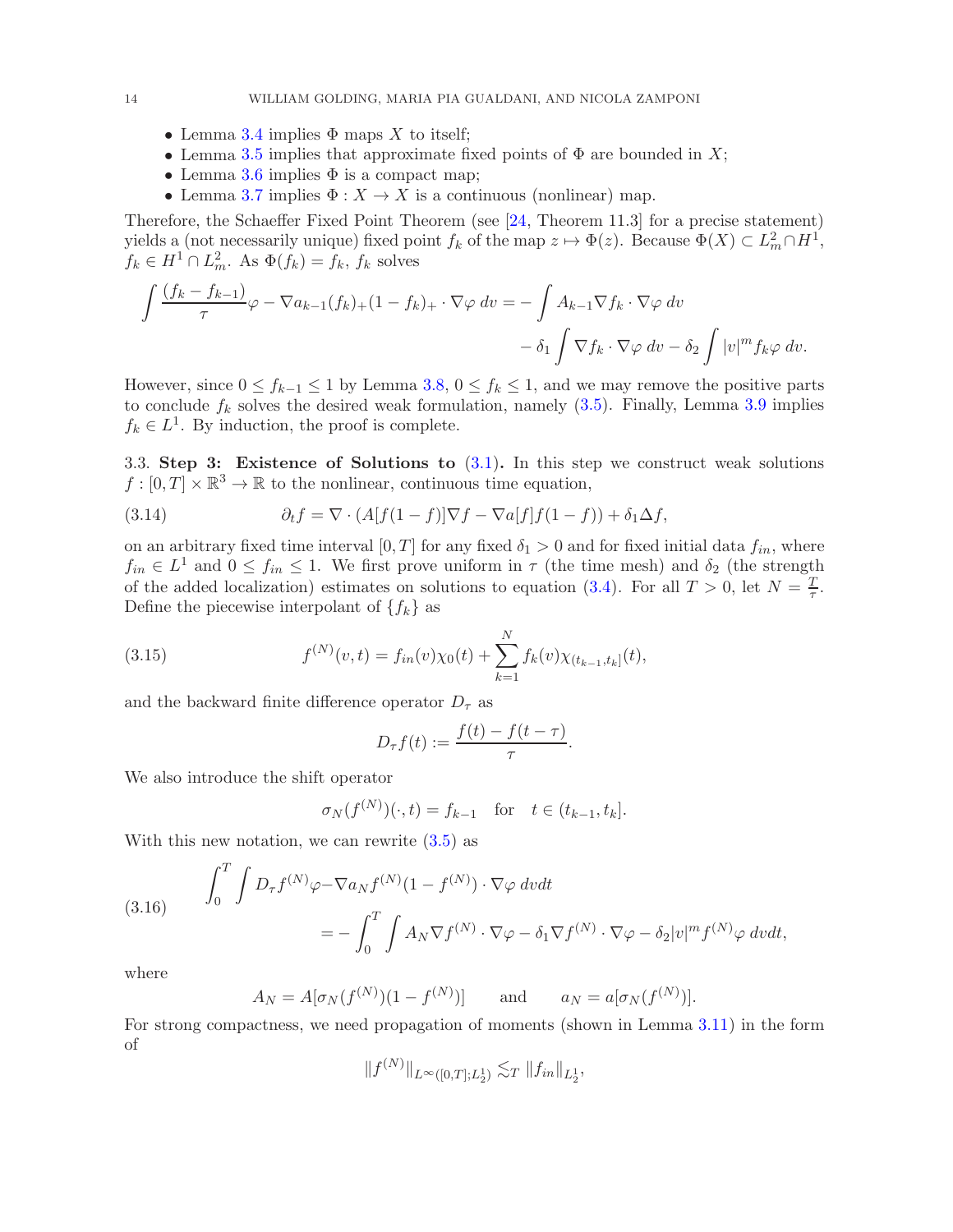and a variation of the Aubin-Lions Lemma for piecewise constant functions, which requires an estimate (shown in Lemma [3.12\)](#page-16-0) of the form

$$
\left\| D_{\tau} f^{(N)} \right\|_{L^2([0,T];H^{-1})} + \| f^{(N)} \|_{L^2([0,T];H^1 \cap L^1_2)} \lesssim \| f_{in} \|_{L^1_2}.
$$

We begin with  $L^1$  and  $L^2$  estimates, which are continuous-time analogous of Lemma [3.9](#page-11-1) and Lemma [3.4,](#page-9-0) respectively.

<span id="page-14-1"></span>**Lemma 3.10** ( $L^1$  and  $L^2$  Estimates). Suppose  $f_{in} \in L^1$  and  $0 \le f_{in} \le 1$ . Then, the following estimates hold:

<span id="page-14-2"></span>
$$
(3.17) \t\t\t\t||f^{(N)}||_{L^{\infty}([0,T];L^2)}^2 + 2\delta_1 \|\nabla f^{(N)}\|_{L^2([0,T];L^2)}^2 \leq \|f_{in}\|_{L^2}^2 + T \|f_{in}\|_{L^1}^{3/2},
$$

and

(3.18) 
$$
||f^{(N)}||_{L^{\infty}([0,T];L^{1})} \leq ||f_{in}||_{L^{1}}.
$$

*Proof.* Inequality [\(3.18\)](#page-14-0) follows by iterating Lemma [3.9.](#page-11-1) Next, we estimate the  $L^2$  norm of  $f^{(N)}$ by testing [\(3.5\)](#page-7-5) with  $f_k$ , using Young's inequality and  $A_{k-1} \geq 0$  to obtain

<span id="page-14-0"></span>
$$
\frac{1}{2}||f_k||_{L^2}^2 + \tau \delta_1 ||\nabla f_k||_{L^2}^2 \le \frac{1}{2}||f_{k-1}||_{L^2}^2 + \tau \int \nabla a_{k-1} f_k(1-f_k) \cdot \nabla f_k dv.
$$

For the last integral, we integrate by parts, using  $-\Delta a_{k-1} = f_{k-1}$  and get

$$
2\int \nabla a_{k-1} f_k(1-f_k) \cdot \nabla f_k \, dv = 2\int \nabla a_{k-1} \cdot \nabla \left[\frac{1}{2} f_k^2 - \frac{1}{3} f_k^3\right] \, dv
$$

$$
= 2\int f_{k-1} \left[\frac{1}{2} (f_k)^2 - \frac{1}{3} (f_k)^3\right] \, dv.
$$

Since  $0 \leq f_k \leq 1$ ,  $\left[\frac{1}{2}\right]$  $\frac{1}{2}(f_k)^2 - \frac{1}{3}(f_k)^3$  ≥ 0. Therefore, using  $0 \le f_{k-1} \le 1$ , the interpolation inequality  $||g||_{L^2} \le ||g||_{L^1}^{1/4} ||g||_{L^3}^{3/4}$  $L_3^{3/4}$ , and Young's inequality, we have

$$
2\int \nabla a_{k-1} f_k(1-f_k) \cdot \nabla f_k \, dv \le \|f_k\|_{L^2}^2 - \frac{2}{3} \|f_k\|_{L^3}^3
$$
  
\n
$$
\le \|f_k\|_{L^1}^{1/2} \|f_k\|_{L^3}^{3/2} - \frac{2}{3} \|f_k\|_{L^3}^3
$$
  
\n
$$
\le \frac{3}{8} \|f_k\|_{L^1}.
$$

Using Lemma [3.9,](#page-11-1) we obtain

$$
||f_k||_{L^2}^2 + 2\tau \delta_1 ||\nabla f_k||_{L^2}^2 \le ||f_{k-1}||_{L^2}^2 + \tau ||f_{k-1}||_{L^1}^{3/2},
$$

which implies, recursively,

$$
\sup_{0 \le j \le k} \|f_j\|_{L^2}^2 + 2\delta_1 \left(\sum_{j=1}^k \tau \|\nabla f_j\|_{L^2}^2\right) \le \|f_{in}\|_{L^2}^2 + \tau \sum_{j=0}^{k-1} \|f_j\|_{L^1}^{3/2}
$$
  

$$
\le \|f_{in}\|_{L^2}^2 + \tau \sum_{j=0}^{k-1} \|f_{in}\|_{L^1}^{3/2}
$$
  

$$
\le \|f_{in}\|_{L^2}^2 + k\tau \|f_{in}\|_{L^1}^{3/2}.
$$

Taking  $k = N$  and recalling the definition of  $f^{(N)}$  in [\(3.15\)](#page-13-0) finish the proof of the lemma.  $\square$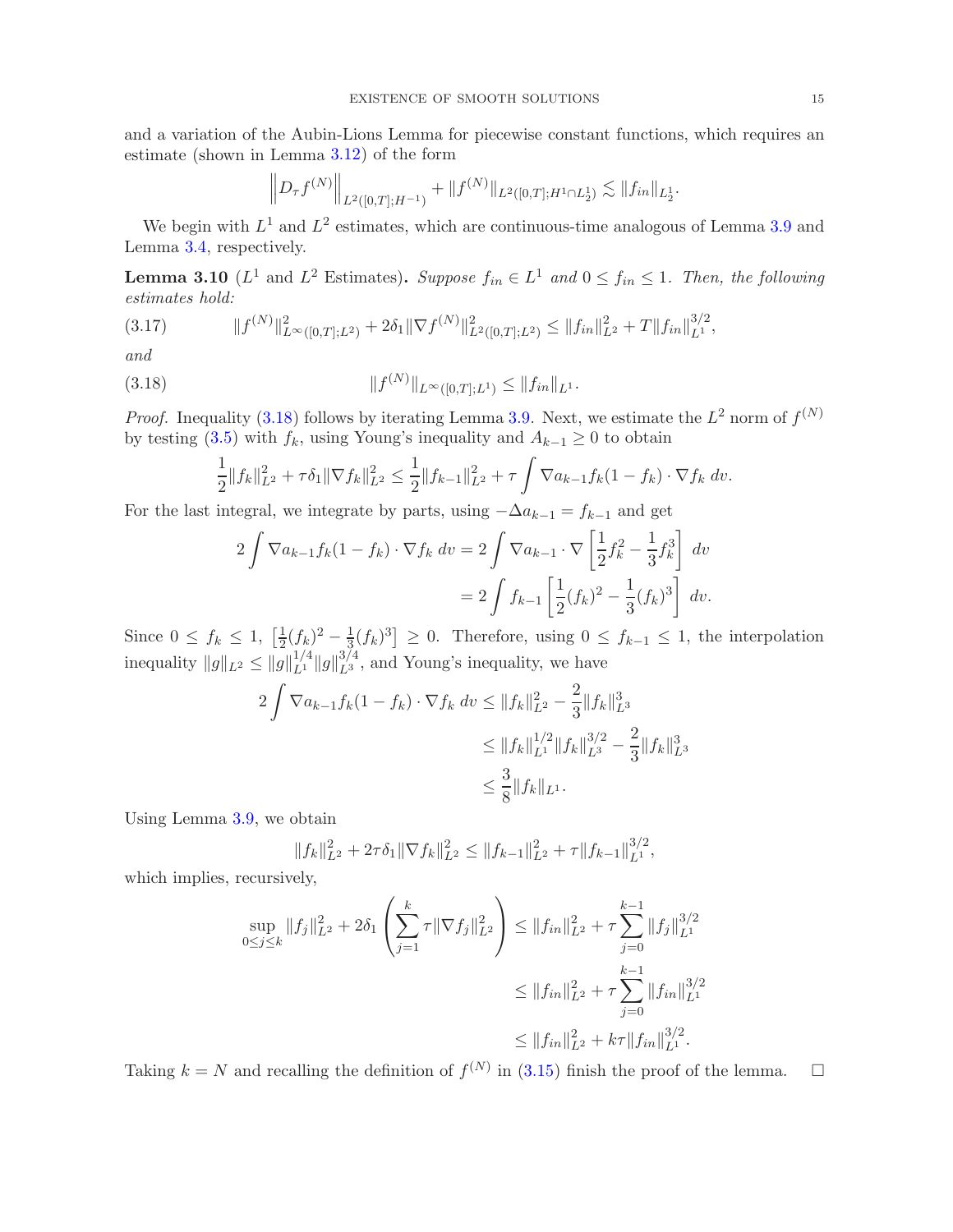<span id="page-15-0"></span>**Lemma 3.11** (Propagation of Moments). Suppose  $f_{in} \in L_2^1$  and  $0 \leq f_{in} \leq 1$ . Then, the following estimates hold:

<span id="page-15-1"></span>(3.19) 
$$
||f^{(N)}||_{L^{\infty}([0,T];L_1^1)} \leq ||f_{in}||_{L_1^1} + C(||f_{in}||_{L^1})T,
$$

and

(3.20) 
$$
||f^{(N)}||_{L^{\infty}([0,T];L_2^1)} \leq ||f_{in}||_{L_2^1} + C(||f_{in}||_{L_1^1})T,
$$

where the implicit constants are independent of  $\tau_n$ ,  $\delta_1$ , and  $\delta_2$ .

*Proof.* Let  $\varphi_R \in C_c^{\infty}(\mathbb{R}^3)$  be as in Lemma [3.9.](#page-11-1) Then, we test [\(3.5\)](#page-7-5) with  $\langle v \rangle \varphi_R(v)$  to obtain

<span id="page-15-2"></span>
$$
\int \varphi_R \langle v \rangle f_k dv + \tau \delta_2 \int \varphi_R \langle v \rangle |v|^m f_k dv = \int \varphi_R \langle v \rangle f_{k-1} dv
$$
  

$$
- \tau \int A_{k-1} \nabla f_k \cdot \nabla (\langle v \rangle \varphi_R) dv
$$
  

$$
+ \tau \int \nabla a_{k-1} f_k (1 - f_k) \cdot \nabla (\langle v \rangle \varphi_R) dv
$$
  

$$
- \tau \delta_1 \int \nabla f_k \cdot \nabla (\langle v \rangle \varphi_R) dv
$$
  

$$
=: \int \varphi_R \langle v \rangle f_{k-1} dv - \tau (I_1 - I_2 + \delta_1 I_3).
$$

We bound  $I_3$  using  $|\Delta(\langle v \rangle \varphi_R)| \leq C$  to obtain

$$
|I_3| = \left| \int f_k \Delta(\langle v \rangle \varphi_R) \ dv \right| \leq ||\Delta(\langle v \rangle \varphi_R)||_{L^{\infty}} ||f_k||_{L^1} \lesssim ||f_k||_{L^1}.
$$

For  $I_2$  we use Lemma [2.3,](#page-6-3)  $0 \le f_k \le 1$ , and  $|\nabla(\langle v \rangle \varphi_R)| \le C$ :

$$
|I_2| \leq \|\nabla a_{k-1}\|_{L^\infty} \|f_k\|_{L^1} \|\nabla(\langle v \rangle \varphi_R)\|_{L^\infty} \lesssim (\|f_{k-1}\|_{L^1} + \|f_{k-1}\|_{L^\infty}) \, \|f_k\|_{L^1}.
$$

For  $I_1$ , we integrate by parts twice to get

$$
I_1 = \int \nabla \cdot (A_{k-1} f_k) \cdot \nabla (\langle v \rangle \varphi_R) - (\nabla \cdot A_{k-1}) f_k \cdot \nabla (\langle v \rangle \varphi_R) dv
$$
  
= 
$$
- \int \text{tr}(A_{k-1} f_k \nabla^2 (\langle v \rangle \varphi_R)) dv - \int (\nabla \cdot A_{k-1}) f_k \cdot \nabla (\langle v \rangle \varphi_R) dv
$$
  
=: 
$$
-I_{1,1} - I_{1,2}.
$$

Lemma [2.2](#page-5-3) and  $|\nabla^2(\langle v \rangle \varphi_R)| \leq C$  yields

$$
|I_{1,1}| \leq \|A_{k-1}\|_{L^{\infty}} \|f_k\|_{L^1} \|\nabla^2(\langle v \rangle \varphi_R)\|_{L^{\infty}}
$$
  

$$
\lesssim (\|f_{k-1}\|_{L^1} + \|f_{k-1}\|_{L^{\infty}}) \|f_k\|_{L^1}.
$$

Lemma [2.3](#page-6-3) and  $|\nabla(\langle v \rangle \varphi_R)| \leq C$  yield

$$
|I_{1,2}| \leq ||\nabla \cdot A_{k-1}||_{L^{\infty}}||f_k||_{L^1}||\nabla(\langle v \rangle \varphi_R)||_{L^{\infty}}\lesssim (||f_{k-1}||_{L^1} + ||f_{k-1}||_{L^{\infty}})||f_k||_{L^1}.
$$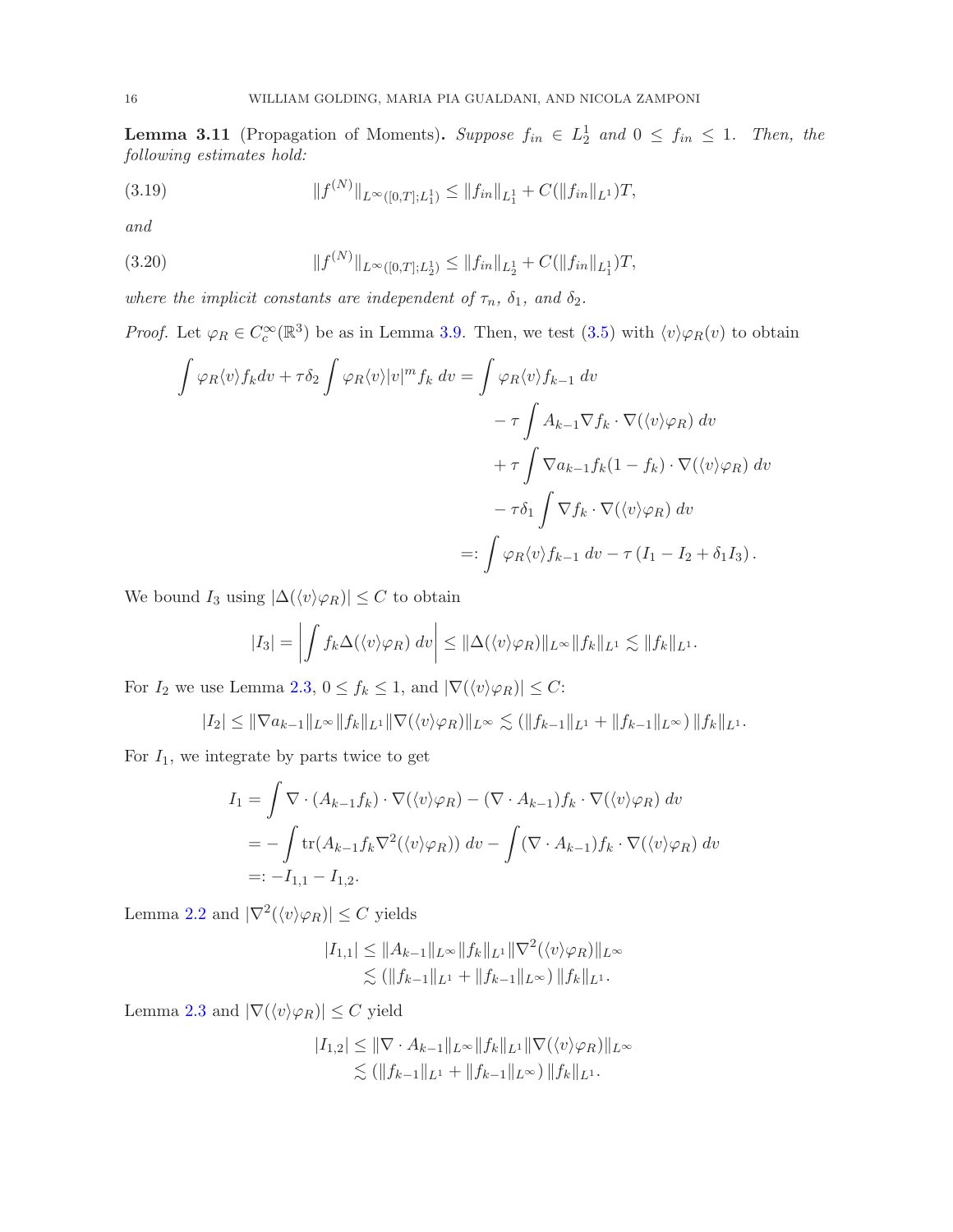Combining all above estimates we obtain

$$
\sup_{0 \le j \le k} \int \varphi_R \langle v \rangle f_j \, dv \le \int \varphi_R \langle v \rangle f_{in} \, dv + C \sum_{j=1}^k \tau \left( \|f_{j-1}\|_{L^1} + \|f_{j-1}\|_{L^1}^2 \right) \le \int \langle v \rangle f_{in} \, dv + Ck\tau \left( \|f_{in}\|_{L^1} + \|f_{in}\|_{L^1}^2 \right).
$$

Now, taking  $k = N$ , recalling the definition of  $f^{(N)}$  in  $(3.15)$  and letting  $R \to \infty$ , the monotone convergence theorem implies [\(3.19\)](#page-15-1).

The proof of [\(3.20\)](#page-15-2) proceeds nearly identically after testing with  $\langle v \rangle^2 \varphi_R$ .

The bounds in Lemmas [3.10](#page-14-1) and [3.11](#page-15-0) are sufficient for weak or weak star compactness. For strong compactness, we will use the version of the Aubin-Lions Lemma for piecewise constant functions [\[22,](#page-48-20) Theorem 1].

<span id="page-16-0"></span>**Lemma 3.12.** For any  $T > 0$ ,  $f_{in} \in L_2^1$ , and  $0 \leq f_{in} \leq 1$ , for  $f^{(N)}$  defined above with  $0 < m < 1$ ,

<span id="page-16-1"></span>(3.21) 
$$
||D_{\tau}f^{(N)}||_{L^{2}([0,T];H^{-1})} \leq C(||f_{in}||_{L_{2}^{1}},T,\delta_{1}).
$$

Moreover, the family  $\{f^{(N)}\}$  is compact in  $L^2([0,T];L^q)$ , provided  $1 \leq q < 6$ .

*Proof.* Let us define the triple  $X := L_2^1 \cap H^1$ ,  $Y := L^q \cap L^2$  and  $Z := H^{-1}$  for a fixed  $1 \le q < 6$ . Following the proof of Lemma [3.6,](#page-10-0) the embedding  $X \hookrightarrow Y$  is compact for  $1 \leq q < 6$ . Certainly,  $Y \hookrightarrow Z$  continuously for this range of q. Moreover, we have shown in Lemmas [3.10](#page-14-1) and [3.11,](#page-15-0)

(3.22) 
$$
||f^{(N)}||_{L^2([0,T];X)} \leq C(\delta_1, ||f_{in}||_{L^1}, ||f_{in}||_{L^2}, T),
$$

where the constant on the right hand side is independent of  $\delta_2$  and  $\tau$ . To obtain [\(3.21\)](#page-16-1) we first consider

<span id="page-16-2"></span>
$$
\left| \int_{0}^{T} \int_{\mathbb{R}^{3}} D_{\tau} f^{(N)} \varphi \, dvdt \right| \leq \left| \int_{0}^{T} \int_{\mathbb{R}^{3}} A_{N} \nabla f^{(N)} \cdot \nabla \varphi \, dvdt \right| \n+ \left| \int_{0}^{T} \int_{\mathbb{R}^{3}} \nabla a_{N} f^{(N)} (1 - f^{(N)}) \cdot \nabla \varphi \, dvdt \right| \n+ \delta_{1} \left| \int_{0}^{T} \int_{\mathbb{R}^{3}} \nabla f^{(N)} \cdot \nabla \varphi \, dvdt \right| \n+ \delta_{2} \left| \int_{0}^{T} \int_{\mathbb{R}^{3}} f^{(N)} \varphi |v|^{m} dvdt \right| =: I_{1} + ... + I_{4}.
$$

For  $\varphi \in L^2([0,T];H^1)$ , thanks to Lemma [2.2,](#page-5-3) one gets

$$
I_1 \lesssim \int_0^T \|\varphi(t)\|_{H^1} \|\nabla f^{(N)}\|_{L^2} \|A_N\|_{L^\infty} dt
$$
  

$$
\lesssim \|\varphi\|_{L^2(0,T;H^1)} \|\nabla f^{(N)}\|_{L^2(0,T;L^2)} (\|f_{in}\|_{L^1} + 1),
$$

and, using Lemma [2.3,](#page-6-3)

$$
I_2 \lesssim \int_0^T \|\varphi(t)\|_{H^1} \|f^{(N)}(1 - f^{(N)})\|_{L^\infty} \|\nabla a_N\|_{L^2} dt
$$
  

$$
\lesssim \|\varphi\|_{L^2(0,T;H^1)} \|f^{(N)}\|_{L^2(0,T;L^{6/5})}.
$$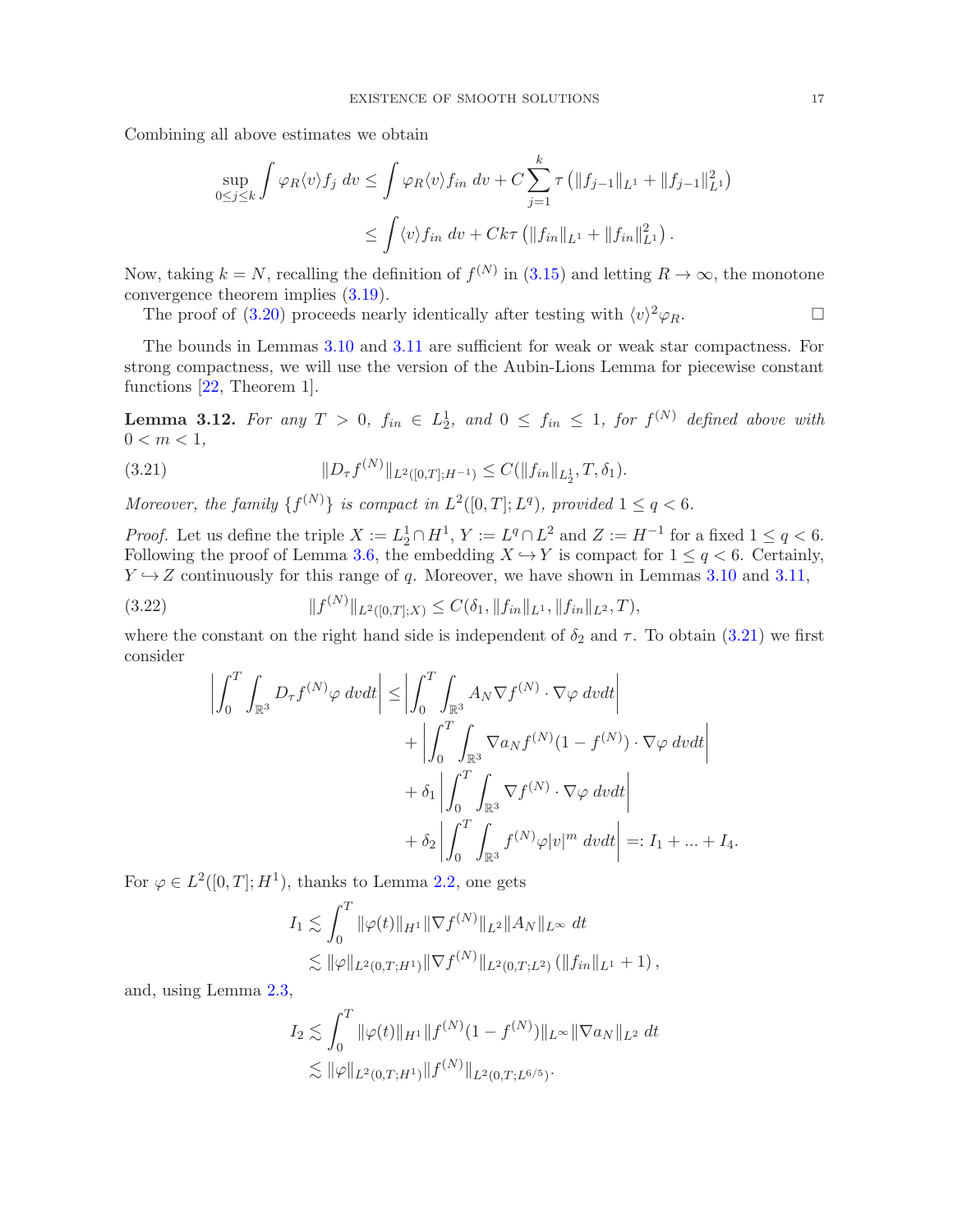Finally,

$$
I_3 \lesssim \|\varphi\|_{L^2(0,T;H^1)} \|\nabla f^{(N)}\|_{L^2(0,T;L^2)},
$$

and since  $2m < 2$ ,

$$
I_4 \lesssim \|\varphi\|_{L^2(0,T;L^2)} \|f^{(N)}\|_{L^1(0,T;L^1_{2m})} \leq C(T,f_{in}) \|\varphi\|_{L^2(0,T;L^2)},
$$

using Lemma [3.11.](#page-15-0) We note  $\|\nabla f^{(N)}\|_{L^2([0,T];L^2)}$ ,  $\|f^{(N)}\|_{L^{\infty}([0,T];L^1)}$ , and  $\|f^{(N)}\|_{L^{\infty}([0,T];L^1_2)}$  are uniformly bounded in  $\delta_2$  and N (but not in  $\delta_1$ ) by Lemmas [3.10](#page-14-1) and [3.11.](#page-15-0) Thus [\(3.21\)](#page-16-1) follows. Theorem 1 in [\[22\]](#page-48-20), together with  $(3.21)$  and  $(3.22)$ , yields the desired compactness.

We are now ready to prove Proposition [3.3:](#page-7-3)

# Proof of Proposition [3.3.](#page-7-3)

Let  $\delta_2 = \tau$ , fix some  $0 < m < 1$ , and  $\{f^{(N)}\}_{N \in \mathbb{N}}$  be the corresponding sequence of piecewise constant solutions to [\(3.16\)](#page-13-1). Thanks to the estimates from Lemma [3.10,](#page-14-1) Lemma [3.11,](#page-15-0) and Lemma [3.12,](#page-16-0) we may assume that  $f^{(N)}$  converges to f, as  $\tau \to 0$ , in the following topologies:

- Weak star in  $L^{\infty}([0,T] \times \mathbb{R}^3)$ ,
- Weakly in  $L^2([0,T];H^1)$ ,
- Weak star in  $L^{\infty}([0,T]; L^2)$ ,
- Strongly in  $L^p([0,T]; L^q)$  for  $1 \leq p \leq 2$  and  $1 \leq q < 6$ .

Moreover, by taking a further subsequence, we will also have that  $f^{(N)} \to f$  pointwise almost everywhere. Therefore, thanks to Fatou's lemma

$$
||f||_{L^{\infty}([0,T];L_2^1)} + \delta_1 ||\nabla f||_{L^2([0,T];L^2)} \leq C(||f_{in}||_{L_2^1},T).
$$

All these convergences are enough to pass to the limit  $N \to +\infty$  in [\(3.16\)](#page-13-1). We briefly highlight the convergence in the nonlinear terms. Let us first consider  $\varphi \in C_c^{\infty}([0,T) \times \mathbb{R}^3)$ . We have

$$
\left| \int_0^T \int_{\mathbb{R}^3} \left[ \nabla a_N f^{(N)} (1 - f^{(N)}) - \nabla a[f] f(1 - f) \right] \cdot \nabla \varphi \, dvdt \right|
$$
  
\n
$$
\leq \left| \int_0^T \int_{\mathbb{R}^3} \left( \nabla a_N - \nabla a[f] \right) f^{(N)} (1 - f^{(N)}) \cdot \nabla \varphi \, dvdt \right|
$$
  
\n
$$
+ \left| \int_0^T \int_{\mathbb{R}^3} \nabla a[f] \left[ f(1 - f) - f^{(N)} (1 - f^{(N)}) \right] \cdot \nabla \varphi \, dvdt \right|
$$
  
\n
$$
=: I_1 + I_2.
$$

We estimate  $I_1$  using Hölder's inequality and  $|| f^{(N)}(1 - f^{(N)}) ||_{L^{\infty}} \leq 1$ :

$$
I_1 \leq \int_0^T \|\nabla a[\sigma_N f^{(N)} - f] \|_{L^2} \|\nabla \varphi\|_{L^2} dt
$$
  

$$
\lesssim \int_0^T \|\sigma_N f^{(N)} - f\|_{L^{6/5}} \|\nabla \varphi\|_{L^2} dt \to 0,
$$

thanks to the strong convergence, and, similarly, using Lemma [2.3,](#page-6-3)

$$
I_2 \le 2 \int_0^T \|\nabla a[f]\|_{L^\infty} \|f^{(N)} - f\|_{L^2} \|\nabla \varphi\|_{L^2} dt \to 0.
$$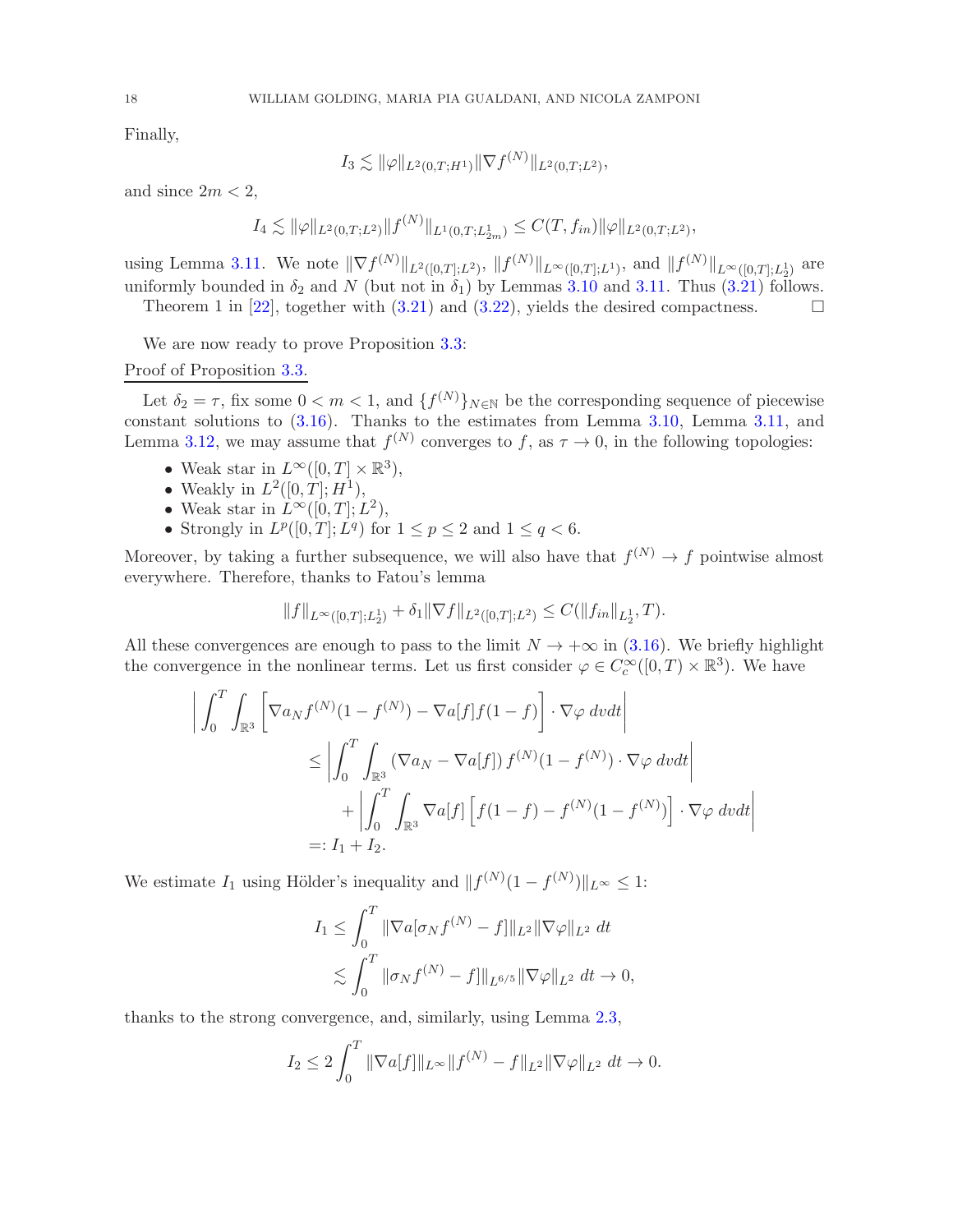Next, we handle the nonlinear term involving  $A_N$ , which we decompose as

$$
\left| \int_0^T \int_{\mathbb{R}^3} \left[ A_N \nabla f^{(N)} - A[f(1-f)] \nabla f \right] \cdot \nabla \varphi \, dvdt \right|
$$
  
\n
$$
\leq \left| \int_0^T \int_{\mathbb{R}^3} (A_N - A[f(1-f)]) \nabla f^{(N)} \cdot \nabla \varphi \, dvdt \right|
$$
  
\n
$$
+ \left| \int_0^T \int_{\mathbb{R}^3} A[f(1-f)] (\nabla f - \nabla f^{(N)}) \cdot \nabla \varphi \, dvdt \right|
$$
  
\n
$$
=: J_1 + J_2.
$$

The term  $J_2$  convergence to zero thanks to the weak convergence of  $f^{(N)}$  in  $H^1(\mathbb{R}^3)$  and Lemma [2.2.](#page-5-3) For  $J_1$ , we use Hölder's inequality, Lemma [2.2,](#page-5-3) estimate  $(3.17)$  and the strong convergence in  $L^2([0,T];L^2)$  to obtain  $J_1 \to 0$ , since

$$
J_1 \lesssim_T \|\nabla f^{(N)}\|_{L^2([0,T];L^2)} \|\varphi\|_{L^\infty([0,T];H^1)} \|\sigma_N(f^{(N)})-f\|_{L^\infty([0,T];L^1)}^{4/3} \|\sigma_N(f^{(N)})-f\|_{L^2([0,T];L^2)}^{2/3}.
$$

We treat the left hand side of  $(3.16)$  by integrating by parts,

$$
\int_0^T \int_{\mathbb{R}^3} D_{\tau} f^{(N)} \varphi \, dv dt = - \int_0^{T-\tau} D_{-\tau} \varphi f^{(N)}(t) \, dv dt \n+ \frac{1}{\tau} \int_{T-\tau}^T \int_{\mathbb{R}^3} f^{(N)}(t) \varphi(t) \, dv dt - \frac{1}{\tau} \int_{-\tau}^0 \int_{\mathbb{R}^3} f^{(N)}(t) \varphi(t+\tau) \, dv dt.
$$

For  $N$  sufficiently large,

$$
\frac{1}{\tau} \int_{T-\tau}^{T} \int_{\mathbb{R}^3} f^{(N)}(t) \varphi(t) \, dv dt = 0,
$$

as  $\varphi$  is compactly supported in  $[0, T) \times \mathbb{R}^3$ . Moreover, for  $0 \le t < \tau$ ,  $f^{(N)}(t) = f_{in}$  so that

$$
\frac{1}{\tau} \int_{-\tau}^{0} \int_{\mathbb{R}^3} f^{(N)}(t) \varphi(t+\tau) \, dv dt = \frac{1}{\tau} \int_{-\tau}^{0} \int_{\mathbb{R}^3} f_{in} \varphi(t+\tau) \, dv dt.
$$

Since  $\varphi$  is smooth, the right hand side converges to  $\int_{\mathbb{R}^3} \varphi(0, v) f_{in}(v)$  as  $N \to \infty$ . Finally, since  $\varphi$  is smooth and  $f^{(N)}$  are uniformly bounded in  $L^2([0,T];L^2)$ , we have

(3.23) 
$$
- \int_0^{T-\tau} D_{-\tau} \varphi f^{(N)}(t) dv dt \to - \int_0^T \int_{\mathbb{R}^3} f(v,t) \partial_t \varphi(v,t) dv dt.
$$

This concludes the proof of [\(3.6\)](#page-7-6). Lemma [3.12](#page-16-0) implies that, for some  $g \in L^2([0,T];H^{-1})$ ,

<span id="page-18-0"></span>
$$
\int_0^T \int_{\mathbb{R}^3} D_{\tau} f^{(N)} \varphi \, dv dt \to \int_0^T \int_{\mathbb{R}^3} g \varphi \, dv dt,
$$

for every  $\varphi \in L^2([0,T];H^1)$ . Hence, [\(3.23\)](#page-18-0) yields  $g = \partial_t f$ . The distributional formulation implies

$$
\int_0^T \langle \varphi, \partial_t f \rangle_{H^1 \times H^{-1}} dt = - \int_0^T \int_{\mathbb{R}^3} (A[f(1-f)] \nabla f - \nabla a[f] f(1-f)) \cdot \nabla \varphi dv dt \n- \delta_1 \int_0^T \int_{\mathbb{R}^3} \nabla f \cdot \nabla \varphi dv dt,
$$

 $\bigg\}$  $\mathbf{I}$  $\left| \right|$  $\frac{1}{2}$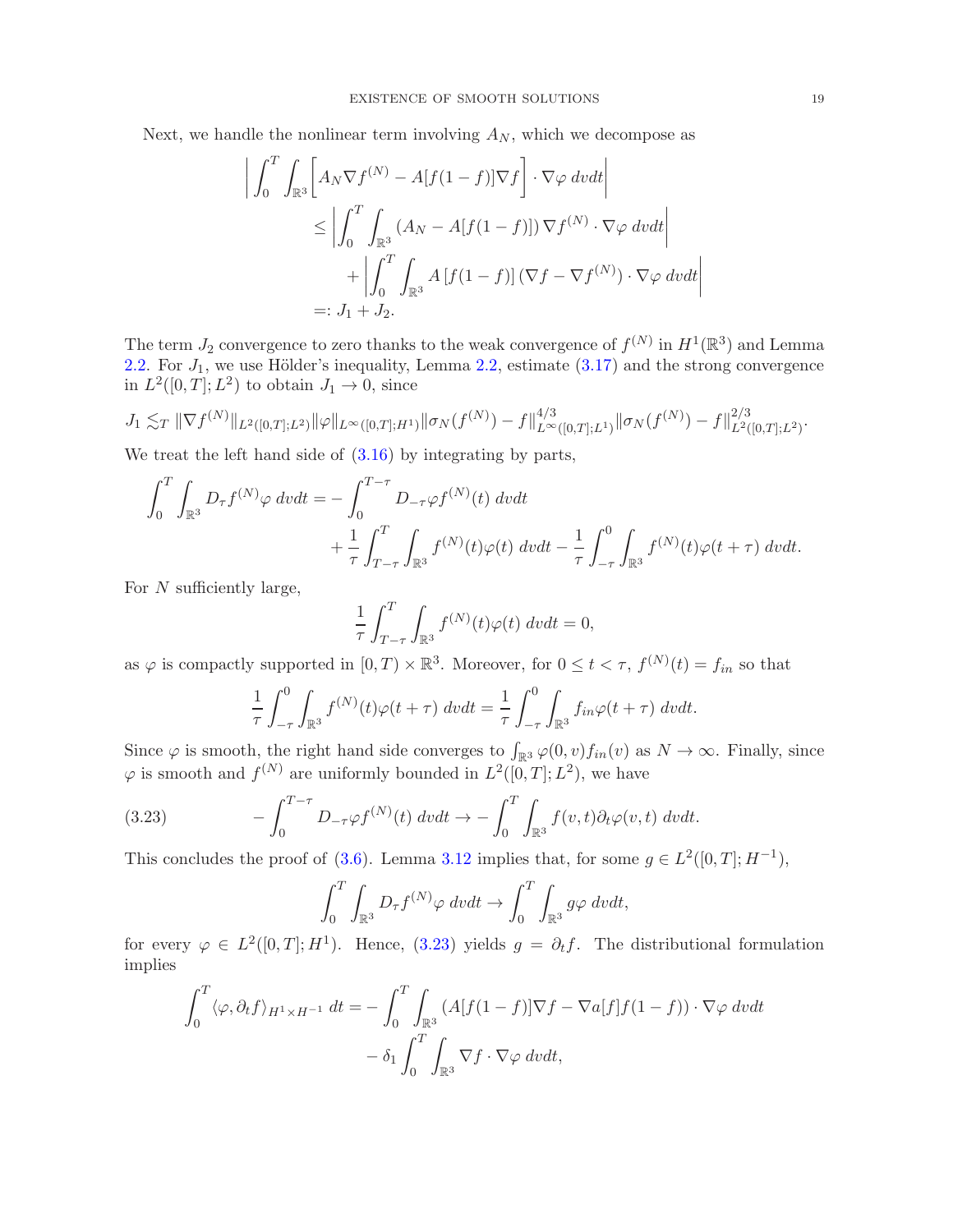for each  $\varphi \in C_c^{\infty}([0,T) \times \mathbb{R}^3)$ . Now, fix  $\Phi \in L^2([0,T]; H^1)$  and let  $\varphi_{\varepsilon} \in C_c^{\infty}([0,T) \times \mathbb{R}^3)$  such that  $\|\Phi - \varphi_{\varepsilon}\|_{L^2([0,T];H^1)} \leq \varepsilon$ . Then, substituting  $\varphi_{\varepsilon}$  into the above weak formulation, and passing to the limit  $\varepsilon \to 0$ , we obtain [\(3.7\)](#page-8-0).

Finally, we note that because  $f \in L^2([0,T];H^1)$  and  $\partial_t f \in L^2([0,T];H^{-1}),$   $f \in C([0,T];L^2)$ and therefore [\(3.7\)](#page-8-0) implies  $f(t) \to f_{in}$  strongly in  $L^2$  as  $t \to 0^+$ . Moreover, repeating the proof of Lemma [3.9,](#page-11-1) the additional  $\delta_2 ||f|| v ||^m ||_{L^1}$  term disappears thanks to the uniform bound from Lemma [3.11,](#page-15-0) and we obtain conservation of mass.

3.4. Step 4: Proof of Theorem [1.1.](#page-2-0) We conclude the proof of Theorem [1.1](#page-2-0) by showing compactness in  $\delta_1$  for solutions to [\(3.1\)](#page-6-1). We already have uniform in  $\delta_1$  bounds of the form,

$$
(3.24) \t\t\t\t||f_{\delta_1}||_{L^{\infty}([0,T];L_2^1)} + ||f_{\delta_1}||_{L^{\infty}([0,T]\times\mathbb{R}^3)} \leq C(||f_{in}||_{L_2^1},T).
$$

Thus, to gain strong compactness as  $\delta_1 \rightarrow 0^+$ , we will show (in Lemma [3.15\)](#page-22-0) the estimate

$$
(3.25) \t\t\t\t||f_{\delta_1}||_{L^2([0,T];H^1)} + ||\partial_t f_{\delta_1}||_{L^2([0,T];H^{-1})} \leq C(||f_{\delta_1}||_{L^{\infty}([0,T];L^1_3)},T),
$$

by leveraging the degenerate dissipation present in  $(1.1)$  (see Lemma [2.1\)](#page-5-4), which up to this point, we have neglected. However, we do not have control over  $L_3^1$  and therefore, we also show propagation of higher moments in Lemma [3.13.](#page-19-0)

To this end, we recall the dependence of our solutions on the parameter  $\delta_1$ . Throughout this section, we will write  $f_{\delta} : [0, T] \times \mathbb{R}^3 \to \mathbb{R}$  to denote the solution  $f_{\delta}$  to  $(3.1)$  on  $[0, T]$  constructed in Proposition [3.3](#page-7-3) with parameter  $\delta_1 = \delta$ . Let us begin with a propagation of higher moments estimate that is uniform in  $\delta$ :

<span id="page-19-0"></span>**Lemma 3.13.** Suppose  $f_{in} \in L_s^1$  for some  $s > 2$  and  $T > 0$ . Then, the family  $\{f_{\delta}\}_{0 < \delta < 1}$ satisfies the uniform in  $\delta$  estimate,

<span id="page-19-1"></span>
$$
(3.26) \t\t\t\t ||f_{\delta}||_{L^{\infty}([0,T];L^{1}_{s})} \leq C(||f_{in}||_{L^{1}_{s}},T).
$$

*Proof.* We note that the propagation of moments for  $0 \leq s \leq 2$  follows directly from Proposition [3.3.](#page-7-3) We will prove the rest of the them by induction on the integer part of s. Indeed, fix some  $2 \leq n < s \leq n+1$  and suppose that  $(3.26)$  holds for any  $0 \leq s \leq n$ . Then, we will test  $(3.7)$ with  $\Psi(v,t) = \varphi_R(v) |v|^s \chi_{[0,t_0]}(t)$  where  $\varphi_R \in C_c^{\infty}(\mathbb{R}^3)$  is as in Lemma [3.9.](#page-11-1) We obtain

$$
\int_{\mathbb{R}^3} (f_\delta(t_0) - f_{in}) \varphi_R |v|^s dv = - \int_0^{t_0} \int_{\mathbb{R}^3} A[f_\delta(1 - f_\delta)] \nabla f_\delta \cdot \nabla (|v|^s \varphi_R) dv dt + \int_0^{t_0} \int_{\mathbb{R}^3} (\nabla a[f_\delta] f_\delta(1 - f_\delta) - \delta \nabla f_\delta) \cdot \nabla (|v|^s \varphi_R) dv dt.
$$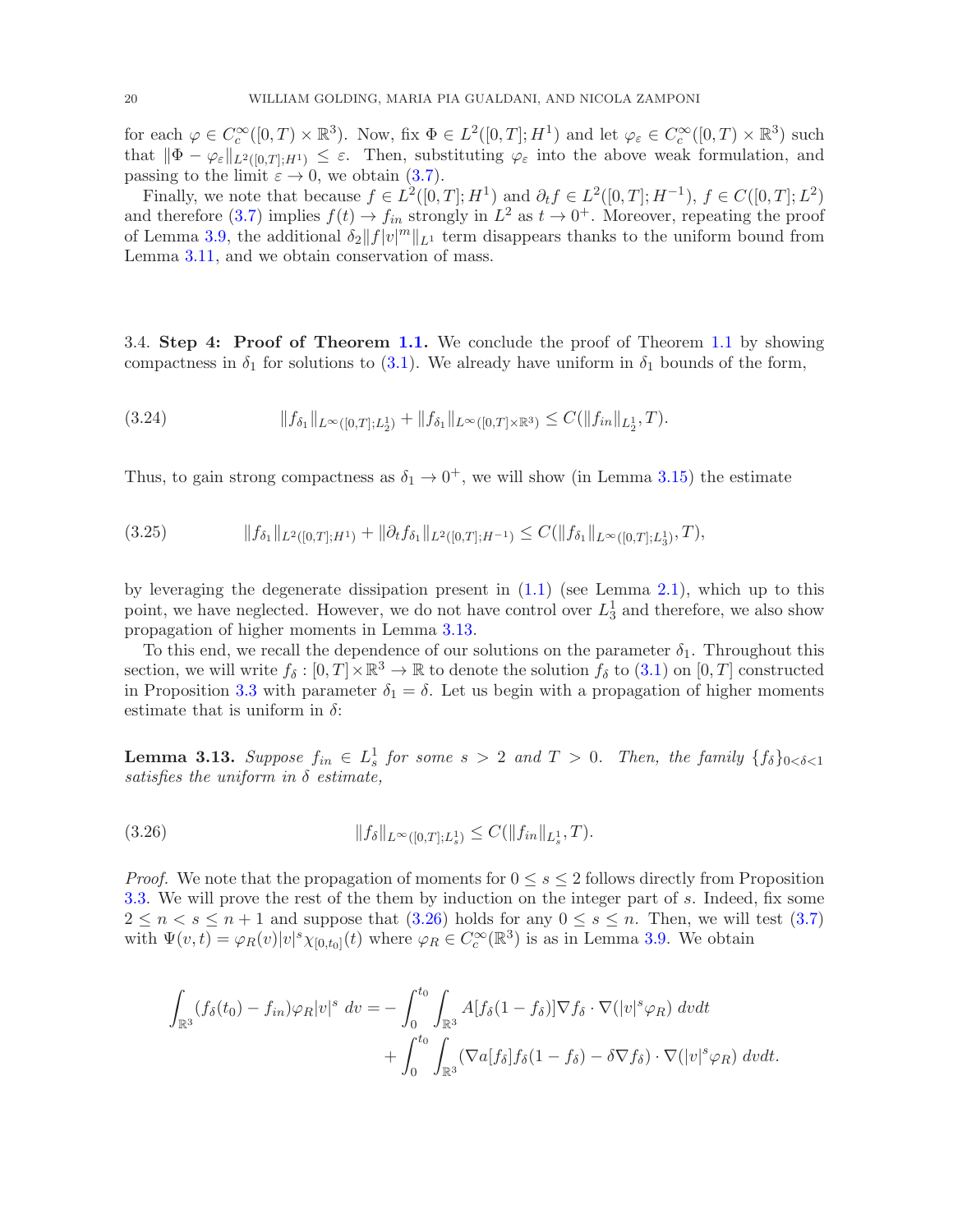We estimate the right hand side by decomposing into multiple parts:

$$
-\int_{0}^{t_{0}}\int_{\mathbb{R}^{3}}\left(A[f_{\delta}(1-f_{\delta})]\nabla f_{\delta}-\nabla a[f_{\delta}]f_{\delta}(1-f_{\delta})+\delta\nabla f_{\delta}\right)\cdot\nabla(|v|^{s}\varphi_{R})\ dvdt
$$
  

$$
=-\int_{0}^{t_{0}}\int_{\mathbb{R}^{3}}\nabla\cdot(A[f_{\delta}(1-f_{\delta})]f_{\delta})\cdot\nabla(|v|^{s}\varphi_{R})\ dvdt
$$
  

$$
+\int_{0}^{t_{0}}\int_{\mathbb{R}^{3}}f_{\delta}\left(\nabla\cdot A\right)[f_{\delta}(1-f_{\delta})]\cdot\nabla(|v|^{s}\varphi_{R})\ dvdt
$$
  

$$
+\int_{0}^{t_{0}}\int_{\mathbb{R}^{3}}\left(\nabla a[f_{\delta}]f_{\delta}(1-f_{\delta})\right)\cdot\nabla(|v|^{s}\varphi_{R})\ dvdt
$$
  

$$
-\delta\int_{0}^{t_{0}}\int_{\mathbb{R}^{3}}\nabla f_{\delta}\cdot\nabla(|v|^{s}\varphi_{R})\ dvdt
$$
  

$$
=-I_{1}+I_{2}+I_{3}-\delta I_{4}.
$$

For  $I_1$ , after integrating by parts, thanks to Lemma [2.2](#page-5-3) and  $|\nabla^2(|v|^s \varphi_R)| \leq C |v|^{s-2}$  we obtain

$$
|I_1| \lesssim (||f_\delta||_{L^1([0,T];L^\infty)} + ||f_\delta||_{L^1([0,T];L^1)}) ||f_\delta|v|^{s-2}||_{L^\infty([0,T];L^1)}
$$
  

$$
\leq C(||f_{in}||_{L^1_{s-2}},T),
$$

where in the last line we used the induction hypothesis. For  $I_2$ , we use Lemma [2.2](#page-5-3) and  $|\nabla(|v|^s \varphi_R)| \leq C |v|^{s-1}$  to obtain

$$
|I_2| \leq \|f_\delta \nabla (|v|^s \varphi_R)\|_{L^\infty([0,T];L^1)} \|\nabla \cdot A[f_\delta(1-f_\delta)]\|_{L^1([0,T];L^\infty)} \leq C(\|f_{in}\|_{L^1_{s-1}},T).
$$

Similarly, for  $I_3$ , we use Lemma [2.3](#page-6-3) and  $0 \le f_\delta \le 1$  to obtain

$$
|I_3| \leq ||f_\delta \nabla (|v|^s \varphi_R)||_{L^\infty([0,T];L^1)} ||\nabla a[f_\delta]||_{L^1([0,T];L^\infty)} \leq C(||f_{in}||_{L^1_{s-1}},T).
$$

Finally, for  $I_4$ , integration by parts yields

<span id="page-20-1"></span>
$$
|I_4| \le T \|f\Delta(|v|^s \varphi_R)\|_{L^\infty([0,T];L^1} \le C(\|f_{in}\|_{L^1_{s-2}},T).
$$

Combining all above estimates, we prove [\(3.26\)](#page-19-1) for any  $s \in (n, n+1]$ . The proof is complete.  $\Box$ 

The following lemma, combined with Lemma [2.1,](#page-5-4) gives a quantitative lower bound on the ellipticity of  $A[f_\delta(1 - f_\delta)]$ . This will allow us to gain some control over  $\nabla f_\delta$  uniformly in  $\delta$ .

<span id="page-20-3"></span>**Lemma 3.14.** Suppose  $0 \le f_{in} \le 1$ ,  $f_{in} \in L_2^1$ ,  $H_1(f_{in}) < 0$ , and  $T > 0$ . Then,  $f_{\delta}$  has decreasing entropy, i.e. for almost every  $0 \le t_1 < t_2 \le T$ ,

(3.27) H1(fδ(t2)) ≤ H1(fδ(t1)).

Moreover, the dissipative coefficients  $A[f_\delta(1-f_\delta)]$  are bounded uniformly from below:

(3.28) 
$$
A[f_{\delta}(1-f_{\delta})] \geq \frac{C(\|f_{in}\|_{L_2^1}, H_1(f_{in}), T)}{1+|v|^3}.
$$

*Proof.* By Lemma [2.1,](#page-5-4)  $(3.28)$  is a consequence of  $(3.27)$  and

(3.29) 
$$
||f_{\delta}(t)||_{L_2^1} \leq C(||f_{in}||_{L_2^1}), \text{ for all } t > 0.
$$

The energy bound [\(3.29\)](#page-20-2) is shown in Lemma [3.13.](#page-19-0) It remains to estimate the entropy and obtain  $(3.27)$ . We test  $(3.7)$  with

<span id="page-20-2"></span><span id="page-20-0"></span>
$$
\psi_{\eta} := \log(f_{\delta} + \eta) - \log(\eta) - \log(1 - f_{\delta} + \eta) + \log(1 + \eta), \quad \eta > 0.
$$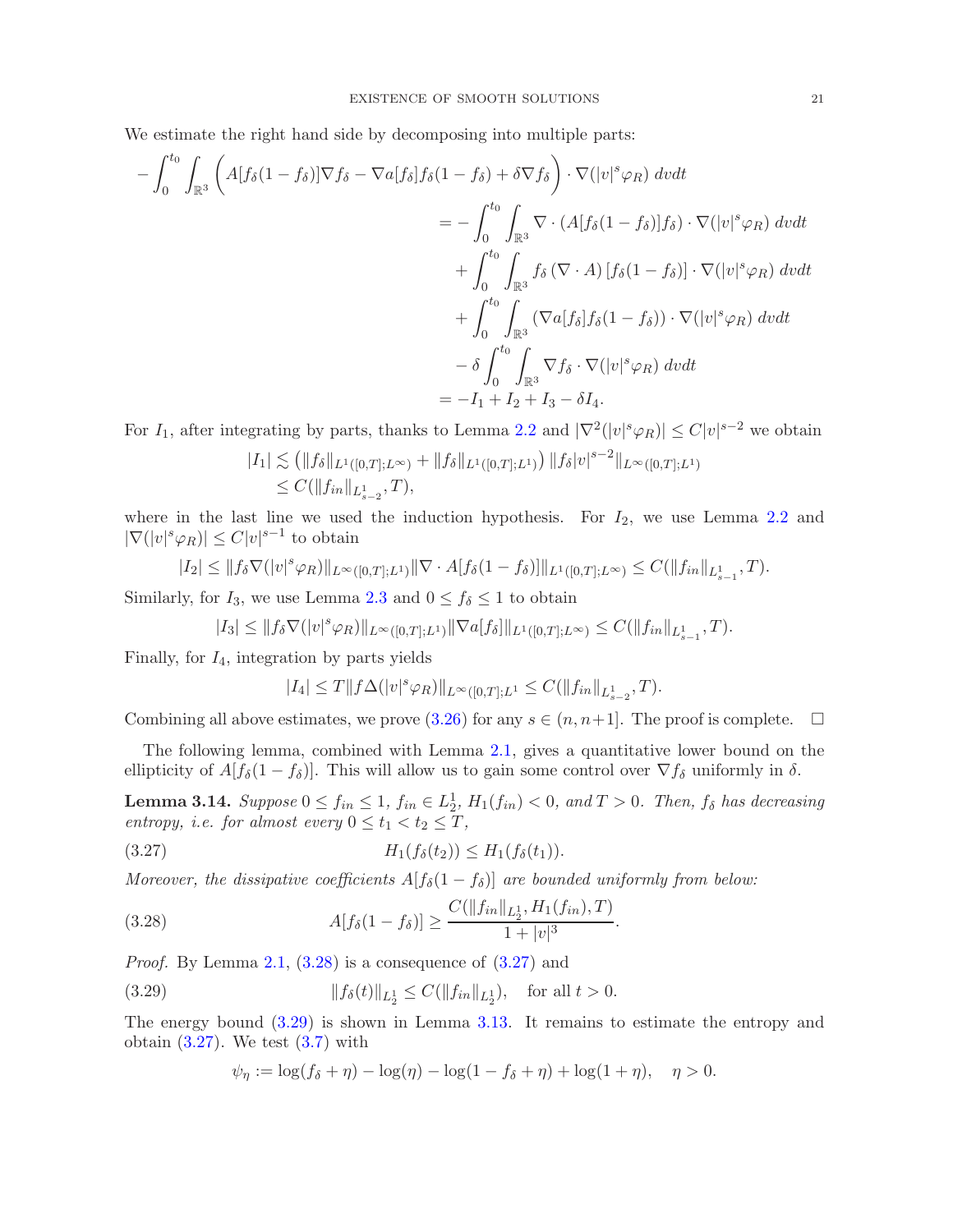We have

$$
\int_{t_1}^{t_2} \int_{\mathbb{R}^3} \psi_{\eta} \partial_t f_{\delta} dv dt = - \int_{t_1}^{t_2} \int_{\mathbb{R}^3} \nabla \psi_{\eta} \cdot A[f_{\delta}(1 - f_{\delta})] \nabla f_{\delta} dv dt \n+ \int_{t_1}^{t_2} \int_{\mathbb{R}^3} \nabla \psi_{\eta} \cdot \nabla a[f_{\delta}](f_{\delta})(1 - f_{\delta}) dv dt - \delta \int_{t_1}^{t_2} \int_{\mathbb{R}^3} \nabla \psi_{\eta} \cdot \nabla f_{\delta} dv dt \n= \, -I_1(\eta) + I_2(\eta) - I_3(\eta).
$$

We now take  $\eta \to 0^+$ . For the left hand side, we use conservation of mass from Proposition [3.3](#page-7-3) to obtain:

$$
\lim_{\eta \to 0^+} \int_{t_1}^{t_2} \int_{\mathbb{R}^3} \psi_{\eta} \partial_t f_{\delta} dv dt = \lim_{\eta \to 0^+} \int_{t_1}^{t_2} \int_{\mathbb{R}^3} \log(f_{\delta} + \eta) \partial_t f_{\delta} - \log(1 - f_{\delta} + \eta) \partial_t f_{\delta} dv dt
$$

$$
= H_1(f_{\delta}(t_2)) - H_1(f_{\delta}(t_1)).
$$

By the monotone convergence theorem,

$$
\lim_{\eta \to 0^+} I_1(\eta) = \int_{t_1}^{t_2} \int_{\mathbb{R}^3} \left[ (f_\delta)^{-1} + (1 - f_\delta)^{-1} \right] \nabla f_\delta \cdot A[f_\delta(1 - f_\delta)] \nabla f_\delta \, dvdt
$$

$$
= \int_{t_1}^{t_2} \int_{\mathbb{R}^3} \nabla \left[ \log(f_\delta) - \log(1 - f_\delta) \right] \cdot A[f_\delta(1 - f_\delta)] \nabla f_\delta \, dvdt.
$$

Next, for  $I_2$ , we decompose further as

$$
I_2(\eta) = \int_{t_1}^{t_2} \int_{\mathbb{R}^3} \left[ (f_{\delta} + \eta)^{-1} + (1 - f_{\delta} + \eta)^{-1} \right] \nabla f_{\delta} \cdot \nabla a[f_{\delta}](f_{\delta})(1 - f_{\delta}) \, dvdt
$$
  
\n
$$
= (1 + 2\eta) \int_{t_1}^{t_2} \int_{\mathbb{R}^3} \nabla f_{\delta} \cdot \nabla a[f_{\delta}] \, dvdt
$$
  
\n
$$
+ \eta(1 - \eta) \int_{t_1}^{t_2} \int_{\mathbb{R}^3} \left[ (f_{\delta} + \eta)^{-1} + (1 - f_{\delta} + \eta)^{-1} \right] \nabla f_{\delta} \cdot \nabla a[f_{\delta}] \, dvdt
$$
  
\n
$$
= I_2^1(\eta) + I_2^2(\eta).
$$

For  $I_2^1$ , we integrate by parts to obtain

$$
\lim_{\delta \to 0} I_2^1(\eta) = \int_{t_1}^{t_2} \int_{\mathbb{R}^3} f_\delta^2 dv dt.
$$

For  $I_2^2$ , we use  $0 \le f_\delta \le 1$  with  $f_\delta \in L^\infty([0,T]; L^1)$  and  $\eta \log \eta \to 0$  as  $\eta \to 0^+$  to obtain

$$
|I_2^2(\eta)| = \eta(1-\eta) \left| \int_{t_1}^{t_2} \int_{\mathbb{R}^3} f_\delta \left[ \log(f_\delta + \eta) - \log(1 - f_\delta + \eta) \right] dv dt \right|
$$
  

$$
\leq 2|\log(\eta)|\eta(1-\eta) \int_{t_1}^{t_2} \int_{\mathbb{R}^3} f_\delta dv dt \to 0.
$$

Finally, we note for  $\mathcal{I}_3$  that

$$
I_3(\eta) = \delta \int_{t_1}^{t_2} \int_{\mathbb{R}^3} \left[ (f_\delta + \eta)^{-1} + (1 - f_\delta + \eta)^{-1} \right] |\nabla f_\delta|^2 \, dv dt \ge 0.
$$

Thus, combining our estimates, we have shown

$$
H_1(f_\delta(t_2)) - H_1(f_\delta(t_1)) \leq -\int_{t_1}^{t_2} \int_{\mathbb{R}^3} \left( \nabla \left[ \log(f_\delta) - \log(1 - f_\delta) \right] \cdot A[f_\delta(1 - f_\delta)] \nabla f_\delta - f_\delta^2 \right) dv dt.
$$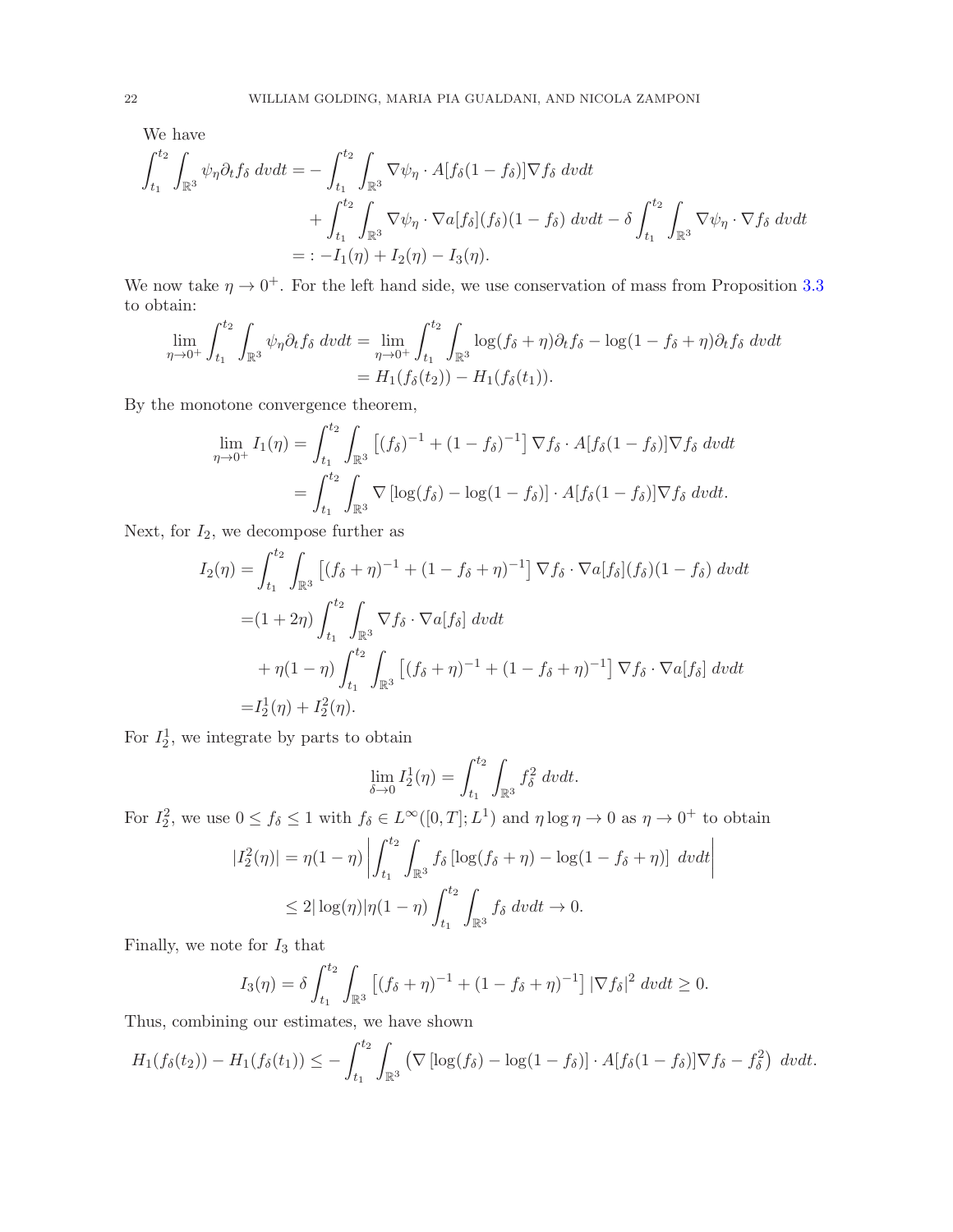We conclude by noticing that

$$
-\int_{t_1}^{t_2} \int_{\mathbb{R}^3} \left( \nabla \left[ \log(f_{\delta}) - \log(1 - f_{\delta}) \right] \cdot A[f_{\delta}(1 - f_{\delta})] \nabla f_{\delta} - f_{\delta}^2 \right) dv dt
$$
  
\n
$$
= -\frac{1}{2} \int_{t_1}^{t_2} \int_{\mathbb{R}^3} \int_{\mathbb{R}^3} f_{\delta} f_{\delta}^*(1 - f_{\delta}) (1 - f_{\delta}^*)
$$
  
\n
$$
\times \left( \frac{\Pi(v - v^*)}{|v - v^*|} \left[ \frac{\nabla f^*}{f^*(1 - f^*)} - \frac{\nabla f}{f(1 - f)} \right] \cdot \left[ \frac{\nabla f^*}{f^*(1 - f^*)} - \frac{\nabla f}{f(1 - f)} \right] \right) dv dv^* dt
$$
  
\n
$$
\leq 0.
$$

The next lemma contains the coercive estimate we need to pass to the limit  $\delta \to 0$ .

<span id="page-22-0"></span>**Lemma 3.15** ( $L^2$  Estimate). Suppose  $f_{in} \in L_3^1$  with  $H_1(f_{in}) < 0$  and  $T > 0$ . Then, the family  ${f_\delta}_{0<\delta<1}$  satisfies the estimate

$$
\|\partial_t f_\delta\|_{L^2([0,T];H^{-1})} + \|f_\delta\|_{L^\infty([0,T];L^1_3)} + \|\nabla f_\delta\|_{L^2([0,T];L^2)} \leq C(\|f_{in}\|_{L^1_3}, H_1(f_{in}),T).
$$

*Proof.* We test [\(3.7\)](#page-8-0), with  $\Psi(v,t) = f_{\delta}(v,t)\varphi_R(v)\langle v \rangle^3 \chi_{[0,t_0]}(t)$  where  $\varphi_R \in C_c^{\infty}(\mathbb{R}^3)$  is a cutoff function as in Lemma [3.9.](#page-11-1) We obtain,

$$
\int_{\mathbb{R}^3} |f_\delta(t_0)|^2 \varphi_R \langle v \rangle^3 - |f_{in}|^2 \varphi_R \langle v \rangle^3 dv = -\int_0^{t_0} \int_{\mathbb{R}^3} (A[f_\delta(1 - f_\delta)] \nabla f_\delta - \nabla a[f_\delta] f_\delta(1 - f_\delta)) \cdot \nabla \Psi dv dt \n- \delta \int_0^{t_0} \int_{\mathbb{R}^3} \nabla f_\delta \cdot \nabla \Psi dv dt.
$$

We expand the right hand side as

$$
-\int_{0}^{t_{0}} \int_{\mathbb{R}^{3}} (A[f_{\delta}(1-f_{\delta})] \nabla f_{\delta} - \nabla a[f_{\delta}] f_{\delta}(1-f_{\delta})) \cdot \nabla \Psi \, dvdt - \delta \int_{0}^{t_{0}} \int_{\mathbb{R}^{3}} \nabla f_{\delta} \cdot \nabla \Psi \, dvdt
$$
  
\n
$$
= -\int_{0}^{t_{0}} \int_{\mathbb{R}^{3}} \varphi_{R} \langle v \rangle^{3} A[f_{\delta}(1-f_{\delta})] \nabla f_{\delta} \cdot \nabla f_{\delta} \, dvdt - \int_{0}^{t_{0}} \int_{\mathbb{R}^{3}} f_{\delta} A[f_{\delta}(1-f_{\delta})] \nabla f_{\delta} \cdot \nabla (\varphi_{R} \langle v \rangle^{3}) \, dvdt
$$
  
\n
$$
+ \int_{0}^{t_{0}} \int_{\mathbb{R}^{3}} \nabla a[f_{\delta}] f_{\delta}(1-f_{\delta}) \cdot f_{\delta} \nabla (\varphi_{R} \langle v \rangle^{3}) \, dvdt + \int_{0}^{t_{0}} \int_{\mathbb{R}^{3}} \nabla a[f_{\delta}] (f_{\delta} - f_{\delta}^{2}) \cdot \varphi_{R} \langle v \rangle^{3} \nabla f_{\delta} \, dvdt
$$
  
\n
$$
- \delta \int_{0}^{t_{0}} \int_{\mathbb{R}^{3}} \nabla f_{\delta} \cdot f_{\delta} \nabla (\varphi_{R} \langle v \rangle^{3}) \, dvdt - \delta \int_{0}^{t_{0}} \int_{\mathbb{R}^{3}} \nabla f_{\delta} \cdot \varphi_{R} \langle v \rangle^{3} \nabla f_{\delta} \, dvdt
$$
  
\n
$$
=: -I_{1} - I_{2} + I_{3} + I_{4} - \delta I_{5} - \delta I_{6}.
$$

We bound  $I_j$  for  $2 \leq j \leq 5$  using the propagation of moments from Lemma [3.13](#page-19-0) and the upper bounds on the coefficients A and  $\nabla a$  from Lemma [2.2](#page-5-3) and [2.3.](#page-6-3) We will lower bound  $I_1$  using Lemma [3.14.](#page-20-3) We begin to bound  $I_2$  by decomposing further:

$$
I_2 = \frac{1}{2} \int_0^{t_0} \int_{\mathbb{R}^3} A[f_\delta(1 - f_\delta)] \nabla f_\delta^2 \cdot \nabla(\varphi_R \langle v \rangle^3) dv dt
$$
  
\n
$$
= \frac{1}{2} \int_0^{t_0} \int_{\mathbb{R}^3} \nabla \cdot \left( A[f_\delta(1 - f_\delta)] f_\delta^2 \right) \cdot \nabla(\varphi_R \langle v \rangle^3) dv dt
$$
  
\n
$$
- \frac{1}{2} \int_0^{t_0} \int_{\mathbb{R}^3} (\nabla \cdot A[f_\delta(1 - f_\delta)]) f_\delta^2 \cdot \nabla(\varphi_R \langle v \rangle^3) dv dt
$$
  
\n
$$
= :I_2^1 - I_2^2.
$$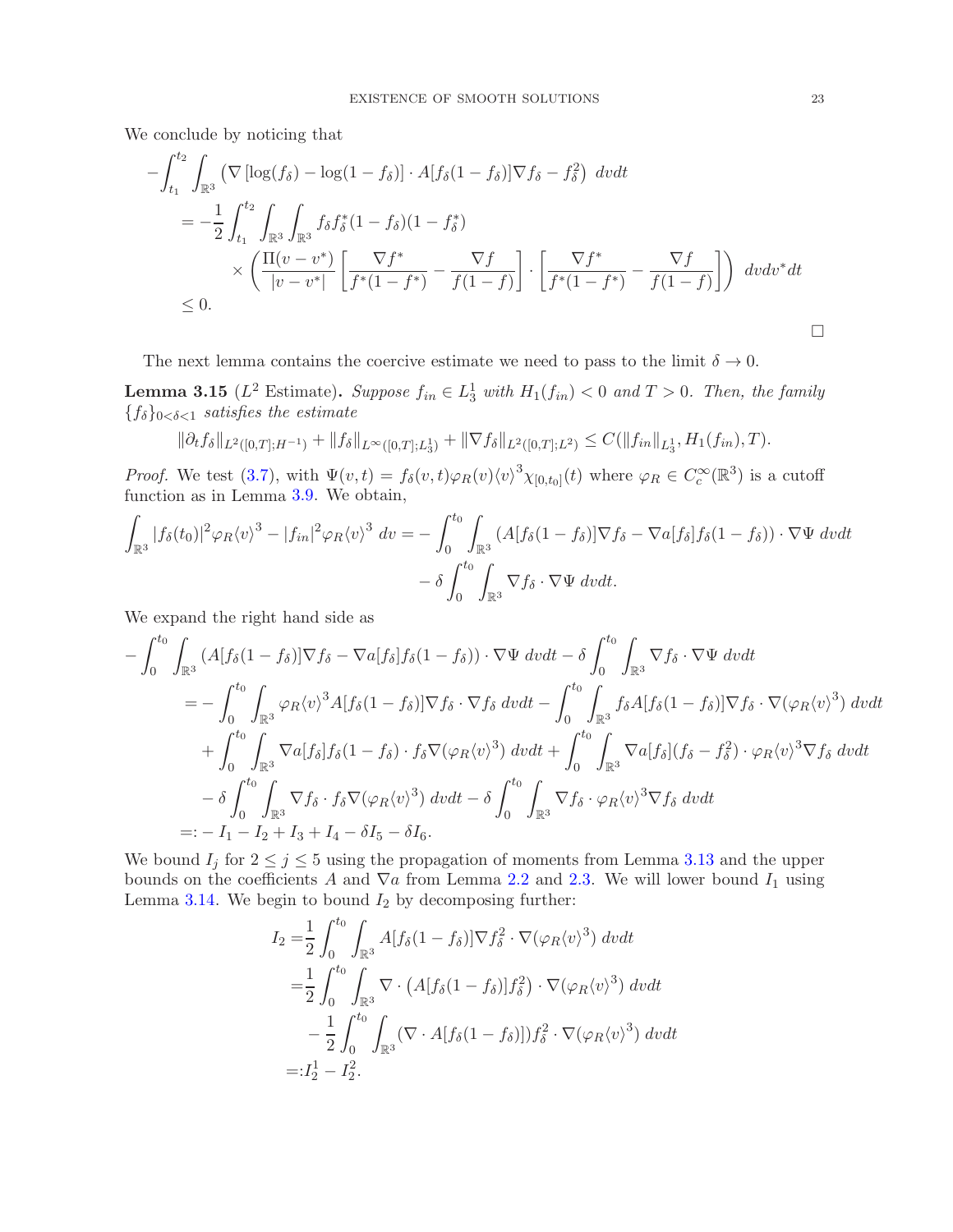For  $I_2^1$ , integration by parts, Lemma [2.2,](#page-5-3) and  $|\nabla^2(\varphi_R\langle v \rangle^3)| \lesssim \langle v \rangle$  imply

$$
|I_2^1| \leq \|A[f_\delta(1-f_\delta)\|_{L^\infty([0,T]\times\mathbb{R}^3)} \|f_\delta \nabla^2(\varphi_R \langle v \rangle^3) \|_{L^1([0,T]\times\mathbb{R}^3)} \lesssim C(\|f_{in}\|_{L_1^1}, T).
$$

For  $I_2^2$ , obtain by Lemma [2.2,](#page-5-3) and  $|\nabla(\varphi_R \langle v \rangle^3)| \lesssim \langle v \rangle^2$ ,

$$
|I_2^2| \leq \|\nabla \cdot A[f_\delta(1-f_\delta)\|_{L^\infty([0,T]\times\mathbb{R}^3)} \|f_\delta \nabla (\varphi_R \langle v \rangle^3)\|_{L^1([0,T]\times\mathbb{R}^3)} \lesssim C(\|f_{in}\|_{L_2^1},T).
$$

Piecing together, we obtain

$$
|I_2| \leq C(||f_{in}||_{L_2^1}, T).
$$

For  $I_3$ , we directly use the estimates from Lemma [3.13,](#page-19-0) [2.2,](#page-5-3) and [2.3](#page-6-3) and  $|\nabla(\varphi_R\langle v\rangle^3)| \lesssim \langle v\rangle^2$  to obtain

$$
|I_3| \leq \|\nabla a[f_\delta\|_{L^\infty([0,T]\times\mathbb{R}^3)} \|f_\delta \nabla(\varphi_R \langle v \rangle^3) \|_{L^1([0,T];L^1)} \leq C(\|f_{in}\|_{L_2^1}, T).
$$

Next, for  $I_4$ , we integrate by parts and recall  $-\Delta a[f] = f$  to decompose further:

$$
I_4 = \int_0^{t_0} \int_{\mathbb{R}^3} \nabla a[f_\delta] \cdot \varphi_R \langle v \rangle^3 \nabla \left( \frac{f_\delta^2}{2} - \frac{f_\delta^3}{3} \right) dv dt
$$
  
=  $-\int_0^{t_0} \int_{\mathbb{R}^3} \nabla a[f_\delta] \cdot \nabla (\varphi_R \langle v \rangle^3) \left( \frac{f_\delta^2}{2} - \frac{f_\delta^3}{3} \right) dv dt + \int_0^{t_0} \int_{\mathbb{R}^3} \varphi_R \langle v \rangle^3 \left( \frac{f_\delta^3}{2} - \frac{f_\delta^4}{3} \right) dv dt$   
=  $-I_4^1 + I_4^2$ .

We bound  $I_4^1$  using Lemma [2.3](#page-6-3) and  $|\nabla(\varphi_R(v)\langle v \rangle^3)| \lesssim \langle v \rangle^2$ , to obtain

$$
|I_4^1| \leq \|\nabla a[f_\delta]\|_{L^\infty([0,T]\times\mathbb{R}^3)} \|f_\delta \nabla (\varphi_R \langle v \rangle^3)\|_{L^1([0,T]\times\mathbb{R}^3)} \leq C(\|f_{in}\|_{L_2^1}, T).
$$

For  $I_4^2$ , we bound using  $0 \le f_\delta \le 1$  so that

$$
|I_4^2| \leq \|\varphi_R\langle v \rangle^3 f_\delta\|_{L^1([0,T]\times\mathbb{R}^3)} \|f_\delta^2/2 - f_\delta^3/3\|_{L^\infty([0,T]\times\mathbb{R}^3)} \leq C(\|f_{in}\|_{L_3^1}, T).
$$

Hence,

$$
|I_4|\leq C(\|f_{in}\|_{L^1_3},T).
$$

Using  $|\nabla^2(\varphi_R(v)\langle v \rangle^3)| \lesssim \langle v \rangle$ , integration by parts yields

$$
|I_5| \leq \|f_\delta\|_{L^\infty([0,T]\times\mathbb{R}^3)} \|f_\delta \nabla^2 (\varphi_R(v) \langle v \rangle^3) \|_{L^1([0,T]\times\mathbb{R}^3)} \leq C(\|f_{in}\|_{L_1^1}, T).
$$

Finally, we note  $I_6 \geq 0$  and by Lemma [3.14,](#page-20-3)

$$
I_1 \geq C(||f_{in}||_{L_2^1}, H_1(f_{in}), T) \int_0^{t_0} \int_{\mathbb{R}^3} \frac{\varphi_R \langle v \rangle^3}{1 + |v|^3} |\nabla f_\delta|^2 dv dt.
$$

Summarizing, we obtain

$$
\int_{\mathbb{R}^3} \varphi_R \langle v \rangle^3 f_\delta(t_0) \, dv + C(||f_{in}||_{L_2^1}, H_1(f_{in}), T) \int_0^{t_0} \int_{\mathbb{R}^3} \varphi_R |\nabla f_\delta|^2 \, dvdt
$$
  

$$
\leq \int_{\mathbb{R}^3} \varphi_R \langle v \rangle^3 f_{in} \, dv + C(||f_{in}||_{L_3^1}, T).
$$

Letting  $R \to \infty$ , applying the monotone convergence theorem, and taking a supremum over  $t_0 \in [0, T]$  yield the desired bound on  $\nabla f_\delta$ .

Next, we test [\(3.7\)](#page-8-0) with an arbitrary test function  $\Phi \in L^2([0,T];H^1)$  and, by duality, obtain a bound on  $\partial_t f$ . In particular, we have

$$
\|\partial_t f_{\delta}\|_{L^2([0,T];H^{-1})} = \sup_{\|\Phi\|_{L^2([0,T];H^1)} \le 1} \int_0^T \int_{\mathbb{R}^3} (A[f_{\delta}(1-f_{\delta})] \nabla f_{\delta} - \nabla a[f_{\delta}] f_{\delta}(1-f_{\delta}) + \delta \nabla f_{\delta}) \cdot \nabla \Phi \, dvdt.
$$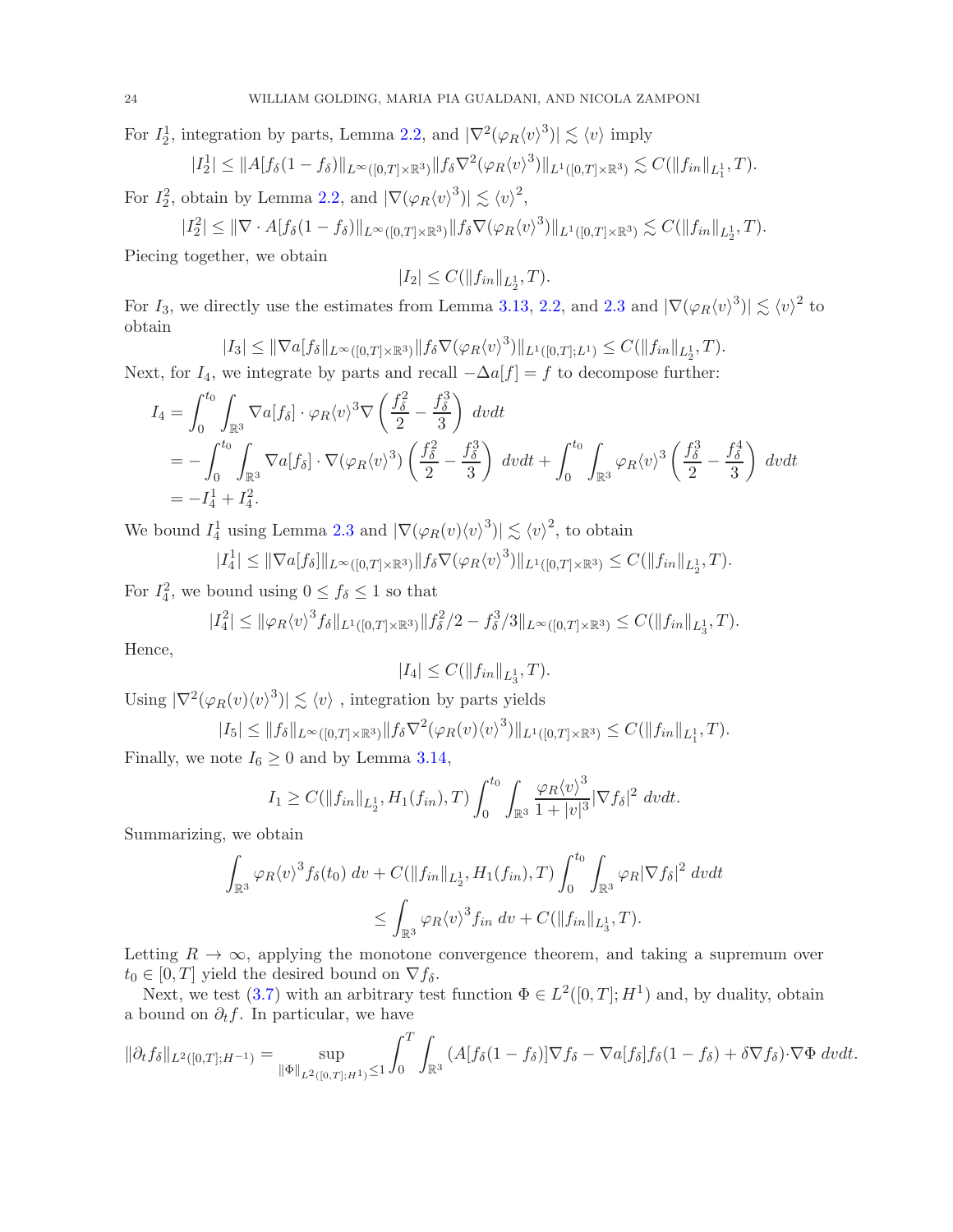Since

$$
\int_0^T \int_{\mathbb{R}^3} A[f_\delta(1 - f_\delta)] \nabla f_\delta \cdot \nabla \Phi \, dvdt \leq \|A[f_\delta(1 - f_\delta)]\|_{L^\infty([0, T] \times \mathbb{R}^3)} \|\nabla f\|_{L^2([0, T]; L^2)} \|\nabla \Phi\|_{L^2([0, T]; L^2)},
$$
 and

$$
\int_0^T \int_{\mathbb{R}^3} \nabla a[f_\delta] f_\delta(1-f_\delta) \cdot \nabla \Phi \, dvdt \leq \|\nabla a[f_\delta]\|_{L^2([0,T];L^2)} \|\nabla \Phi\|_{L^2([0,T];L^2)},
$$

we conclude

$$
\begin{aligned} \|\partial_t f_\delta\|_{L^2([0,T];H^{-1})} &\leq C(\|f_{in}\|_{L^1}) \sup_{\|\Phi\|_{L^2([0,T];H^1)} \leq 1} \|f\|_{L^2([0,T];H^1)} \|\nabla \Phi\|_{L^2([0,T];L^2)} \\ &\leq C(\|f_{in}\|_{L^1_3}, H_1(f_{in}),T). \end{aligned}
$$

This completes the proof.  $\square$ 

In the next lemma we state a weighted  $L^2$  estimate, proved via a slight modification to the  $L^2$ -estimate in Lemma [3.15.](#page-22-0)

<span id="page-24-0"></span>**Lemma 3.16.** Let f be any weak solution to [\(1.6\)](#page-2-2) as in Theorem [1.1](#page-2-0) with initial data  $f_{in}$  as described above. Then, for every  $m \geq 3$ ,

$$
\sup_{(0,T)} \|f(\cdot)\|_{L^2_m}^2 + \int_0^T \|\nabla f(t)\|_{L^2_{m-3}}^2 \ dt \le C(f_{in}, m, T).
$$

*Proof.* We test  $(1.6)$  with  $\varphi = \langle v \rangle^m f$ , and estimate the resulting terms as in the proof of Lemma  $3.15.$ 

#### Proof of Theorem [1.1](#page-2-0)

Fix  $T > 0$ ,  $f_{in}$  with  $0 \le f_{in} \le 1$ , and  $f_{in} \in L_3^1$  and fix some sequence  $\delta_n \to 0^+$  and let  $f_n(v, t)$  be the solutions with  $\delta = \delta_n$  constructed in Proposition [3.3.](#page-7-3) Then, the uniform-in- $\delta$ estimates from Lemma [3.13](#page-19-0) and Lemma [3.15](#page-22-0) together with Aubin-Lions Lemma imply that we may assume that  $f_n \to f$  for some limit f in the following topologies:

- Weak star in  $L^{\infty}([0,T] \times \mathbb{R}^3)$ ,
- Weakly in  $L^2([0,T];H^1)$ ,
- Weak star in  $L^{\infty}([0,T]; L^2)$ ,
- Strongly in  $L^p([0,T]; L^q)$  for any  $1 \leq p \leq 2$  and  $1 \leq q < 6$ .

Furthermore, we may also assume  $f_n \to f$  pointwise almost everywhere on  $[0,T] \times \mathbb{R}^3$ . Therefore, by Fatou's lemma, it follows that for almost every  $t \in [0, T]$ ,

$$
(3.30) \t\t\t\t ||f(t)||_{L_3^1} \leq C(||f_{in}||_{L_3^1}, T).
$$

Note also that the weak star convergence in  $L^{\infty}$  is sufficient to guarantee  $0 \le f \le 1$ .

Next, since each  $f_n$  solves [\(3.1\)](#page-6-1) on the time interval  $[0, T]$ , for any  $\Phi \in C_c^{\infty}([0, T) \times \mathbb{R}^3)$ , we have

$$
\int_0^T \int_{\mathbb{R}^3} f_n \partial_t \Phi \, dv dt - \int_{\mathbb{R}^3} f_{in} \Phi(0) \, dv =
$$
  
- 
$$
\int_0^T \int_{\mathbb{R}^3} (A[f_n(1 - f_n)] \nabla f_n - \nabla a[f_n] f_n(1 - f_n) + \delta_n \nabla f_n) \cdot \nabla \Phi \, dv dt.
$$

We conclude the proof of existence by following the same steps as in the proof of Proposition [3.3.](#page-7-3)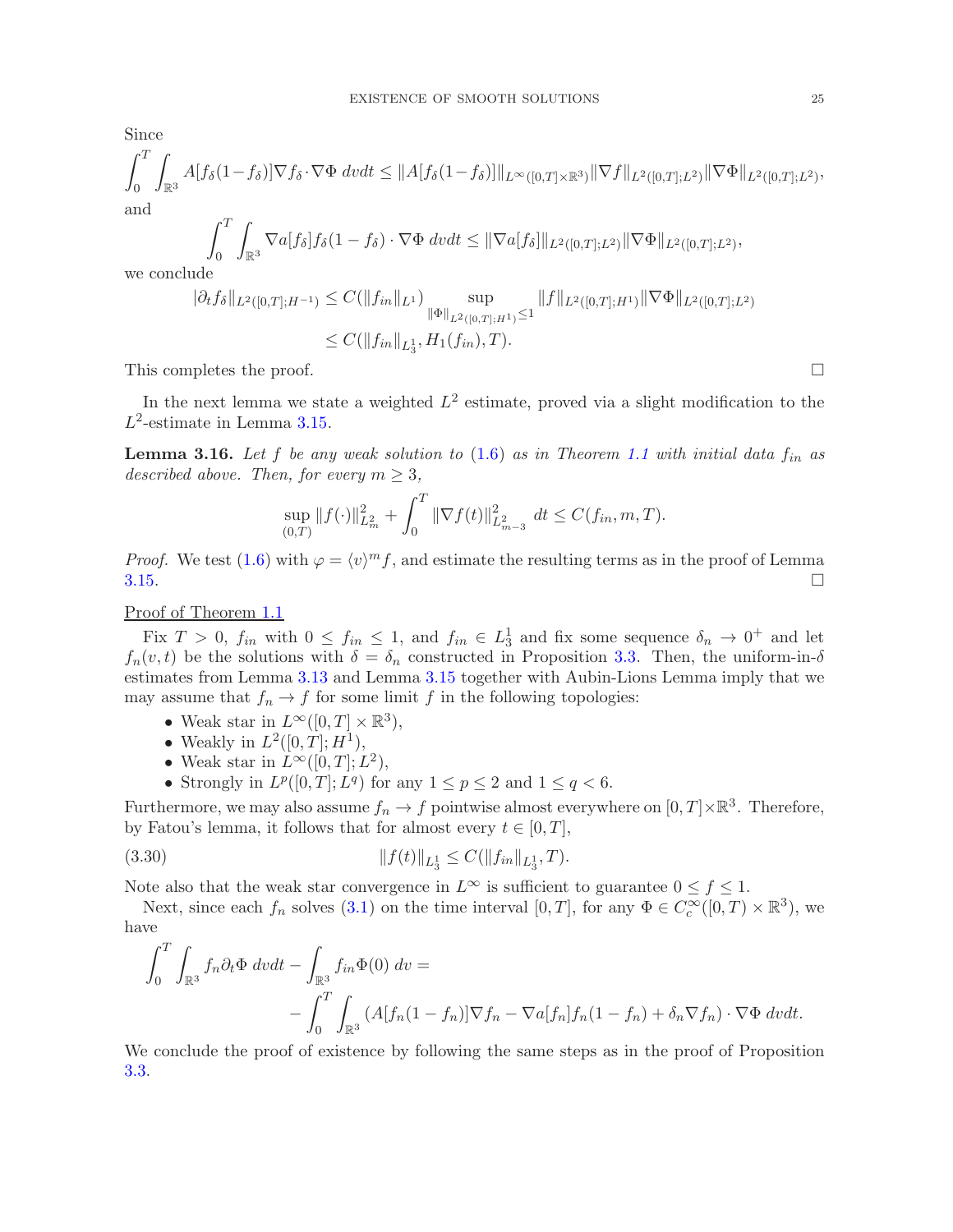To show uniqueness of solution, we assume by contradiction that there exist two solutions  $f$ and g. Their difference

$$
w := f - g,
$$

is identically zero at  $t = 0$  and solves the following weak formulation:

$$
\int_0^T \langle \varphi, \partial_t w \rangle_{H^1, H^{-1}} dt = -\int_0^T \int_{\mathbb{R}^3} A[f(1-f)] \nabla w \cdot \nabla \varphi dv dt \n+ \int_0^T \int_{\mathbb{R}^3} A[fw + (g-1)w] \nabla g \cdot \nabla \varphi dv dt \n+ \int_0^T \int_{\mathbb{R}^3} f(1-f) \nabla a[w] \cdot \nabla \varphi dv dt \n- \int_0^T \int_{\mathbb{R}^3} (fw + (g-1)w) \nabla a[g] \cdot \nabla \varphi dv dt.
$$

We consider  $\varphi = w \langle v \rangle^{2m}$  for some  $m > \frac{3}{2}$ , and get

$$
\frac{1}{2} \int_{\mathbb{R}^3} w^2(t) \langle v \rangle^{2m} dv = -\int_0^T \int_{\mathbb{R}^3} A[f(1-f)] \nabla w \cdot \nabla (w \langle v \rangle^{2m}) dv dt \n+ \int_0^T \int_{\mathbb{R}^3} A[fw + (g-1)w] \nabla g \cdot \nabla (w \langle v \rangle^{2m}) dv dt \n+ \int_0^T \int_{\mathbb{R}^3} f(1-f) \nabla a[w] \cdot \nabla (w \langle v \rangle^{2m}) dv dt \n- \int_0^T \int_{\mathbb{R}^3} (fw + (g-1)w) \nabla a[g] \cdot \nabla (w \langle v \rangle^{2m}) dv dt \n=: I_1 + I_2 + I_3 + I_4.
$$

The term  $\mathcal{I}_1$  is estimated with Young's inequality:

$$
I_{1} = -\int_{0}^{T} \int_{\mathbb{R}^{3}} \frac{A[f(1-f)]}{\langle v \rangle^{2m}} |\nabla w \langle v \rangle^{2m}|^{2} dvdt + \int_{0}^{T} \int_{\mathbb{R}^{3}} \frac{A[f(1-f)]w}{\langle v \rangle^{2m}} \nabla w \langle v \rangle^{2m} \cdot \nabla \langle v \rangle^{2m} dvdt
$$
  

$$
\leq -(1-\delta) \int_{0}^{T} \int_{\mathbb{R}^{3}} \frac{A[f(1-f)]}{\langle v \rangle^{2m}} |\nabla w \langle v \rangle^{2m}|^{2} dvdt + C(m,\delta,f_{in}) \int_{0}^{T} \int_{\mathbb{R}^{3}} |w|^{2} \langle v \rangle^{2m} dvdt.
$$

Similarly,

$$
I_2 \leq C(f_{in}) \int_0^T \int_{\mathbb{R}^3} A[w] \nabla g \cdot \nabla w \langle v \rangle^{2m} dv dt
$$
  
\n
$$
\leq \delta \int_0^T \int_{\mathbb{R}^3} \frac{|\nabla w \langle v \rangle^{2m}|^2}{\langle v \rangle^{2m} (1+|v|)^3} dv dt + \frac{1}{\delta} \int_0^T \int_{\mathbb{R}^3} \langle v \rangle^{2m} (1+|v|)^3 |A[w]|^2 |\nabla g|^2 dv dt
$$
  
\n
$$
\leq \delta \int_0^T \int_{\mathbb{R}^3} \frac{|A[f(1-f)]|}{\langle v \rangle^{2m}} |\nabla w \langle v \rangle^{2m}|^2 dv dt + \frac{1}{\delta} \int_0^T \|w\|_{L_{2m}^2}^2 \int_{\mathbb{R}^3} (1+|v|)^{3+2m} |\nabla g|^2 dv dt,
$$

using the bound from below for  $A[\cdot]$  and the bound from above in Lemma [2.2:](#page-5-3)

$$
||A[h]||_{L^{\infty}} \leq C||h||_{L^{1}}^{2/3}||h||_{L^{2}}^{1/3} \leq C||h||_{L^{2}_{2m}}, \text{ for all } m > \frac{3}{2}.
$$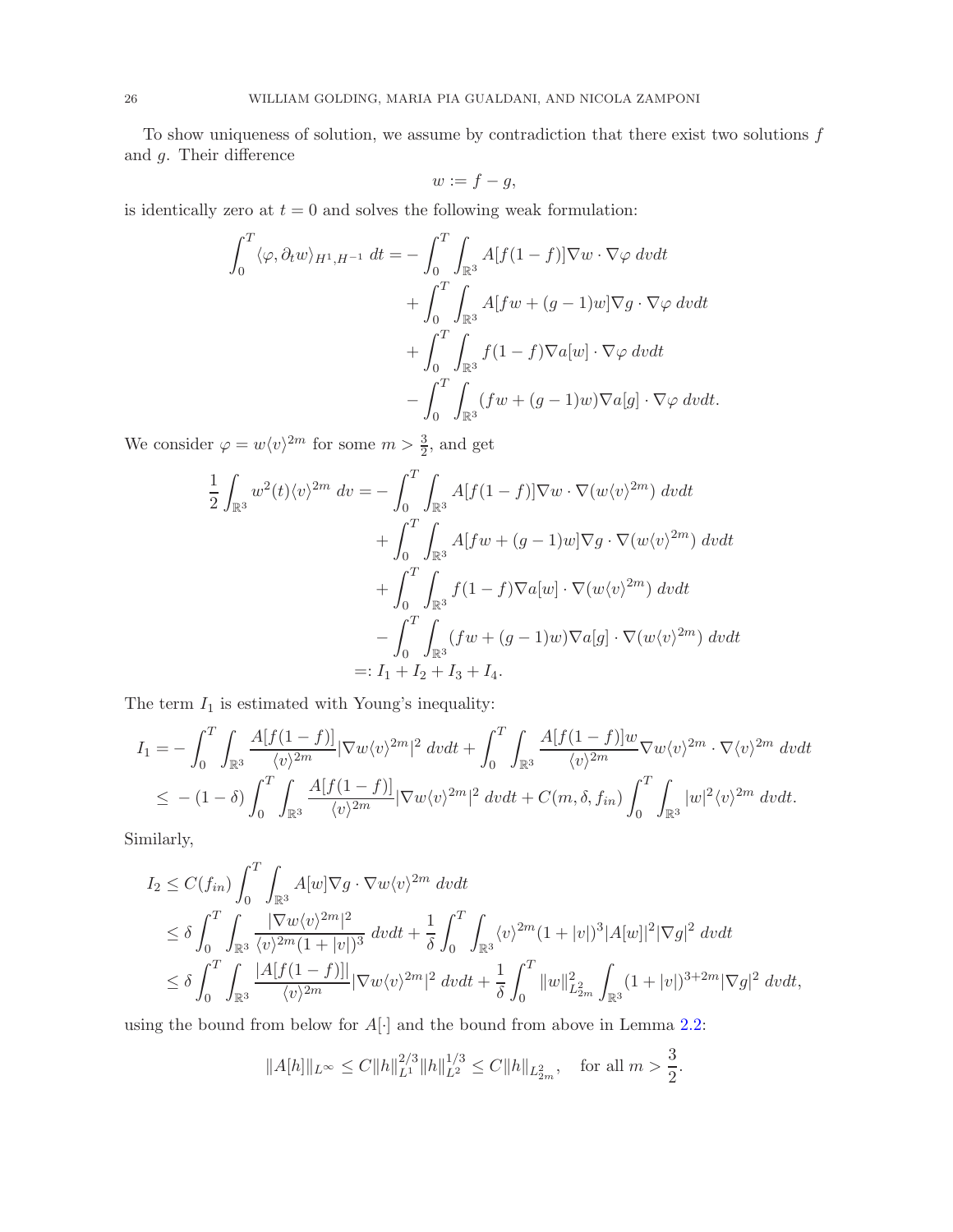Hölder and Hardy-Littlewood-Sobolev inequalities applied to  $I_3$  lead to

$$
I_3 \leq \int_0^T \|\nabla a[w]\|_{L^6} \left( \int_{\mathbb{R}^3} f^{6/5} |\nabla w \langle v \rangle^{2m}|^{6/5} dv \right)^{\frac{5}{6}} dt
$$
  
\n
$$
\leq \frac{1}{\delta} \int_0^T \|w\|_{L^2}^2 dt + \delta \int_0^T \left( \int_{\mathbb{R}^3} f(1+|v|)^{9/2+3m} dv \right)^{2/3} \int_{\mathbb{R}^3} \frac{|\nabla w \langle v \rangle^{2m}|^2}{\langle v \rangle^{2m} (1+|v|)^3} dv dt
$$
  
\n
$$
\leq \frac{1}{\delta} \int_0^T \|w\|_{L^2_{2m}}^2 dt + \tilde{\delta} \int_0^T \int_{\mathbb{R}^3} \frac{A[f(1-f)]}{\langle v \rangle^{2m}} |\nabla w \langle v \rangle^{2m}|^2 dv dt,
$$

using Lemma [3.16](#page-24-0) to bound the  $9/2 + 3m$  moments of f (uniformly in time). Similarly,

$$
I_4 \leq \frac{1}{\delta} \|\nabla a[g](1+|v|)^{3/2}\|_{L^\infty_{v,t}}^2 \int_0^T \int_{\mathbb{R}^3} w^2 \langle v \rangle^{2m} dv dt + \delta \int_0^T \int_{\mathbb{R}^3} \frac{|\nabla w \langle v \rangle^{2m}|^2}{\langle v \rangle^{2m} (1+|v|)^3} dv dt.
$$

We briefly show how the term  $\|\nabla a[g](1 + |v|)^{3/2}\|_{L^{\infty}_{v,t}}^2$  is uniformly bounded. Let  $|v|$  be large enough. For  $s > 3$ , Hölder inequality yields:

$$
|\nabla a[f]| \leq \int_{\mathbb{R}^3} \frac{f(y)}{|v - y|^2} dy \leq |v|^{\frac{3-2s'}{s'}} \left( \int_{B_{\frac{|v|}{2}}(|v|)} f^s dy \right)^{1/s} + \frac{1}{|v|^2} ||f||_{L^1(\mathbb{R}^3)}
$$
  

$$
\leq c \frac{|v|^{\frac{3-2s'}{s'}}}{(1+|v|)^{\lambda/s}} \left( \int_{\mathbb{R}^3} f^s (1+|y|)^{\lambda} dy \right)^{1/s} + \frac{1}{|v|^2} ||f||_{L^1(\mathbb{R}^3)},
$$

with  $\frac{1}{s} + \frac{1}{s'} = 1$  and  $s' < 3/2$ . The choice of  $\lambda$  so that  $\frac{3-s'}{s'}$  $\frac{-s'}{s'} - \frac{\lambda}{s} = -2$  leads to the desired estimate.

Combining the estimates for  $I_1, ..., I_4$  and choosing  $\delta$  small enough, one gets

$$
\frac{1}{2} \int_{\mathbb{R}^3} w^2(T) \langle v \rangle^{2m} dv \le C \int_0^T \|w\|_{L^2_{2m}}^2 \left(1 + \int_{\mathbb{R}^3} (1+|v|)^{3+2m} |\nabla g|^2 dv\right) dt.
$$

Since  $\int_0^T \int_{\mathbb{R}^3} (1+|v|)^{3+2m} |\nabla g|^2 dv dt \leq C$  thanks to Lemma [3.16,](#page-24-0) Gronwall's inequality implies that  $w(t) = 0$  for all  $t \geq 0$ . This concludes the proof of the theorem.

#### 4. Regularity of Weak Solutions

<span id="page-26-0"></span>In this section, we prove Theorem [1.3.](#page-3-0) Throughout this section we consider initial data  $f_{in}$ such that  $0 \le f_{in} \le 1$ ,  $||f_{in}||_{L^1 \cap L^2_m} < \infty$  for a general  $m \ge 3$ , and  $H_1(f_{in}) < 0$ . The exact value of m needed for Theorem [1.3](#page-3-0) is determined in Lemma [4.3.](#page-32-1)

As a first step, we use Lemma  $3.16$  to show that weak solutions of  $(1.1)$  instantaneously regularize and belong to weighted  $L^{\infty}(t, T, H^1)$  and weighted  $L^2(t, T, H^2)$  for any  $t > 0$ .

<span id="page-26-1"></span>**Lemma 4.1.** Let f be any weak solution to [\(1.6\)](#page-2-2) as in Theorem [1.1.](#page-2-0) For any  $t > 0$  and  $m \ge 3$ , we have

$$
\sup_{(t,T)} \|\nabla f(\cdot)\|_{L^2_m}^2 + \int_t^T \|\nabla^2 f(s)\|_{L^2_{m-3}}^2 ds \le C(f_{in}) \left(1 + \frac{1}{t}\right).
$$

*Proof.* Fix  $i = 1, 2, 3$  arbitrary. We first recall the notation for divided differences,

$$
\tilde{\partial}_h g := \frac{g(v + e_i h) - g(v)}{h},
$$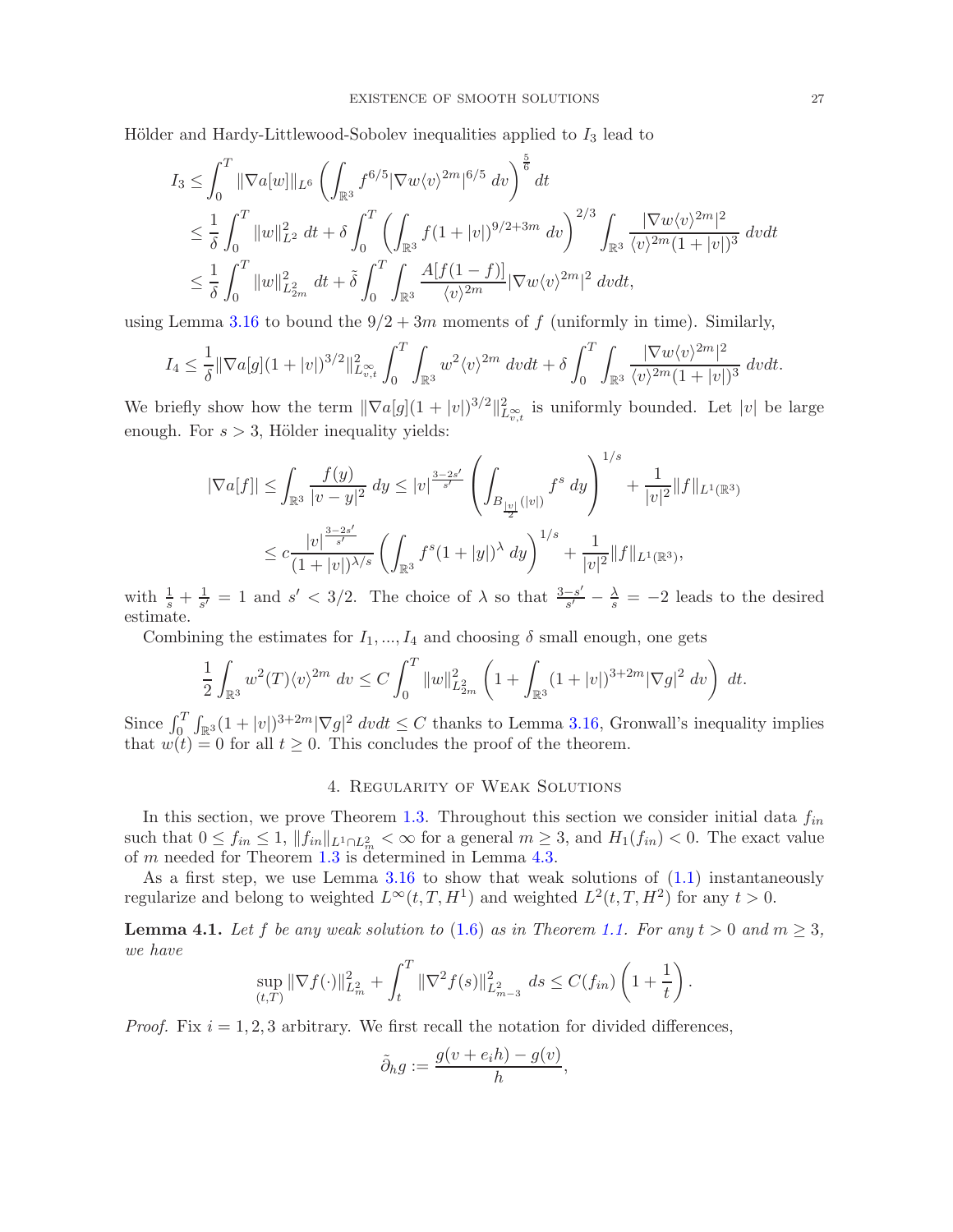for which the following discrete product formula holds,

$$
\tilde{\partial}_h(fg) = g\tilde{\partial}_h f + f\tilde{\partial}_h g + h\tilde{\partial}_h f\tilde{\partial}_h g.
$$

We test [\(1.6\)](#page-2-2) with  $\psi(v,t) = -\chi_{[t_1,t_2]}(t)\tilde{\partial}_{-h}\left(\langle v \rangle^m \tilde{\partial}_h f\right)$  and obtain

$$
-\int_{t_1}^{t_2} \int_{\mathbb{R}^3} \partial_t f \tilde{\partial}_{-h} \left( \langle v \rangle^m \tilde{\partial}_h f \right) dv dt
$$
  
= 
$$
\int_{t_1}^{t_2} \int_{\mathbb{R}^3} \nabla \tilde{\partial}_{-h} \left( \langle v \rangle^m \tilde{\partial}_h f \right) \cdot (A[f(1-f)] \nabla f - \nabla a[f] f(1-f)) dv dt.
$$

On the left hand side, we perform a discrete integration by parts:

$$
-\int_{t_1}^{t_2} \int_{\mathbb{R}^3} \partial_t f \tilde{\partial}_{-h} \left( \langle v \rangle^m \tilde{\partial}_h f \right) dv dt = \frac{1}{2} \int_{t_1}^{t_2} \int_{\mathbb{R}^3} \langle v \rangle^m \partial_t \left[ \tilde{\partial}_h f \right]^2 dv dt
$$
  

$$
= \frac{1}{2} ||\langle v \rangle^m \tilde{\partial}_h f(t_2) ||_{L^2}^2 - \frac{1}{2} ||\langle v \rangle^m \tilde{\partial}_h f(t_1) ||_{L^2}^2.
$$

We decompose the right hand side as

$$
RHS = -\int_{t_1}^{t_2} \int_{\mathbb{R}^3} \langle v \rangle^m \nabla \tilde{\partial}_h f \cdot A[f(1-f)] \nabla \tilde{\partial}_h f dvdt - \int_{t_1}^{t_2} \int_{\mathbb{R}^3} \langle v \rangle^m \nabla \tilde{\partial}_h f \cdot \left( \tilde{\partial}_h A[f(1-f)] \nabla f \right) dvdt - \int_{t_1}^{t_2} \int_{\mathbb{R}^3} \langle v \rangle^m \nabla \tilde{\partial}_h f \cdot \left( h \tilde{\partial}_h A[f(1-f)] \nabla \tilde{\partial}_h f \right) dvdt + \int_{t_1}^{t_2} \int_{\mathbb{R}^3} \langle v \rangle^m \nabla \tilde{\partial}_h f \cdot \left( \tilde{\partial}_h \nabla a[f] f(1-f) \right) dvdt + \int_{t_1}^{t_2} \int_{\mathbb{R}^3} \langle v \rangle^m \nabla \tilde{\partial}_h f \cdot \left( \nabla a[f] \tilde{\partial}_h (f(1-f)) \right) dvdt + \int_{t_1}^{t_2} \int_{\mathbb{R}^3} \langle v \rangle^m \nabla \tilde{\partial}_h f \cdot \left( h \tilde{\partial}_h \nabla a[f] f(1-f) \right) dvdt - \int_{t_1}^{t_2} \int_{\mathbb{R}^3} \nabla \langle v \rangle^m \tilde{\partial}_h f \cdot \left( \tilde{\partial}_h A[f(1-f)] \nabla f \right) dvdt - \int_{t_1}^{t_2} \int_{\mathbb{R}^3} \nabla \langle v \rangle^m \tilde{\partial}_h f \cdot \left( A[f(1-f)] \nabla \tilde{\partial}_h f \right) dvdt - \int_{t_1}^{t_2} \int_{\mathbb{R}^3} \nabla \langle v \rangle^m \tilde{\partial}_h f \cdot \left( h \tilde{\partial}_h A[f(1-f)] \nabla \tilde{\partial}_h f \right) dvdt + \int_{t_1}^{t_2} \int_{\mathbb{R}^3} \nabla \langle v \rangle^m \tilde{\partial}_h f \cdot \left( \tilde{\partial}_h \nabla a[f] f(1-f) \right) dvdt + \int_{t_1}^{t
$$

For  $I_1$  we use Lemma [2.1](#page-5-4) to obtain

$$
I_1 \leq -C(f_{in}) \int_{t_1}^{t_2} \int_{\mathbb{R}^3} \langle v \rangle^{m-3} |\nabla \tilde{\partial}_h f|^2 dv dt.
$$

Next, for any  $\delta > 0$ , we upper bound  $I_2$  using Young's inequality and  $||\nabla A[f(1-f)||_{L^{\infty}} \leq C(f_{in}),$ 

$$
|I_2| \lesssim \delta \int_{t_1}^{t_2} \int_{\mathbb{R}^3} \langle v \rangle^{m-3} |\nabla \tilde{\partial}_h f|^2 \ dv dt + \delta^{-1} \int_{t_1}^{t_2} \int_{\mathbb{R}^3} \langle v \rangle^{m+3} |\nabla f|^2 \ dv dt \n\lesssim \delta \int_{t_1}^{t_2} \int_{\mathbb{R}^3} \langle v \rangle^{m-3} |\nabla \tilde{\partial}_h f|^2 \ dv dt + \delta^{-1} ||\nabla f||^2_{L^2([t_1, t_2]; L^2_{m+3})}.
$$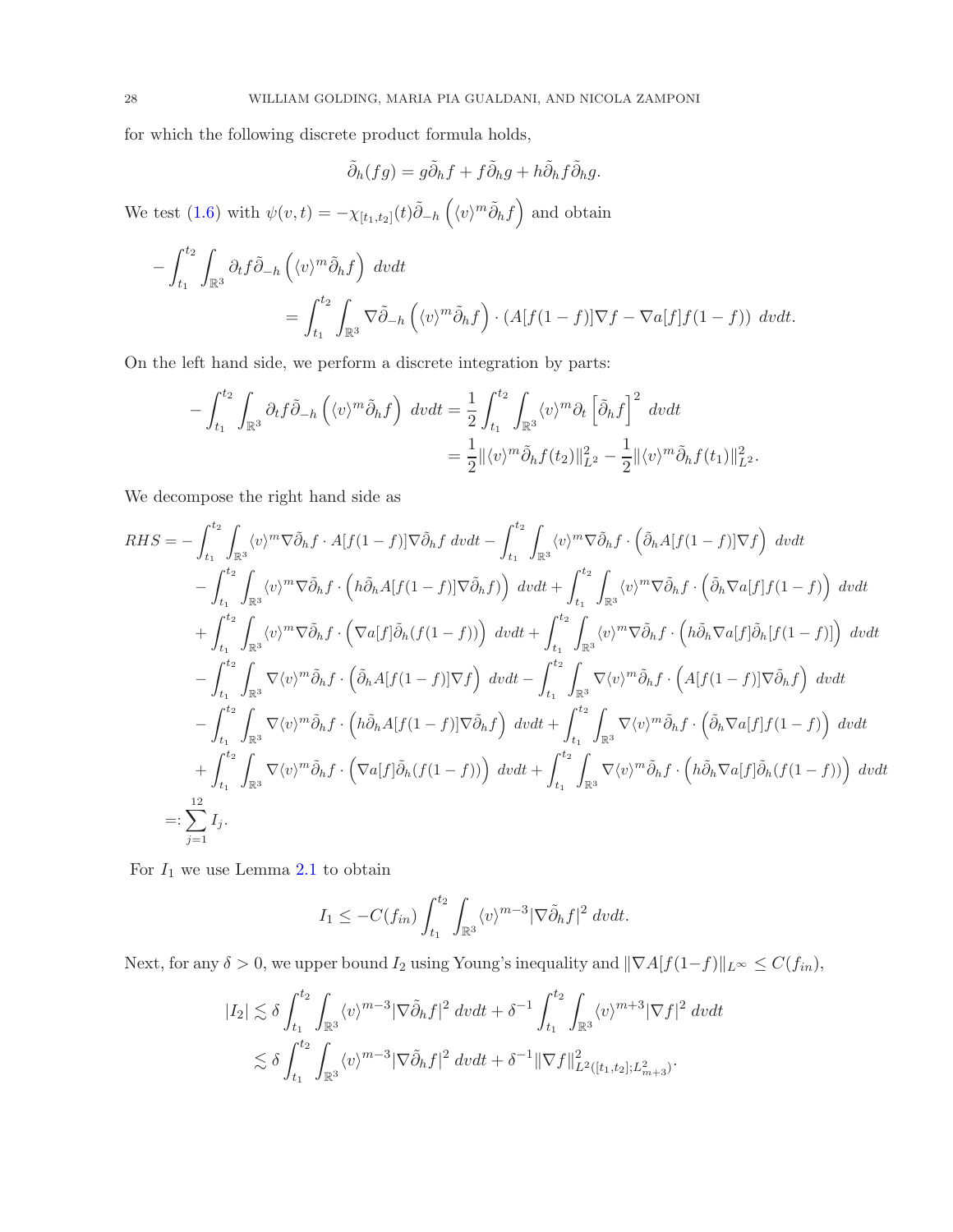In the same way, we bound I<sub>3</sub>. We bound I<sub>4</sub> using Young's inequality and  $\|\nabla^2 a[f]\|_{L^p} \lesssim \|f\|_{L^p}$ for  $1 < p < \infty$  by Calderon-Zygmund (see Chapter 9.4 in [\[24\]](#page-48-19)),

$$
\begin{split} |I_4| \lesssim & \delta \int_{t_1}^{t_2} \int_{\mathbb{R}^3} \langle v \rangle^{m-3} |\nabla \tilde{\partial}_h f|^2 \ dvdt + \delta^{-1} \int_{t_1}^{t_2} \int_{\mathbb{R}^3} \langle v \rangle^{m+3} |\tilde{\partial}_h \nabla a[f]|^2 f^2 \ dvdt \\ & \lesssim \delta \int_{t_1}^{t_2} \int_{\mathbb{R}^3} \langle v \rangle^{m-3} |\nabla \tilde{\partial}_h f|^2 \ dvdt + \delta^{-1} \int_{t_1}^{t_2} \int_{\mathbb{R}^3} \left( |\tilde{\partial}_h \nabla a[f]|^{\frac{2(m+6)}{3}} + f^{\frac{2(m+6)}{m+3}} \langle v \rangle^{m+6} \right) \ dvdt \\ & \lesssim \delta \int_{t_1}^{t_2} \int_{\mathbb{R}^3} \langle v \rangle^{m-3} |\nabla \tilde{\partial}_h f|^2 \ dvdt + \delta^{-1} ||f||^2_{L^2([t_1, t_2]; L^2_{m+6})}. \end{split}
$$

For  $\delta > 0$ , we bound  $I_5$ , using Young's inequality and Lemma [2.3,](#page-6-3) as

$$
|I_5| \lesssim \delta \int_{t_1}^{t_2} \int_{\mathbb{R}^3} \langle v \rangle^{m-3} |\nabla \tilde{\partial}_h f|^2 \ dv dt + \delta^{-1} \int_{t_1}^{t_2} \int_{\mathbb{R}^3} \langle v \rangle^{m+3} |\tilde{\partial}_h f (1-f)|^2 \ dv dt
$$
  

$$
\lesssim \delta \int_{t_1}^{t_2} \int_{\mathbb{R}^3} \langle v \rangle^{m-3} |\nabla \tilde{\partial}_h f|^2 \ dv dt + \delta^{-1} ||\tilde{\partial}_h f||^2_{L^2([t_1, t_2]; L^2_{m+3})}.
$$

Again, we bound  $I_6$  in a similar manner to  $I_4$  and  $I_5$ . For  $I_7$ , we use  $|\nabla \langle v \rangle^m| \leq \langle v \rangle^{m-1}$ , Lemma [2.2,](#page-5-3) and  $\|\tilde{\partial}_h f\|_{L^2_m} \lesssim \|\nabla f\|_{L^2_m}$  (via a simple modification to Proposition IX.9(iii) in [\[10\]](#page-48-21)), to obtain

$$
|I_7| \lesssim \int_{t_1}^{t_2} \int_{\mathbb{R}^3} \langle v \rangle^{m-1} |\nabla f|^2 \ dv dt.
$$

Next, for  $I_8$ , we integrate by parts and use Lemma [2.2](#page-5-3) and  $|\nabla^2 \varphi_R(|v|) \langle v \rangle^m| \lesssim \langle v \rangle^{m-2}$  to obtain

$$
I_8 = -\frac{1}{2} \int_{t_1}^{t_2} \int_{\mathbb{R}^3} \nabla \langle v \rangle^m \cdot A[f(1-f)] \nabla (\tilde{\partial}_h f)^2 dvdt
$$
  
\n
$$
= \frac{1}{2} \int_{t_1}^{t_2} \int_{\mathbb{R}^3} \nabla \langle v \rangle^m \cdot (\nabla \cdot A)[f(1-f)] (\tilde{\partial}_h f)^2 dvdt
$$
  
\n
$$
+ \frac{1}{2} \int_{t_1}^{t_2} \int_{\mathbb{R}^3} \nabla^2 \langle v \rangle^m : A[f(1-f)] (\tilde{\partial}_h f)^2 dvdt
$$
  
\n
$$
\lesssim ||\nabla f||^2_{L^2([t_1, t_2]; L^2_{m-1})} + ||\nabla f||^2_{L^2([t_1, t_2]; L^2_{m-2})}.
$$

We bound  $I_9$  in a similar manner to  $I_7$  and  $I_8$ . For  $I_{10}$ , we use Young's inequality and Calderon-Zygmund, to obtain

$$
|I_{10}| \lesssim \|\tilde{\partial}_h f\|_{L^2([t_1,t_2];L^2_{m-1})}^2 + \int_{t_1}^{t_2} \int_{\mathbb{R}^3} \langle v \rangle^{m-1} |\tilde{\partial}_h \nabla a[f]|^2 f^2 dvdt
$$
  

$$
\lesssim \|\tilde{\partial}_h f\|_{L^2([t_1,t_2];L^2_{m-1})}^2 + \|f\|_{L^2([t_1,t_2];L^2_m)}^2.
$$

For  $I_{11}$ , we use  $\nabla a[f] \in L^{\infty}([0,T] \times \mathbb{R}^3)$  from Lemma [2.3](#page-6-3) to obtain

$$
|I_{11}| \lesssim \int_{t_1}^{t_2} \int_{\mathbb{R}^3} \langle v \rangle^{m-1} |\tilde{\partial}_h f|^2 \ dv dt \lesssim ||\tilde{\partial}_h f||^2_{L^2([t_1,t_2];L^2_{m-1})}.
$$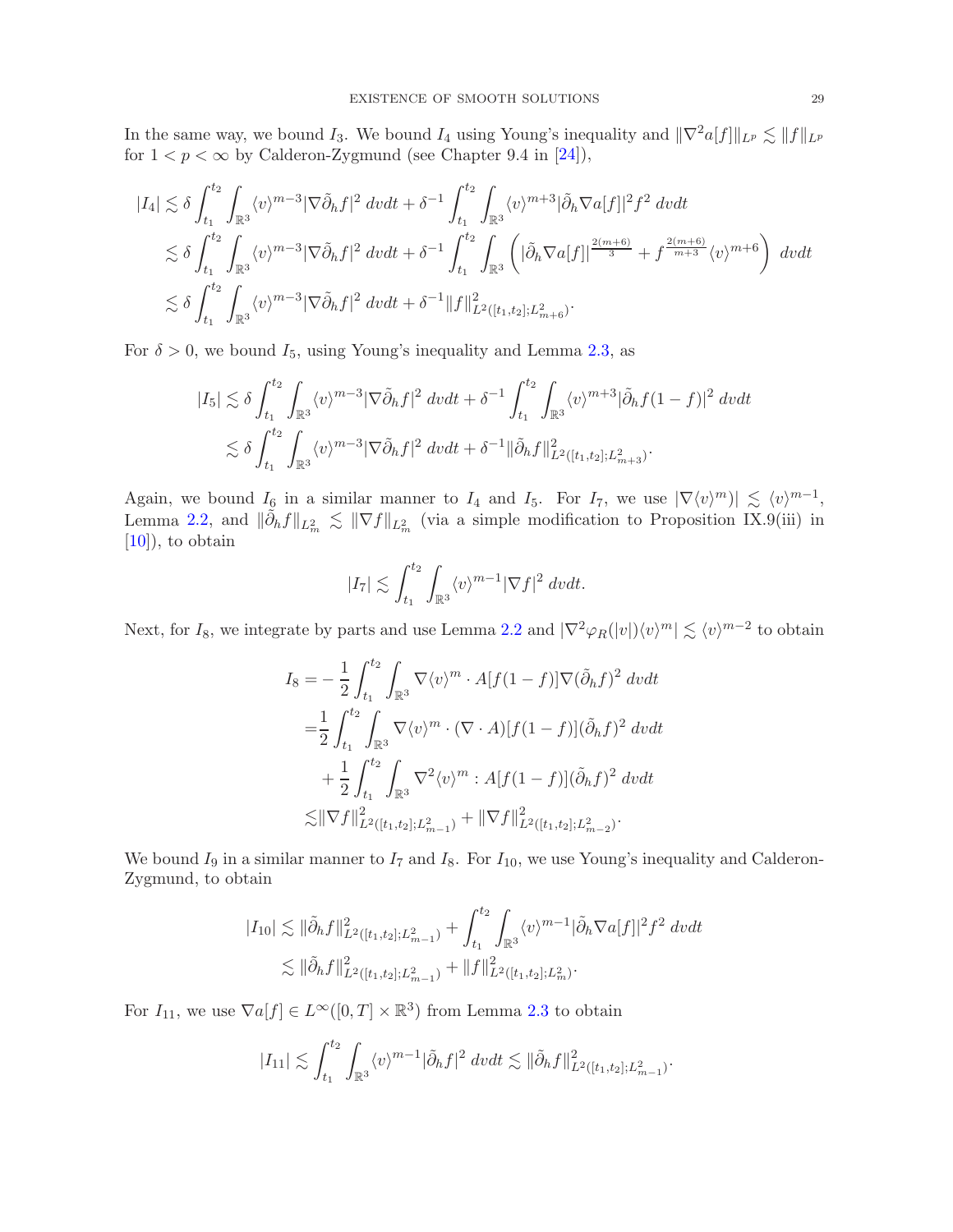Finally,  $I_{12}$  is bounded similarly to  $I_{10}$  and  $I_{11}$ . Thus, we have shown (using once more that  $\|\tilde{\partial}_h f\|_{L^2_m} \lesssim \|\nabla f\|_{L^2_m}),$ 

$$
\int_{\mathbb{R}^3} \varphi_R(|v|) \langle v \rangle^m \left[ \tilde{\partial}_h f(t_2)^2 - \tilde{\partial}_h f(t_1)^2 \right] dv + (C - \delta) \int_{t_1}^{t_2} \int_{\mathbb{R}^3} \varphi_R(|v|) \langle v \rangle^{m-3} |\tilde{\partial}_h \nabla f|^2 dv dt
$$
  

$$
\lesssim (1 + \delta^{-1}) \left( \|\nabla f\|_{L^2([t_1, t_2]; L^2_{m-2} \cap L^2_{m+3})}^2 + \|f\|_{L^2([t_1, t_2]; L^2_m \cap L^2_{m+6})}^2 \right),
$$

where the implicit constants depend only on  $f_{in}$ , T, and m. Now, taking  $\delta < C/2$  and taking  $h \to 0^+, R \to \infty$ , we see  $\nabla f$  is weakly differentiable and

$$
\int_{\mathbb{R}^3} \langle v \rangle^m |\nabla f(t_2)|^2 dv + \int_{t_1}^{t_2} \int_{\mathbb{R}^3} \langle v \rangle^{m-3} |\nabla^2 f|^2 dv dt \lesssim \int_{\mathbb{R}^3} \langle v \rangle^m |\nabla f(t_1)|^2 dv + \left( \|\nabla f\|_{L^2([t_1,t_2];L^2_{m-2} \cap L^2_{m+3})}^2 + \|f\|_{L^2([t_1,t_2];L^2_m \cap L^2_{m+6})}^2 \right).
$$

Next, taking a supremum over  $t_2$  in  $[t, T]$  and an average over  $t_1 \in [0, t]$ , and applying Lemma [3.16,](#page-24-0) we get

$$
\sup_{(t,T)} \|\nabla f(\cdot)\|_{L_m^2}^2 + \int_t^T \|\nabla^2 f(s)\|_{L_{m-3}^2}^2 ds
$$
  
\n
$$
\lesssim \frac{1}{t} C(f_{in}, T, m) + \|\nabla f\|_{L^2([0,T];L^2 \cap L_{m+3}^2)}^2 + \|f\|_{L^2([0,T];L^2 \cap L_{m+6}^2)}^2
$$
  
\n
$$
\leq C(f_{in}, T, m) \left(1 + \frac{1}{t}\right).
$$

This concludes the proof of the lemma.  $\Box$ 

Next, we show how to control the  $L^{\infty}(t,T,H^2) \cap L^2(t,T,H^3)$ -regularity of f:

<span id="page-29-0"></span>**Lemma 4.2.** Let  $f$  be any weak solution to  $(1.6)$  as in Theorem [1.1](#page-2-0) with initial data as described at the beginning of this section. For any  $t > 0$  and  $m \geq 3$ , we have

$$
\sup_{(t,T)} \|\nabla^2 f(\cdot)\|_{L^2_m}^2 + \int_t^T \|\nabla^3 f(s)\|_{L^2_{m-3}}^2 ds \le C(f_{in}) \left(1 + \frac{1}{t^2}\right).
$$

Proof. Thanks to Lemma [4.1,](#page-26-1) we can take

$$
\psi(v,t) := \chi_{[t_1,t_2]} \tilde{\partial}_{-h} \partial_{v_i} \left( \langle v \rangle^m \tilde{\partial}_h f_{v_i} \right),
$$

as test function for  $(1.6)$ , and obtain

$$
\int_{t_1}^{t_2} \int_{\mathbb{R}^3} \partial_t f \partial_{v_i} \tilde{\partial}_{-h} \left( \langle v \rangle^m \tilde{\partial}_h f_{v_i} \right) dv dt = - \int_{t_1}^{t_2} \int_{\mathbb{R}^3} \nabla \partial_{v_i} \tilde{\partial}_{-h} \left( \langle v \rangle^m \tilde{\partial}_h f_{v_i} \right) \cdot \\ \cdot \left( A[f(1-f)] \nabla f - \nabla a[f] f(1-f) \right) dv dt.
$$

On the left hand side, we perform one discrete integration by parts and one standard integration by parts and get

$$
LHS = \frac{1}{2} \int_{t_1}^{t_2} \int_{\mathbb{R}^3} \langle v \rangle^m \partial_t \left[ \tilde{\partial}_h f_{v_i} \right]^2 dv dt = \frac{1}{2} ||\langle v \rangle^m \tilde{\partial}_h f_{v_i}(t_2)||_{L^2}^2 - \frac{1}{2} ||\langle v \rangle^m \tilde{\partial}_h f_{v_i}(t_1)||_{L^2}^2.
$$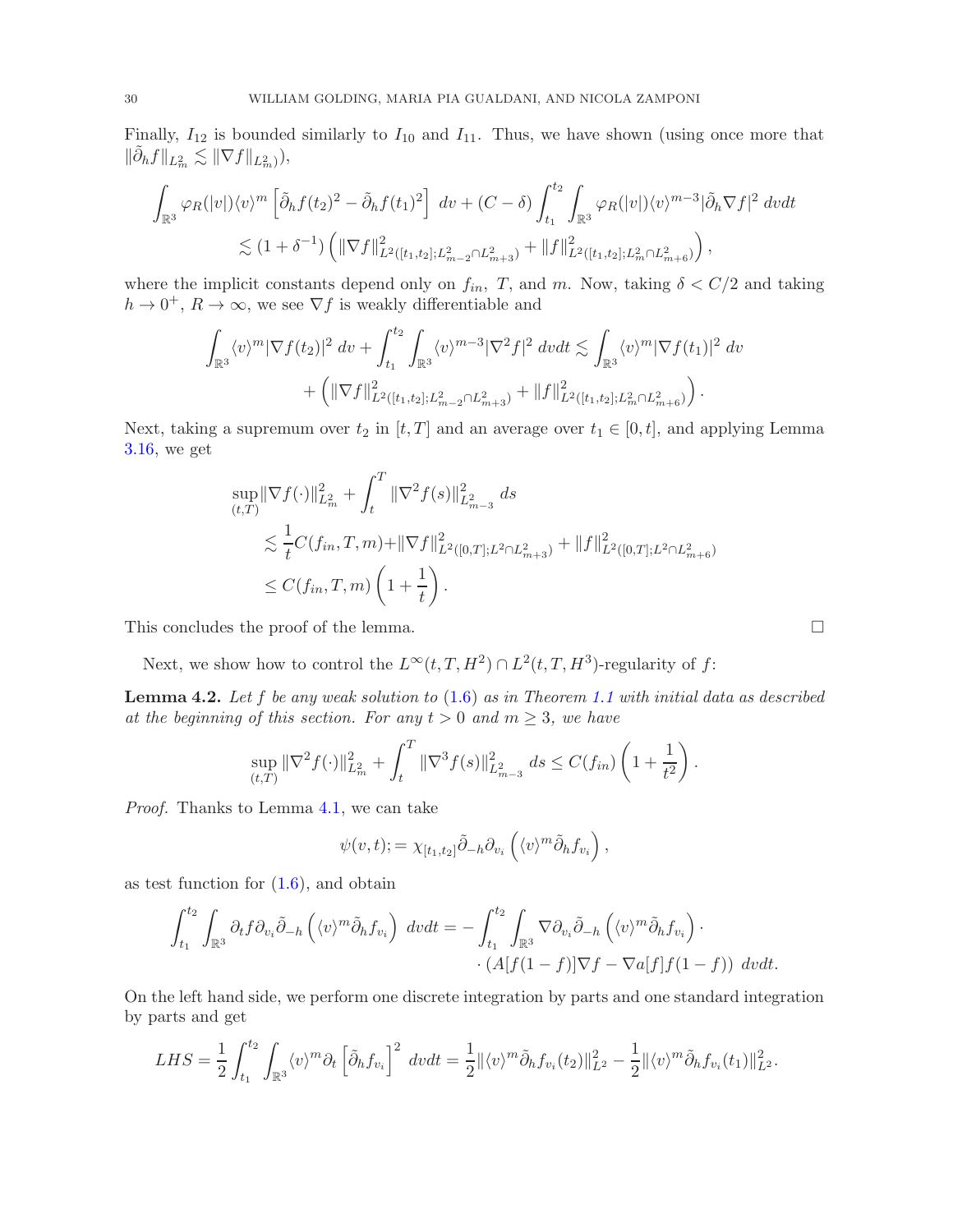We also perform discrete and standard integration by parts to decompose the right hand side as

$$
RHS = -\int_{t_1}^{t_2} \int_{\mathbb{R}^3} \langle v \rangle^m \nabla \tilde{\partial}_h f_{v_i} \cdot A[f(1-f)] \nabla \tilde{\partial}_h f_{v_i} dvdt - \int_{t_1}^{t_2} \int_{\mathbb{R}^3} \langle v \rangle^m \nabla \tilde{\partial}_h f_{v_i} \cdot (\tilde{\partial}_h A[f(1-f)] \nabla f_{v_i} + \partial_{v_i} A[f(1-f)] \tilde{\partial}_h \nabla f) dvdt - \int_{t_1}^{t_2} \int_{\mathbb{R}^3} \langle v \rangle^m \nabla \tilde{\partial}_h f_{v_i} \cdot (\partial_{v_i} \tilde{\partial}_h A[f(1-f)] \nabla f) dvdt + \int_{t_1}^{t_2} \int_{\mathbb{R}^3} \langle v \rangle^m \nabla \tilde{\partial}_h f_{v_i} \cdot (\tilde{\partial}_h \partial_{v_i} \nabla \tilde{\partial}_h f_{v_i} \cdot (\partial_{v_i} \nabla \tilde{\partial}_h f_0 \cdot (\tilde{\partial}_h \tilde{\partial}_h f_1 \cdot (\tilde{\partial}_h \tilde{\partial}_h f_1 \cdot (\tilde{\partial}_h \tilde{\partial}_h f_1 \cdot (\tilde{\partial}_h \tilde{\partial}_h f_1 \cdot (\tilde{\partial}_h f_1 \cdot \tilde{\partial}_h f_0 \cdot \tilde{\partial}_h f_0 \cdot (\tilde{\partial}_h f_1 \cdot \tilde{\partial}_h f_0 \cdot \tilde{\partial}_h f_0 \cdot (\tilde{\partial}_h f_1 \cdot \tilde{\partial}_h f_1 \cdot (\tilde{\partial}_h f_1 \cdot \tilde{\partial}_h f_1 \cdot (\tilde{\partial}_h f_1 \cdot \tilde{\partial}_h f_0 \cdot \tilde{\partial}_h f_0 \cdot \tilde{\partial}_h f_0 \cdot (\tilde{\partial}_h f_1 \cdot \tilde{\partial}_h f_1 \cdot (\tilde{\partial}_h f_1 \cdot \tilde{\partial}_h f_0 \cdot \tilde{\partial}_h f_0 \cdot (\tilde{\partial}_h f_1 \cdot (\tilde{\partial}_h f_1 \cdot \tilde{\partial}_h f_0 \cdot (\tilde{\partial}_h f_1 \cdot \tilde{\partial}_h f_0 \cdot \tilde{\partial}_h f_0 \cdot (\tilde{\partial}_h f_1 \cdot (\tilde{\partial}_h f_1
$$

where  $\mathcal E$  denotes the error terms, which originate from the discrepancy between the product rules for  $\tilde{\partial}_h$  and  $\partial_{v_i}$ . These terms are bounded identically to the others and so we omit the bound on  $\mathcal{E}$ . For  $I_1$ , our coercive term, we use Lemma [2.1](#page-5-4) to obtain

$$
I_1 \leq -C(f_{in}) \int_{t_1}^{t_2} \int_{\mathbb{R}^3} \langle v \rangle^{m-3} |\nabla \tilde{\partial}_h f_{v_i}|^2.
$$

For  $I_3$ , when two derivatives land on the kernel  $A[f]$ , we use Young's inequality, Hölder's inequality in space, the Sobolev embedding  $H^1(\mathbb{R}^3) \hookrightarrow L^6(\mathbb{R}^3)$ , and Calderon-Zygmund, to obtain for any  $\delta > 0$ , the estimate

$$
\begin{split} |I_{3}| &\lesssim \delta \int_{t_{1}}^{t_{2}} \int_{\mathbb{R}^{3}} \langle v \rangle^{m-3} |\nabla \tilde{\partial}_{h} f_{v_{i}}|^{2} dvdt + \delta^{-1} \int_{t_{1}}^{t_{2}} \int_{\mathbb{R}^{3}} \langle v \rangle^{m+3} |\partial_{v_{i}} \tilde{\partial}_{h} A[f(1-f)]|^{2} |\nabla f|^{2} dvdt \\ &\lesssim \delta \int_{t_{1}}^{t_{2}} \int_{\mathbb{R}^{3}} \langle v \rangle^{m-3} |\nabla \tilde{\partial}_{h} f_{v_{i}}|^{2} dvdt + \delta^{-1} \int_{t_{1}}^{t_{2}} ||f||_{L^{3}} ||\langle v \rangle^{m+3} |\nabla f|^{2}||_{L^{3}} dt \\ &\lesssim \delta \int_{t_{1}}^{t_{2}} \int_{\mathbb{R}^{3}} \langle v \rangle^{m-3} |\nabla \tilde{\partial}_{h} f_{v_{i}}|^{2} dvdt + \delta^{-1} \int_{t_{1}}^{t_{2}} ||\langle v \rangle^{\frac{m+3}{2}} \nabla f||_{L^{6}}^{2} dt \\ &\lesssim \delta \int_{t_{1}}^{t_{2}} \int_{\mathbb{R}^{3}} \langle v \rangle^{m-3} |\nabla \tilde{\partial}_{h} f_{v_{i}}|^{2} dvdt + \delta^{-1} \int_{t_{1}}^{t_{2}} \left( ||\langle v \rangle^{\frac{m+1}{2}} \nabla f \rangle ||_{L^{2}}^{2} + ||\langle v \rangle^{\frac{m+3}{2}} \nabla^{2} f||_{L^{2}}^{2} \right) dt \\ &\lesssim \delta \int_{t_{1}}^{t_{2}} \int_{\mathbb{R}^{3}} \langle v \rangle^{m-3} |\nabla \tilde{\partial}_{h} f_{v_{i}}|^{2} dvdt + \delta^{-1} \left( ||\nabla f||_{L^{2}([t_{1},t_{2}];L_{m+1}^{2})}^{2} + ||\nabla^{2} f||_{L^{2}([t_{1},t_{2}];L_{m+3}^{2})}^{2} \right). \end{split}
$$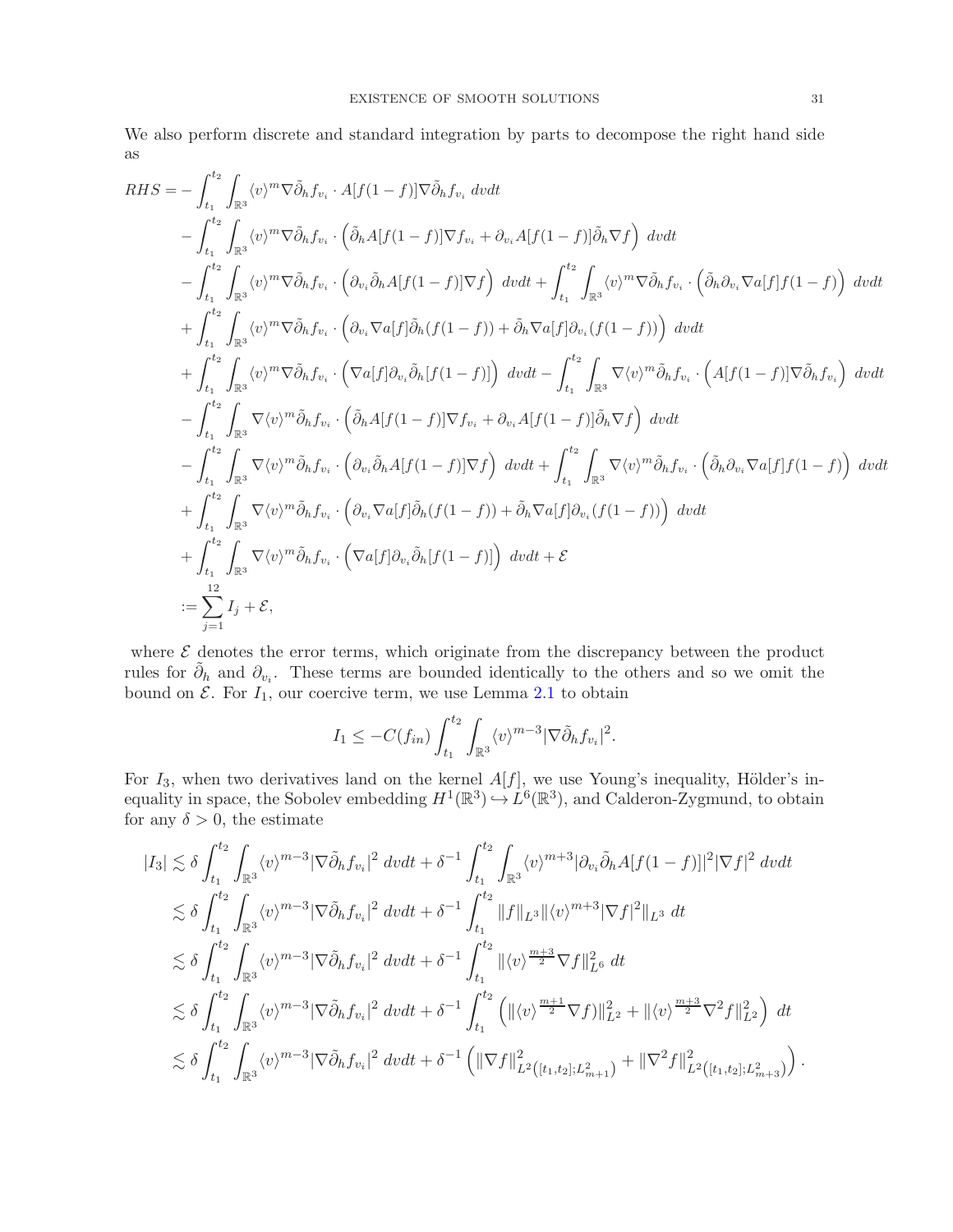Similarly, for  $I_4$ , when two derivatives land on the kernel  $\nabla a[f]$ , we use Young's inequality, Hölder's inequality, Calderon-Zygmund, Lebesgue interpolation, the Sobolev embedding  $H^1(\mathbb{R}^3) \hookrightarrow L^6(\mathbb{R}^3)$ , and Lemma [3.16](#page-24-0) to obtain for any  $\delta > 0$ , the estimate

$$
|I_{4}| \lesssim \delta \int_{t_{1}}^{t_{2}} \int_{\mathbb{R}^{3}} \langle v \rangle^{m-3} |\nabla \tilde{\partial}_{h} f_{v_{i}}|^{2} dvdt + \delta^{-1} \int_{t_{1}}^{t_{2}} \int_{\mathbb{R}^{3}} \langle v \rangle^{m+3} |\tilde{\partial}_{h} \partial_{v_{i}} \nabla a[f]|^{2} f^{2} dvdt
$$
  
\n
$$
\lesssim \delta \int_{t_{1}}^{t_{2}} \int_{\mathbb{R}^{3}} \langle v \rangle^{m-3} |\nabla \tilde{\partial}_{h} f_{v_{i}}|^{2} dvdt + \delta^{-1} \int_{t_{1}}^{t_{2}} |||\partial_{v_{i}} \tilde{\partial}_{h} a [\nabla f]|^{2} ||_{L^{3}} ||f^{2} \langle v \rangle^{m+3} ||_{L^{3/2}} dt
$$
  
\n
$$
\lesssim \delta \int_{t_{1}}^{t_{2}} \int_{\mathbb{R}^{3}} \langle v \rangle^{m-3} |\nabla \tilde{\partial}_{h} f_{v_{i}}|^{2} dvdt + \delta^{-1} \int_{t_{1}}^{t_{2}} ||\partial_{v_{i}} \tilde{\partial}_{h} a [\nabla f]||^{2}_{L^{6}} ||f \langle v \rangle^{\frac{m+3}{2}} ||_{L^{3}} dt
$$
  
\n
$$
\lesssim \delta \int_{t_{1}}^{t_{2}} \int_{\mathbb{R}^{3}} \langle v \rangle^{m-3} |\nabla \tilde{\partial}_{h} f_{v_{i}}|^{2} dvdt + \delta^{-1} \int_{t_{1}}^{t_{2}} ||\nabla f||^{2}_{L^{6}} \left( ||f \langle v \rangle^{\frac{m+3}{2}} ||_{L^{2}} ||f \langle v \rangle^{\frac{m+3}{2}} ||_{L^{6}} \right) dt
$$
  
\n
$$
\lesssim \delta \int_{t_{1}}^{t_{2}} \int_{\mathbb{R}^{3}} \langle v \rangle^{m-3} |\nabla \tilde{\partial}_{h} f_{v_{i}}|^{2} dvdt + \delta^{-1} \int_{t_{1}}^{t_{2}} ||\nabla^{2} f||^{2}_{L^{2}} \left( ||f||_{L^{2}_{m+3}} \right) ||\nabla \left( f \langle v \rangle^{\frac{m+3}{2}} \right) ||_{L^{2}} \
$$

To bound the remaining terms  $I_2$  and  $I_5, \dots, I_{12}$ , we modify the arguments from Lemma [4.1](#page-26-1) in a similar fashion, using the additional tool of the Sobolev embedding as necessary, to obtain

$$
\int_{\mathbb{R}^3} \langle v \rangle^m |\tilde{\partial}_h f_{v_i}(t_2)|^2 dv + (C - \delta) \int_{t_1}^{t_2} \int_{\mathbb{R}^3} \langle v \rangle^{m-3} |\nabla \tilde{\partial}_h f_{v_i}|^2 dv dt \lesssim 1 + \int_{\mathbb{R}^3} \langle v \rangle^m |\tilde{\partial}_h f_{v_i}|^2 dv
$$
  
+  $(1 + \delta^{-1}) \left( \|\nabla f\|_{L^\infty([t_1, t_2]; L^2_{m+6})}^4 + \|\nabla^2 f\|_{L^2([t_1, t_2]; L^2_{m+3})}^4 \right).$ 

Thus, taking  $\delta$  sufficiently small and taking the limit  $h \to 0^+$ , we conclude that  $\nabla^2 f$  is weakly differentiable and we obtain

$$
\begin{aligned} \|\nabla^2 f(t_2)\|_{L^2_m}^2 + \int_{t_1}^{t_2} \|\nabla^3 f\|_{L^2_{m-3}}^2 \, ds &\lesssim 1 + \|\nabla^2 f(t_1)\|_{L^2_m}^2 + \|\nabla f\|_{L^\infty([t_1,t_2];L^2_{m+6})}^4 \\ &+ \|\nabla^2 f\|_{L^2([t_1,t_2];L^2_{m+3})}^4. \end{aligned}
$$

Taking a supremum over  $t_2 \in [2t, T]$  and an average over  $t_1 \in [t, 2t]$ , and applying Lemma [4.1,](#page-26-1) we obtain

$$
\sup_{(2t,T)} \|\nabla^2 f(\cdot)\|_{L^2_m}^2 + \int_{2t}^T \|\nabla^3 f\|_{L^2_{m-3}}^2 ds \lesssim \frac{1}{t} \int_t^{T_2} \|\nabla^2 f\|_{L^2_m}^2 ds + \left(\int_t^T \|\nabla^2 f\|_{L^2_{m+3}}^2 ds \right) + \left(\sup_{(t,T)} \|\nabla f\|_{L^2_{m+6}}^2\right)^2 \lesssim \left(1 + \frac{1}{t^2}\right).
$$

 $\Box$ 

 $\overline{2}$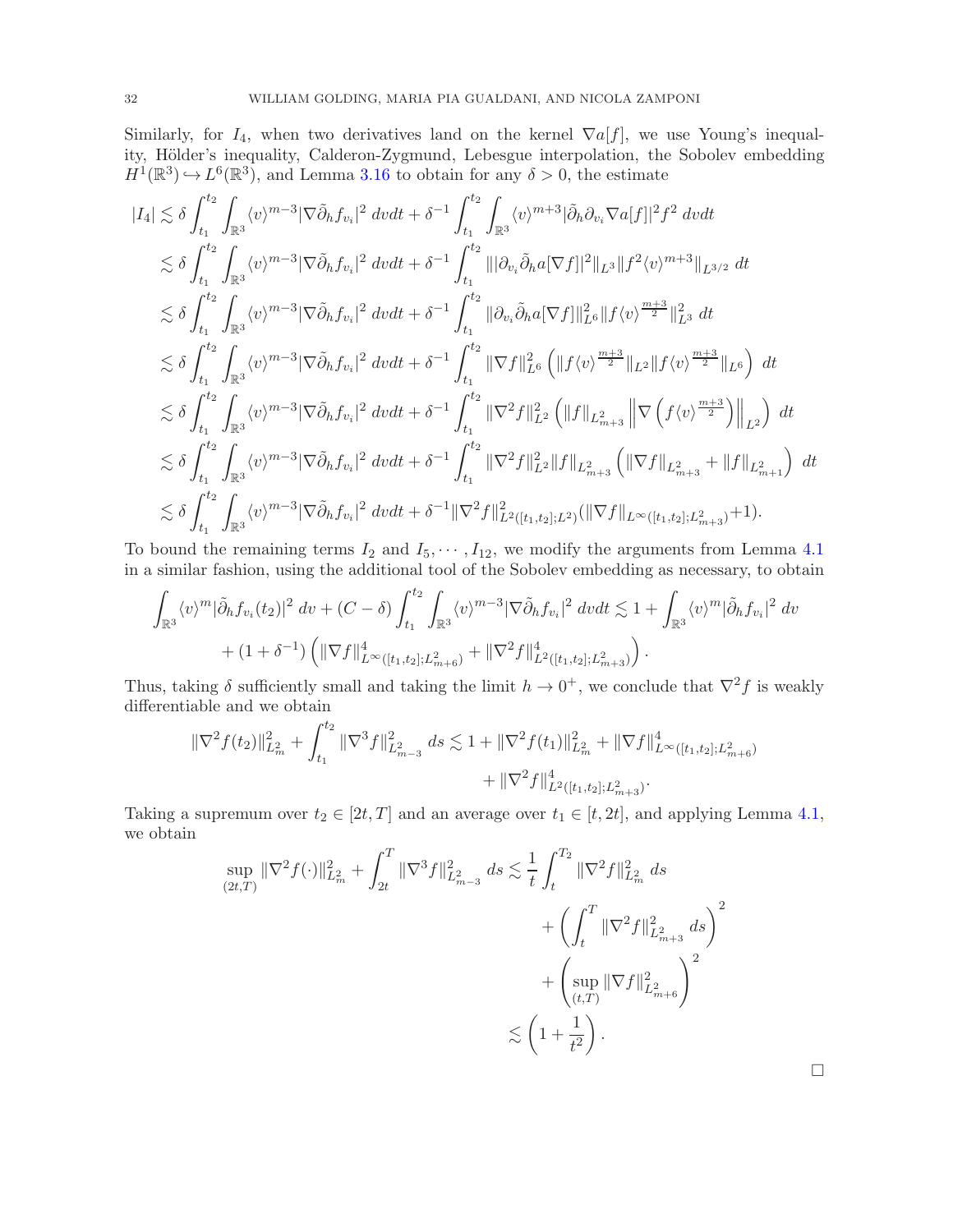Remark 1. From Lemma [4.2,](#page-29-0) one can continue to bootstrap spatial regularity, and obtain the corresponding higher regularity estimates, that provided  $f_{in} \in L^2_{m+6k}$ , for each  $0 < t_0 < T$ ,  $\nabla^k f \in L^{\infty}([t_0, T]; L^2_m)$ , and moreover,

$$
\sup_{t_0 < t < T} \|\nabla^k f(\cdot)\|_{L^2_m} + \left(\int_{t_0}^T \|\nabla^{k+1} f(s)\|_{L^2_{m-3}}^2 ds\right)^{1/2} \lesssim_{f_{in}, k, m, T} \left(1 + \frac{1}{t_0}\right)^{k/2}.
$$

If  $f_{in}$  is rapidly decaying, i.e.  $f_{in} \in L^2_m$  for each  $m \geq 0$ , then f is Schwartz class in space. That is,  $f \in L^{\infty}([t, T]; \mathcal{S}(\mathbb{R}^3))$  for each  $t > 0$ .

Instead of bootstrapping spatial regularity and deducing the corresponding time regularity from the equation, we use Lemma  $4.2$  to conclude Hölder regularity of f. Combined with the parabolic divergence structure of [\(1.1\)](#page-0-0), we deduce spatial and temporal regularity simultaneously via classical Schauder estimates. As the initial step, we have the following lemma:

<span id="page-32-1"></span>**Lemma 4.3.** Let f be any weak solution to [\(1.6\)](#page-2-2) as in Theorem [1.1,](#page-2-0) with  $f_{in} \in L_3^1 \cap L^2(12)$ . Then,  $f \in C^{\alpha/2}((0,T]; C^{\alpha}(\mathbb{R}^3))$  for some  $\alpha \in (0,1)$ .

*Proof.* By Lemma [4.2,](#page-29-0) we conclude  $f \in L^{\infty}((0,T];W^{1,p})$  for each  $2 \le p \le 6$ . Therefore, by a duality argument,  $\partial_t f$  belongs to  $L^{\infty}((0,T]; W^{-1,p})$  for  $2 \leq p \leq 6$ . By a (real) interpolation of the Sobolev spaces  $L^{\infty}((0,T);W^{1,p})$  and  $W^{1,\infty}((0,T);W^{-1,p})$ , we obtain  $f \in W^{s_1,6}((0,T);W^{s_2,6})$ for  $s_2$  strictly less, but as close as one wishes, than  $1 - 2\theta$ , and  $s_1$  strictly less, but as close as one wishes, than  $\theta$ , for any  $\theta \in (0,1)$  (see Theorem 3.1 in [\[5\]](#page-48-22)). Hence, choosing  $\theta < \frac{1}{4}$ , Morrey's inequality implies  $f \in C^{0,\alpha/2}((0,T); C^{0,\alpha}(\mathbb{R}^3))$ , for some  $\alpha > 0$ .

Now, we are ready to apply a standard bootstrapping argument and conclude  $f$  is smooth: Proof of Theorem [1.3](#page-3-0)

By Lemma [4.3,](#page-32-1) we conclude  $f \in C^{\alpha/2}((0,T); C^{\alpha}(\mathbb{R}^3))$  for some  $\alpha \in (0,1)$  and f solves the divergence form parabolic equation,

(4.1) 
$$
\partial_t f = \nabla \cdot (A[f(1-f)]\nabla f - \nabla a[f](1-f)f),
$$

in the weak sense. Hence, Lemma 4.7 in [\[27\]](#page-48-23) shows that  $\nabla a[f]$  and  $A[f(1-f)]$  belong to  $C^{0,\eta/2}((0,T];C^{0,\eta})$ . Thus, f satisfies a divergence-form parabolic equation with Hölder continu-ous coefficients. By Theorem 12.1 from Chapter 3 in [\[31\]](#page-49-5), we conclude  $f \in C^{1,\mu/2}((0,T]; C^{1,\mu}).$ Bootstrapping the argument, we obtain higher regularity of the coefficients  $A[f(1-f)]$  and  $\nabla a[f]$ , from which  $f \in C^{\infty}((0,T]; C^{\infty})$  follows, as desired.

### <span id="page-32-2"></span>5. Long time behavior

<span id="page-32-0"></span>In this section we prove Theorem. [1.4.](#page-4-0) Without loss of generality, we can assume that  $\varepsilon = 1$ . We first rewrite the initial value problem associated to  $(1.1)$  in the following compact form

(5.1) 
$$
\begin{cases} \partial_t f + \mathcal{T}[f] = 0 & v \in \mathbb{R}^3, \quad t > 0, \\ f(0, v) = f_{in} & v \in \mathbb{R}^3, \end{cases}
$$

where the Landau-Fermi-Dirac operator is defined by

(5.2) 
$$
\mathcal{T}[f](v) = -\nabla \cdot \int_{\mathbb{R}^3} \frac{\Pi(v - v^*)}{|v - v^*|} (f^*(1 - f^*) \nabla f - f(1 - f) \nabla f^*) dv^*
$$

$$
= -\nabla \cdot (A[f(1 - f)] \nabla f - f(1 - f) \nabla a[f]),
$$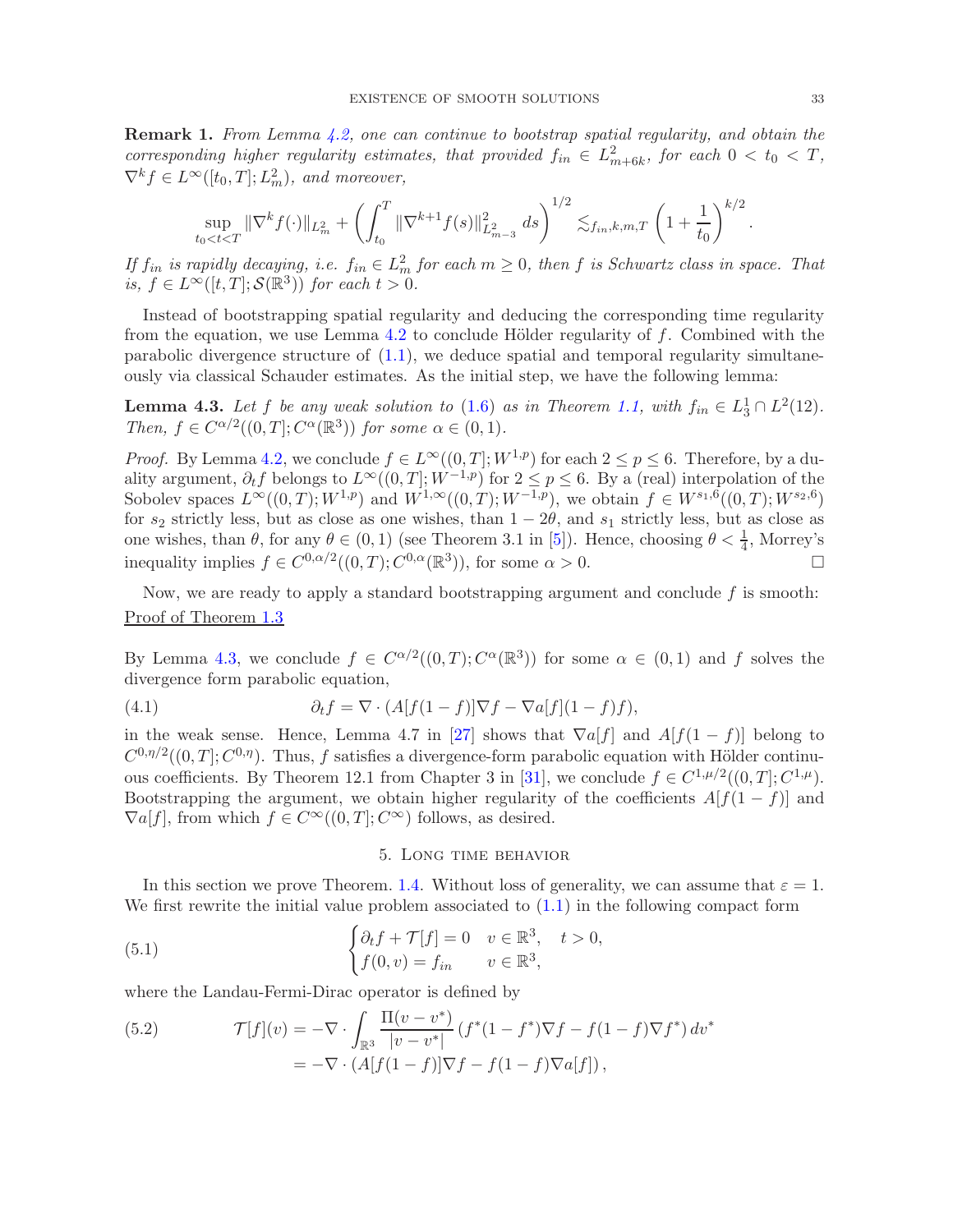and the quantities  $A[\cdot]$ ,  $a[\cdot]$  are defined in [\(1.5\)](#page-2-1).

We first show unconditional convergence without rate towards the steady state for  $(1.1)$ , which is the first part of Theorem [1.4.](#page-4-0)

**Proposition 5.1** (Convergence to the steady state). Given any initial datum  $f_{in} : \mathbb{R}^3 \to [0,1],$  $f_{in} \in L_2^1$ , such that  $H_1[f_{in}] < 0$ , the solution f to the  $(5.1)$  tends to the Fermi-Dirac distribution M with same mass, momentum and energy as  $f_{in}$  when  $t \to \infty$ .

*Proof.* We recall that f satisfies a uniform in time bound in  $L^1 \cap L^{\infty}$ , and therefore  $\sup_{t\geq 0} ||f(t)||_{L^2}$ ∞. In what follows we will often make use of this relation without mentioning it.

Integrating the entropy balance equation in time yields

$$
H_1[f(t)] + \int_0^t D[f(\tau)]d\tau \le H_1[f_{in}], \qquad t > 0,
$$

with

$$
D[f] = \int_{\mathbb{R}^3} \frac{A[f(1-f)]}{f(1-f)} \nabla f \cdot \nabla f dv - 8\pi \int_{\mathbb{R}^3} f^2 dv \ge 0.
$$

Since  $D[f(\cdot)] \in L^1(0,\infty)$ , there exists a sequence  $t_n \to \infty$  such that  $D[f(t_n)] \to 0$  as  $n \to \infty$ . Define  $f_n = f(t_n)$ . Given the lower bound for A we deduce

$$
\int_{\mathbb{R}^3} |\nabla f_n|^2 \langle v \rangle^{-3} dv \lesssim \int_{\mathbb{R}^3} \frac{A[f_n(1-f_n)]}{f_n(1-f_n)} \nabla f_n \cdot \nabla f_n dv \lesssim \int_{\mathbb{R}^3} f_n^2 dv + D[f_n] \lesssim 1.
$$

Therefore  $\langle v \rangle^{-3/2} \nabla f_n$  is bounded in  $L^2$ . However  $f_n \nabla \langle v \rangle^{-3/2}$  is bounded in  $L^2$ , so the product  $f_n \langle v \rangle^{-3/2}$  is bounded in  $H^1$ . Furthermore  $f_n \langle v \rangle^2$  is bounded in  $L^1$ . We deduce via Sobolev embedding that  $f_n$  is relatively compact in  $L^2$ , and more in general (via the  $L^{\infty}$  bounds and the bound on the second moment of  $f_n$ ) in  $L^p$  for every  $p \in [1,\infty)$ . Let us denote with  $f_\infty$  its limit. We have that  $\langle v \rangle^{-3/2} \nabla f_n \rightharpoonup \langle v \rangle^{3/2} \nabla f_\infty$  weakly in  $L^2$ . This is enough to deduce via a generalized Fatou argument [\[11,](#page-48-24) Lemma A.4] that

$$
D_{\delta}[f_{\infty}] \le \liminf_{n \to \infty} D_{\delta}[f_n] \le \liminf_{n \to \infty} D[f_n] = 0,
$$

with

$$
D_{\delta}[f] := \int_{B_{1/\delta}} \frac{A[f(1-f)]}{f(1-f) + \delta} \nabla f \cdot \nabla f dv - 8\pi \int_{\mathbb{R}^3} f^2 dv,
$$

and  $\delta > 0$  is arbitrary. Via monotone convergence we deduce

$$
0 \le D[f_{\infty}] = \lim_{\delta \to 0} D_{\delta}[f_{\infty}] \le 0.
$$

It follows that  $D[f_\infty] = 0$ . Since we know that  $\int_{\mathbb{R}^3} f_n(1 - f_n) dv \geq c > 0$ , it follows [\[8\]](#page-48-8) that  $f_{\infty} = \mathcal{M}$ . This means that  $f_n = f(t_n) \to \mathcal{M}$  strongly in  $L^p$  for  $p \in [1, \infty)$ . In particular the relative Fermi-Dirac entropy  $H_1[f(t_n)|M] = H_1[f(t_n)] - H_1[M] \to 0$  as  $n \to \infty$ . On the other hand, we know that  $t \mapsto H_1[f(t)|\mathcal{M}]$  is non-increasing, so it must hold  $\lim_{t\to\infty} H_1[f(t)|\mathcal{M}] = 0$ . This easily implies the strong convergence  $f(t) \to \mathcal{M}$  as  $t \to \infty$  in  $L^1$ . This finishes the proof of the Lemma.  $\Box$ 

Our next goal is to prove exponential convergence of the solution  $f(t)$  to [\(1.1\)](#page-0-0) towards the steady state M in case the initial datum  $f_{in}$  is close enough to M in the norm  $L^2(m)$ . This is in the second part of Theorem [1.4.](#page-4-0) We linearize our equation around the steady state  $M$ . We will work in weighted Lebesgue spaces with weight  $m$  defined by

$$
(5.3) \t\t m := \mathcal{M}(1 - \mathcal{M}),
$$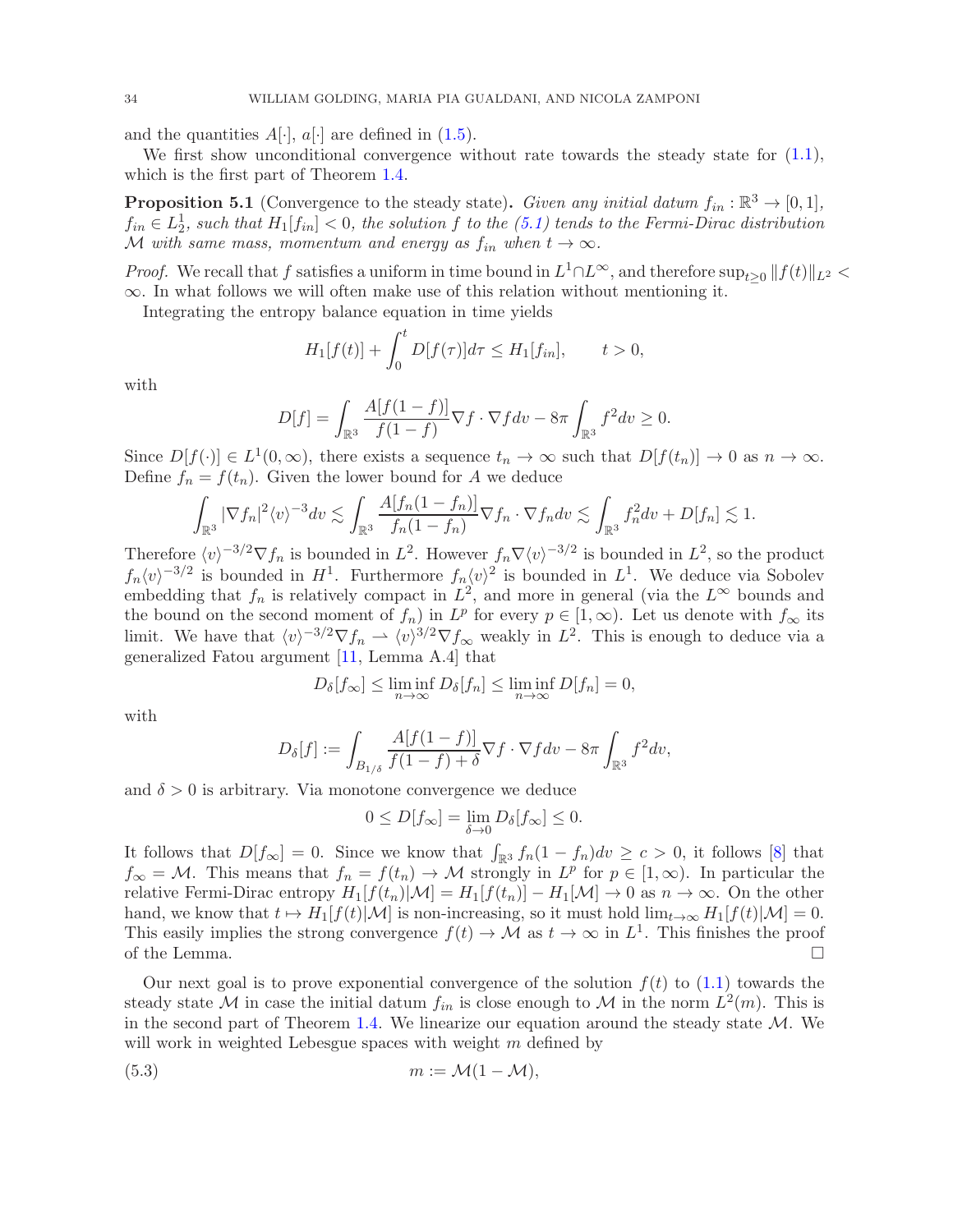where  $M$  is the Fermi-Dirac distribution defined in  $(1.4)$ . Writing

<span id="page-34-2"></span>(5.4) 
$$
h := \frac{f - \mathcal{M}}{m}, \quad \text{and} \quad -\frac{1}{m}\mathcal{T}[f] =: Lh + \Gamma_2[h, h] + \Gamma_3[h, h, h]
$$

it defines the linearized operator L and the quadratic and cubic perturbations  $\Gamma_2$ ,  $\Gamma_3$ , respectively.

Via straightforward computations [\[4\]](#page-48-6) one finds

(5.5) 
$$
(Lh)(v) = \frac{1}{m(v)} \nabla \cdot \int_{\mathbb{R}^3} \frac{m(v^*)m(v)}{|v - v^*|} \Pi(v - v^*)(\nabla h(v) - \nabla h(v^*)) dv^*,
$$

(5.6) 
$$
\Gamma_2[h, h](v) = \frac{1}{m(v)} \nabla \cdot \left( A[(1 - 2\mathcal{M})mh] \nabla (mh) - A[m^2h^2] \nabla \mathcal{M} - (1 - 2\mathcal{M})mh \nabla a[mh] + m^2h^2 \nabla a[\mathcal{M}]\right),
$$

(5.7) 
$$
\Gamma_3[h, h, h](v) = \frac{1}{m(v)} \nabla \cdot \left( -A[m^2 h^2] \right) \nabla (mh) + m^2 h^2 \nabla a[mh] \right).
$$

Define the spaces

$$
L^{2}(m) := L^{2}(\mathbb{R}^{3}, m(v)dv), \quad H^{1}(m) := H^{1}(\mathbb{R}^{3}, m(v)dv),
$$

and recall that  $\langle v \rangle = (1 + |v|^2)^{1/2}$ .

Our goal is to prove a spectral gap estimate for the linearized operator  $L$ . We will apply [\[17,](#page-48-25) Lemma 10]. In order to do so, we adapt the latter result's framework and therefore define for  $k \geq 0$  the following Hilbert spaces

$$
\mathcal{H}_0^k = L^2(m \langle v \rangle^{k-1}),
$$
  
\n
$$
\mathcal{H}^k = \left\{ h \in \mathcal{H}_0^k : ||h||_{\mathcal{H}_0^k}^2 = ||h||_{\mathcal{H}_0^k}^2 + \int_{\mathbb{R}^3} \nabla h \cdot A[m] \nabla h \langle v \rangle^k m dv < \infty \right\}.
$$

Clearly  $\mathcal{H}^k \hookrightarrow \mathcal{H}_0^k$  with continuous embedding.

We split then the linearized operator  $L$  into two contributions, in the following fashion:

$$
(5.8) \tL = \mathcal{K}_k - \Lambda_k,
$$

<span id="page-34-0"></span>(5.9) 
$$
(\Lambda_k h)(v) := -\frac{1}{m(v)} \nabla \cdot \left[ \left( \int_{\mathbb{R}^3} \frac{m(v^*)m(v)}{|v - v^*|} \Pi(v - v^*) dv^* \right) \nabla h(v) \right] - 8\pi m(v)h(v) + \xi \int_{\mathbb{R}^3} m h \langle v \rangle^k dv,
$$
  
(5.10) 
$$
(\mathcal{K}_k h)(v) := -\frac{1}{m(v)} \nabla \cdot \int_{\mathbb{R}^3} \frac{m(v^*)m(v)}{|v - v^*|} \Pi(v - v^*) \nabla h(v^*) dv^* - 8\pi m(v)h(v) + \xi \int_{\mathbb{R}^3} m h \langle v \rangle^k dv,
$$

where  $\xi > 0$  is an arbitrary constant, to be specified later. We also recall the definition of the Maxwellian M:

$$
M(v) = e^{-b|v-u|^2}, \qquad v \in \mathbb{R}^3,
$$

and point out that  $M \sim m$  (via direct computations).

We prove now the following coercivity estimate for  $\Lambda_k$ .

<span id="page-34-1"></span>**Lemma 5.2.**  $\Lambda_k: \mathcal{H}^k \to (\mathcal{H}^k)'$  is bounded and  $(\Lambda_k h, h)_{L^2(m\langle v \rangle^k)} \gtrsim ||h||_{\mathcal{H}^k}^2$  for every  $h \in \mathcal{H}^k$ , provided that  $\xi > 0$  is large enough.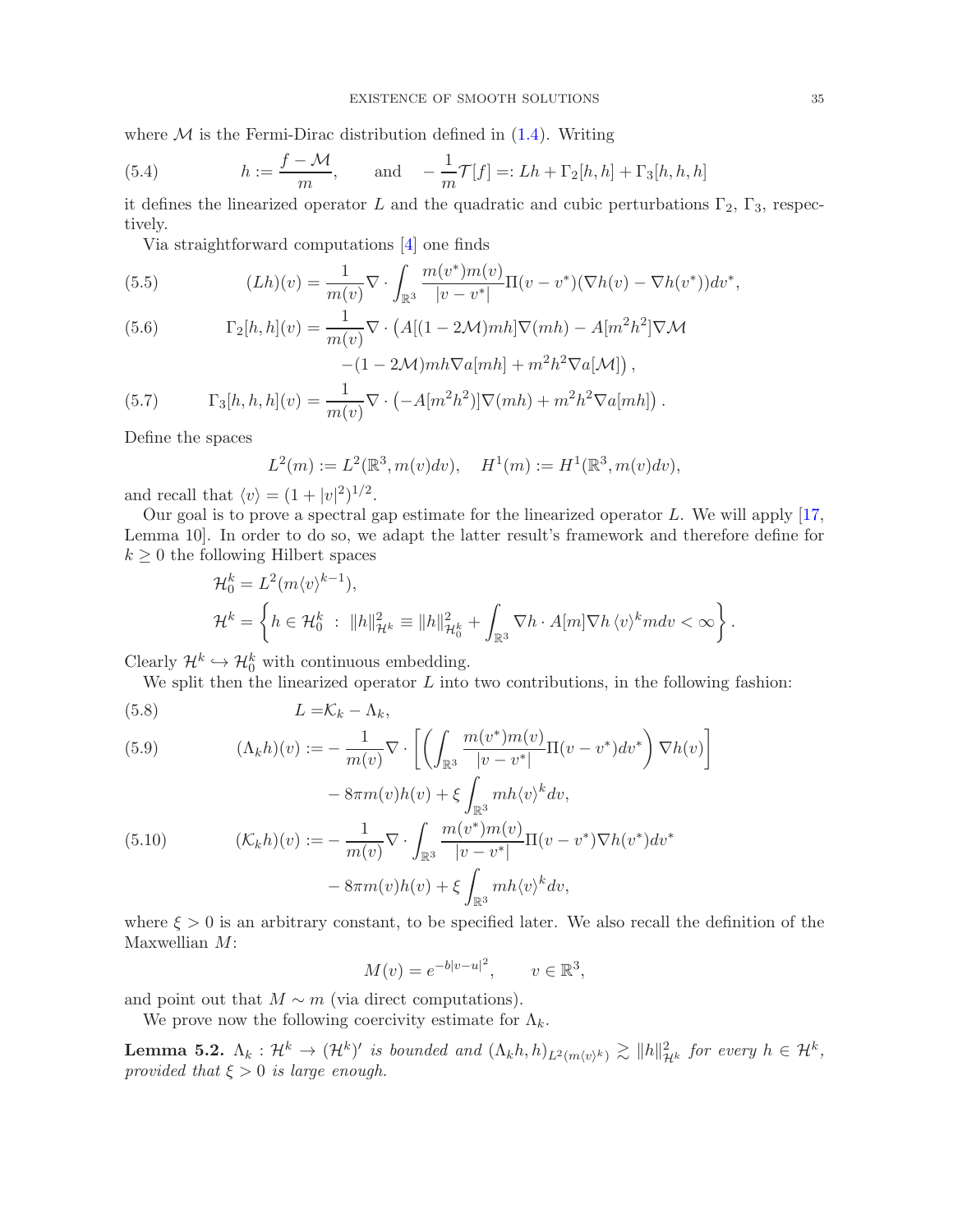*Proof.* From  $(5.9)$  and the definition  $(1.5)$  of A it follows, via an integration by parts,

<span id="page-35-0"></span>
$$
(\Lambda_k h_1, h_2)_{L^2(m\langle v\rangle^k)} = \int_{\mathbb{R}^3} \nabla(\langle v \rangle^k h_2(v)) \cdot \left( \int_{\mathbb{R}^3} \frac{m(v^*)}{|v - v^*|} \Pi(v - v^*) dv^* \right) \nabla h_1(v) \, m(v) dv - 8\pi \int_{\mathbb{R}^3} h_1 h_2 \langle v \rangle^k m^2 dv + \xi \left( \int_{\mathbb{R}^3} h_1 \langle v \rangle^k m dv \right) \left( \int_{\mathbb{R}^3} h_2 \langle v \rangle^k m dv \right) = 8\pi \int_{\mathbb{R}^3} \nabla h_2(v) \cdot A[m] \nabla h_1(v) \langle v \rangle^k m(v) dv + 8k\pi \int_{\mathbb{R}^3} \langle v \rangle^{k-2} h_2(v) v \cdot A[m] \nabla h_1(v) \, m(v) dv - 8\pi \int_{\mathbb{R}^3} h_1 h_2 m^2 \langle v \rangle^k dv + \xi \left( \int_{\mathbb{R}^3} h_1 m \langle v \rangle^k dv \right) \left( \int_{\mathbb{R}^3} h_2 m \langle v \rangle^k dv \right),
$$

for  $h_1, h_2 \in \mathcal{H}^k$ . Being  $A[m](v)$  symmetric and positive definite for  $v \in \mathbb{R}^3$ , Cauchy-Schwartz yields

$$
\begin{split}\n&\left| (\Lambda_k h_1, h_2)_{L^2(\langle v \rangle^k m)} \right| \\
&\lesssim & \int_{\mathbb{R}^3} \left( \nabla h_2(v) \cdot A[m] \nabla h_2(v) \right)^{1/2} \left( \nabla h_1(v) \cdot A[m] \nabla h_1(v) \right)^{1/2} \langle v \rangle^k m(v) dv \\
&+ \int_{\mathbb{R}^3} \left( \nabla h_1(v) \cdot A[m] \nabla h_1(v) \right)^{1/2} \left( h_2(v)^2 \langle v \rangle^{-4} v \cdot A[m] v \right)^{1/2} \langle v \rangle^k m(v) dv \\
&+ \|h_1\|_{\mathcal{H}_0} \|h_2\|_{\mathcal{H}_0} \\
&\lesssim & \left( \int_{\mathbb{R}^3} \nabla h_2 \cdot A[m] \nabla h_2 \langle v \rangle^k m dv \right)^{1/2} \left( \int_{\mathbb{R}^3} \nabla h_1 \cdot A[m] \nabla h_1 \langle v \rangle^k m dv \right)^{1/2} \\
&+ \left( \int_{\mathbb{R}^3} \nabla h_1(v) \cdot A[m] \nabla h_1(v) \langle v \rangle^k m(v) dv \right)^{1/2} \left( \int_{\mathbb{R}^3} h_2(v)^2 \langle v \rangle^{k-4} v \cdot A[m] v \, m dv \right)^{1/2} \\
&+ \|h_1\|_{\mathcal{H}_0^k} \|h_2\|_{\mathcal{H}_0^k}.\n\end{split}
$$

Therefore

 $\begin{array}{c} \hline \end{array}$  $\overline{\phantom{a}}$ 

$$
\left| \left( \Lambda_k h_1, h_2 \right)_{L^2(m\langle v \rangle^k)} \right| \lesssim \|h_1\|_{\mathcal{H}^k} \|h_2\|_{\mathcal{H}^k}.
$$

Via a duality argument it follows that  $\Lambda$  is bounded as an operator  $\mathcal{H}^k \to (\mathcal{H}^k)'$ .

Choosing  $h_1 = h_2 = h$  in [\(5.11\)](#page-35-0) yields

$$
(\Lambda_k h, h)_{L^2(m\langle v\rangle^k)} = 8\pi \int_{\mathbb{R}^3} \nabla h \cdot A[m] \nabla h \langle v \rangle^k m dv - 8\pi \int_{\mathbb{R}^3} h^2 \langle v \rangle^k m^2 dv + \xi \left( \int_{\mathbb{R}^3} h \langle v \rangle^k m dv \right)^2 + 8k\pi \int_{\mathbb{R}^3} \langle v \rangle^{k-2} h(v) v \cdot A[m] \nabla h(v) m(v) dv.
$$

The last integral can be estimated via Cauchy-Schwartz:

<span id="page-35-1"></span>
$$
(\Lambda_k h, h)_{L^2(m\langle v\rangle^k)} \ge 4\pi \int_{\mathbb{R}^3} \nabla h \cdot A[m] \nabla h \langle v\rangle^k m dv - 8\pi \int_{\mathbb{R}^3} h^2 \langle v\rangle^k m^2 dv + \xi \left( \int_{\mathbb{R}^3} h \langle v\rangle^k m dv \right)^2 - C \int_{\mathbb{R}^3} h^2 \langle v\rangle^{k-5} m dv.
$$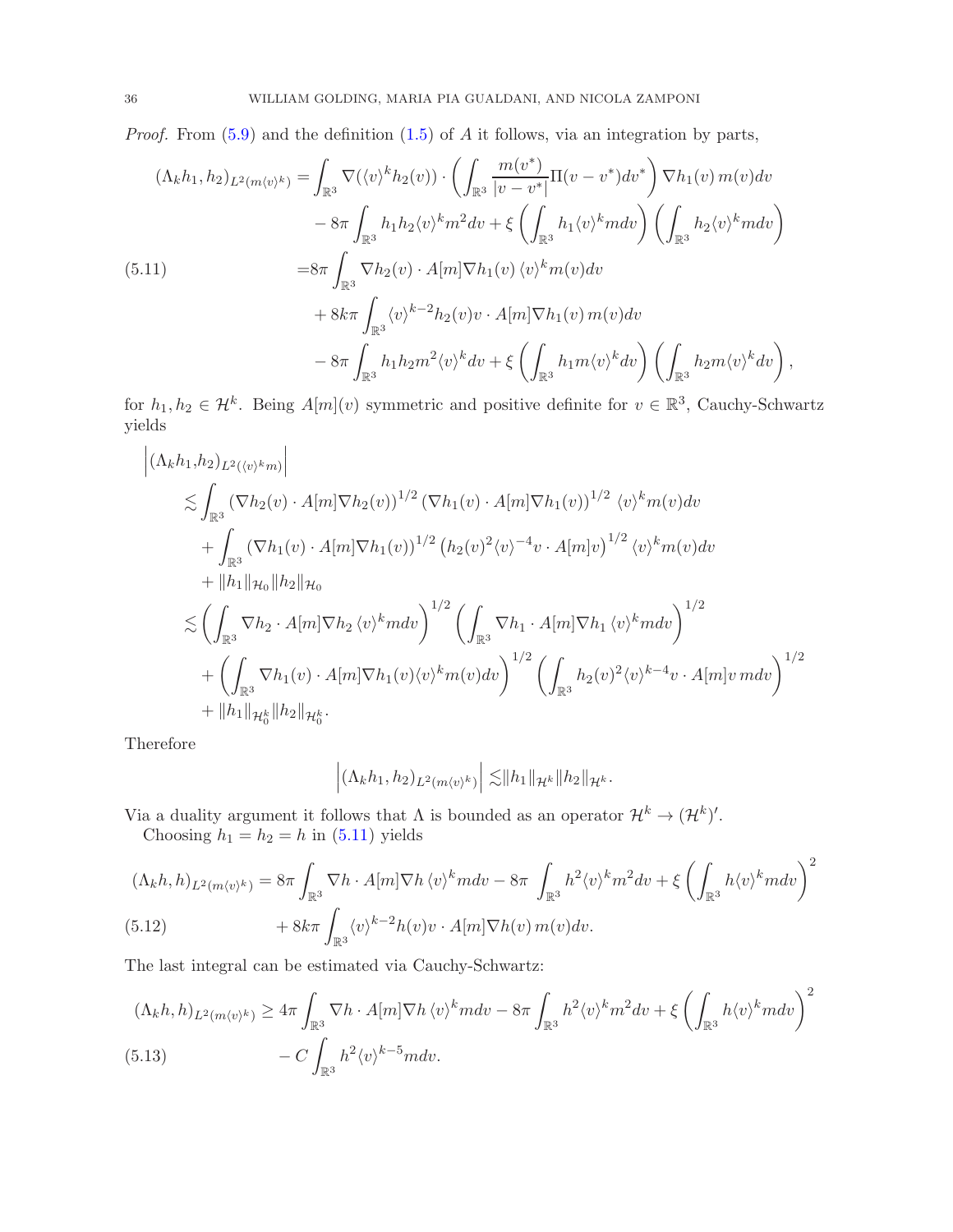Let us focus on the first integral on the right-hand side of  $(5.13)$ . Lemma [2.1](#page-5-4) and the fact that  $H_1[\mathcal{M}] < 0$  lead to

$$
\int_{\mathbb{R}^3} \nabla h \cdot A[m] \nabla h \, \langle v \rangle^k m dv \gtrsim \int_{\mathbb{R}^3} |\nabla h|^2 m(v) \langle v \rangle^{k-3} dv.
$$

For every  $R > 0$ , since  $m(v)\langle v \rangle^{k-3}$  is uniformly positive on  $B_R$  (with an R-dependent lower bound), it follows via (the standard) Sobolev's embedding and Poincaré's Lemma

$$
\int_{\mathbb{R}^3} \nabla h \cdot A[m] \nabla h \langle v \rangle^k m dv \ge c_R \int_{B_R} |\nabla h|^2 dv \ge c_R \left\| h - \int_{B_R} h dv \right\|_{L^6(B_R)}^2
$$
  

$$
\ge c_R \|h\|_{L^6(B_R)}^2 - c'_R \left( \int_{B_R} h dv \right)^2
$$
  

$$
\ge c_R \|h\|_{L^6(B_R)}^2 - c'_R \int_{B_R} h^2 dv.
$$

From [\(5.13\)](#page-35-1) and the above inequality we deduce

$$
(\Lambda_{k}h, h)_{L^{2}(m\langle v\rangle^{k})} \geq \int_{\mathbb{R}^{3}} \nabla h \cdot A[m] \nabla h \langle v\rangle^{k} m dv + c_{R} \|h\|_{L^{6}(B_{R})}^{2} - c_{R}'' \int_{B_{R}} h^{2} dv
$$
  

$$
- 8\pi \int_{B_{R}} h^{2} \langle v\rangle^{k} m^{2} dv - 8\pi \int_{\mathbb{R}^{3} \setminus B_{R}} h^{2} \langle v\rangle^{k} m^{2} dv + \xi \left( \int_{\mathbb{R}^{3}} h \langle v\rangle^{k} m dv \right)^{2}
$$
  

$$
- C \int_{B_{R}} h^{2} \langle v\rangle^{k-5} m dv - C \int_{\mathbb{R}^{3} \setminus B_{R}} h^{2} \langle v\rangle^{k-5} m dv
$$
  

$$
\geq \int_{\mathbb{R}^{3}} \nabla h \cdot A[m] \nabla h \langle v\rangle^{k} m dv + c_{R} \|h\|_{L^{6}(B_{R})}^{2} - c_{R}''' \|h\|_{L^{2}(B_{R})}^{2}
$$
  

$$
(5.14) \qquad - 8\pi \int_{\mathbb{R}^{3} \setminus B_{R}} h^{2} \langle v\rangle^{k} m^{2} dv + \xi \tilde{c}_{R} \|h\|_{L^{1}(B_{R})}^{2} - C \int_{\mathbb{R}^{3} \setminus B_{R}} h^{2} \langle v\rangle^{k-5} m dv.
$$

<span id="page-36-0"></span>Let us now consider

$$
||h||_{\mathcal{H}_0^k}^2 = \int_{\mathbb{R}^3} h^2 \langle v \rangle^{k-1} m(v) dv \lesssim \int_{\mathbb{R}^3} \langle v \rangle^{k-3} h^2 \langle v \rangle^2 M(v) dv.
$$

Young's inequality with the convex conjugated functions  $s \mapsto \frac{s}{\delta} \log \frac{s}{\eta} - \frac{s}{\delta}$  $\frac{s}{\delta}$ ,  $s \mapsto \eta \delta^{-1} e^{\delta s}$  (with  $\eta > 0$  arbitrary and  $\delta > 0$  fixed small enough such that  $\int_{\mathbb{R}^3} e^{\delta |v|^2} M(v) dv < \infty$ ) leads to

$$
||h||^2_{\mathcal{H}^k_0}\lesssim \int_{\mathbb{R}^3}[\delta^{-1}\langle v\rangle^{k-3}h^2\log(\eta^{-1}\langle v\rangle^{k-3}h^2)-\delta^{-1}\langle v\rangle^{k-3}h^2]M(v)dv+\eta\delta^{-1}\int_{\mathbb{R}^3}e^{\delta\langle v\rangle^2}M(v)dv.
$$

By defining  $u = \langle v \rangle^{(k-3)/2} h$  and rescaling  $\eta \mapsto ||u||^2_{L^2(G)} \eta$ , the above inequality can be rewritten as

$$
||h||_{\mathcal{H}_0^k}^2 \lesssim \int_{\mathbb{R}^3} u^2 \log \frac{u^2}{||u||_{L^2(M)}^2} M(v) dv - c||u||_{L^2(M)}^2 (1 + \log \eta) + \eta ||u||_{L^2(M)}^2.
$$

By employing the log-Sobolev's inequality with Gaussian weight [\[26\]](#page-48-26) one obtains

$$
||h||_{\mathcal{H}_0^k}^2 \lesssim ||\nabla u||_{L^2(M)}^2 + ||u||_{L^2(M)}^2(\eta - c - c \log \eta).
$$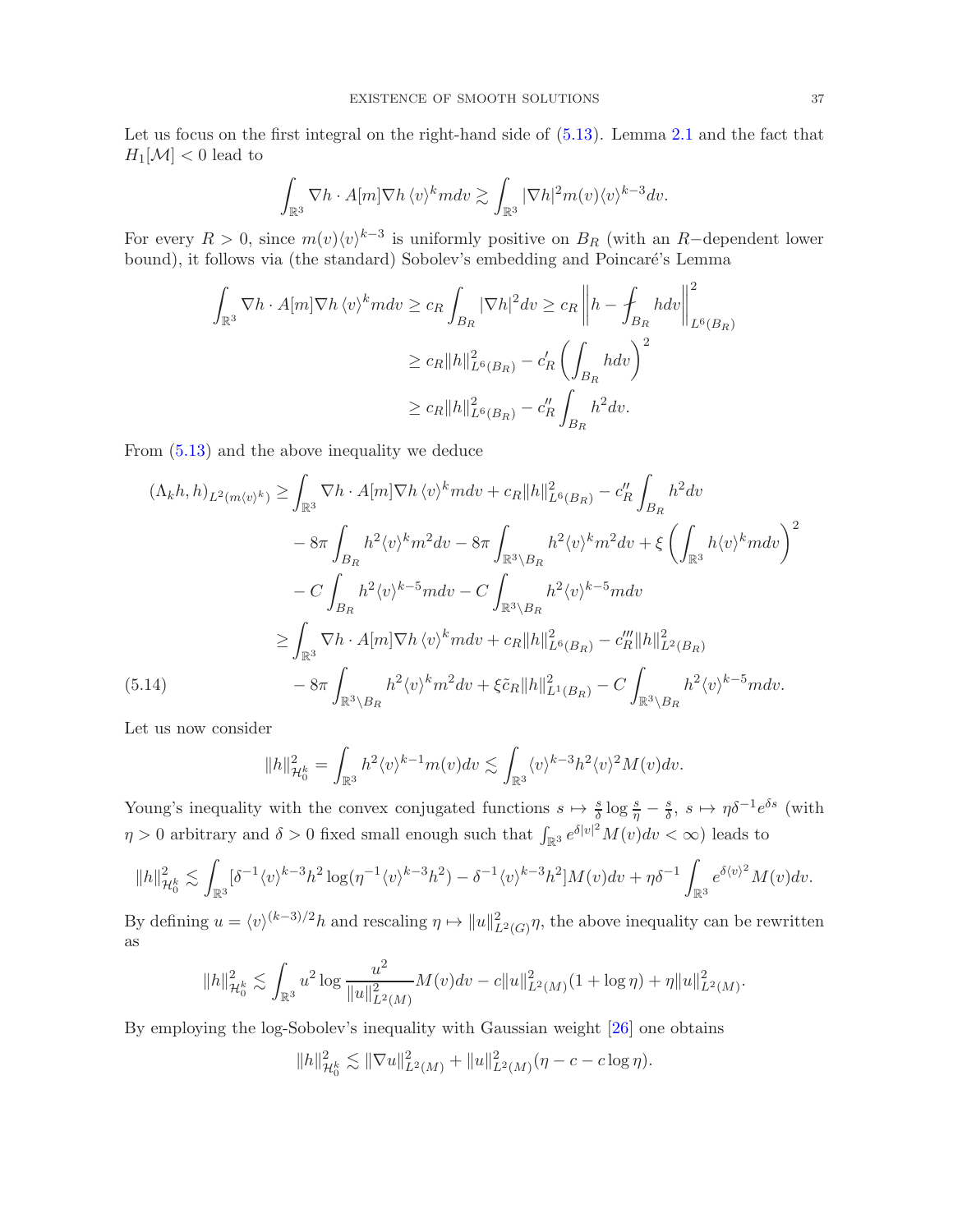Replacing u with  $\langle v \rangle^{(k-3)/2} h$  and choosing  $\eta > 0$  the minimum point of  $\eta - c - c \log \eta$ , one finds

<span id="page-37-0"></span>(5.15) 
$$
||h||_{\mathcal{H}_0^k}^2 \lesssim \int_{\mathbb{R}^3} |\nabla h|^2 \langle v \rangle^{k-3} M(v) dv + \int_{\mathbb{R}^3} h^2 \langle v \rangle^{k-3} M(v) dv.
$$

Lemma [2.1,](#page-5-4) relation  $m \sim M$  and [\(5.15\)](#page-37-0) yield

<span id="page-37-1"></span>(5.16) 
$$
||h||_{\mathcal{H}_0}^2 \lesssim \int_{\mathbb{R}^3} \nabla h \cdot A[m] \nabla h \langle v \rangle^k m dv + \int_{\mathbb{R}^3} h^2 \langle v \rangle^{k-3} m dv.
$$

At this point,  $(5.14)$  and  $(5.16)$  yield

$$
(\Lambda_k h, h)_{L^2(m\langle v \rangle^k)} \gtrsim \|h\|_{\mathcal{H}_0^k}^2 + \int_{\mathbb{R}^3} \nabla h \cdot A[m] \nabla h \langle v \rangle^k m dv + c_R \|h\|_{L^6(B_R)}^2 - c_R''' \|h\|_{L^2(B_R)}^2
$$
  

$$
- 8\pi \int_{\mathbb{R}^3 \setminus B_R} h^2 \langle v \rangle^k m^2 dv + \xi \tilde{c}_R \|h\|_{L^1(B_R)}^2 - C \int_{\mathbb{R}^3} h^2 \langle v \rangle^{k-3} m dv
$$
  

$$
- C \int_{\mathbb{R}^3 \setminus B_R} h^2 \langle v \rangle^{k-5} m dv,
$$

which implies, given that  $m \lesssim \langle v \rangle^{-3}$ ,

<span id="page-37-2"></span>
$$
(5.17) \qquad (\Lambda_k h, h)_{L^2(m\langle v \rangle^k)} \gtrsim \|h\|_{\mathcal{H}_0^k}^2 + \int_{\mathbb{R}^3} \nabla h \cdot A[m] \nabla h \langle v \rangle^k m dv - C \int_{\mathbb{R}^3 \setminus B_R} h^2 m \langle v \rangle^{k-3} dv + c_R \|h\|_{L^6(B_R)}^2 - c_R''' \|h\|_{L^2(B_R)}^2 + \xi \tilde{c}_R \|h\|_{L^1(B_R)}^2.
$$

Choosing  $R > 0$ , we absorb the third integral on the right-hand side of  $(5.17)$  via  $||h||_{\mathcal{H}_0}^2$ , yielding

(5.18) 
$$
(\Lambda_k h, h)_{L^2(m\langle v \rangle^k)} \ge ||h||_{\mathcal{H}_0^k}^2 + \int_{\mathbb{R}^3} \nabla h \cdot A[m] \nabla h \langle v \rangle^k m dv + ||h||_{L^6(B_R)}^2 - K||h||_{L^2(B_R)}^2 + \xi ||h||_{L^1(B_R)}^2
$$

By interpolating  $L^2$  between  $L^1$  and  $L^6$  and applying Young's inequality one finds

$$
K \|h\|_{L^2(B_R)}^2 \leq K \|h\|_{L^1(B_R)}^{4/5} \|h\|_{L^6(B_R)}^{6/5} \leq \frac{2}{5} \xi \|h\|_{L^1(B_R)}^2 + \frac{3}{5} K^{5/3} \xi^{-2/3} \|h\|_{L^6(B_R)}^2.
$$

Therefore, for  $\xi > 0$  large enough, it holds  $||h||_{L^6(B_R)}^2 - K||h||_{L^2(B_R)}^2 + \xi ||h||_{L^1(B_R)}^2 \geq 0$ . We conclude

$$
(\Lambda_k h, h)_{L^2(m\langle v \rangle^k)} \geq ||h||^2_{\mathcal{H}_0^k} + \int_{\mathbb{R}^3} \nabla h \cdot A[m] \nabla h \langle v \rangle^k m dv = ||h||^2_{\mathcal{H}^k}.
$$

This finishes the proof of the Lemma.  $\Box$ 

Concerning  $\mathcal{K}_k$ , we are going to prove the following result:

<span id="page-37-4"></span>**Lemma 5.3.** For  $k \geq 0$  it holds

<span id="page-37-3"></span>(5.19) 
$$
(\mathcal{K}_k h)(v) = \frac{\nabla m(v)}{m(v)} \cdot (\tilde{\mathcal{K}} * (h\nabla m) - \nabla \tilde{\mathcal{K}} * (hm)) + \nabla \tilde{\mathcal{K}} * (h\nabla m) + \xi \int_{\mathbb{R}^3} mh \langle v \rangle^k dv,
$$

with

$$
\tilde{\mathcal{K}}(v) = \frac{\Pi(v)}{|v|}.
$$

.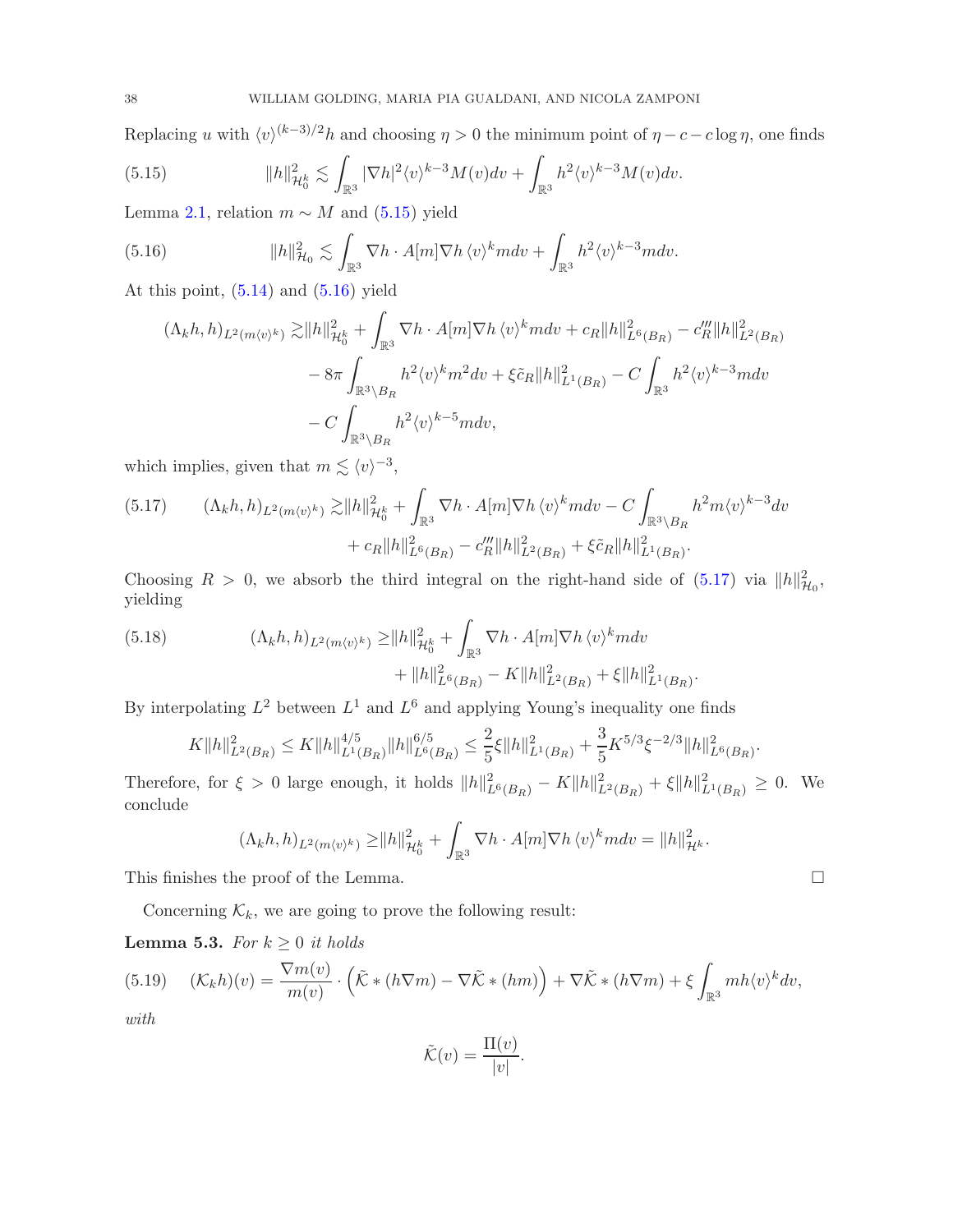<span id="page-38-1"></span>Furthermore  $\mathcal{K}_k: \mathcal{H}_0^k \to \mathcal{H}_0^k$  is a compact operator and the following bound holds for  $k \geq 0$ (5.20)  $|(\mathcal{K}_k h, h)_{L^2(m\langle v\rangle^k)}| \lesssim ||h||^2_{L^2(m\langle v\rangle^{k-2})}.$ 

Proof. An integration by parts yields

$$
(\mathcal{K}_{k}h)(v) = -\frac{\nabla m(v)}{m(v)} \cdot \int_{\mathbb{R}^{3}} \frac{m(v^{*})}{|v - v^{*}|} \Pi(v - v^{*}) \nabla h(v^{*}) dv^{*} - \nabla \cdot \int_{\mathbb{R}^{3}} \frac{m(v^{*})}{|v - v^{*}|} \Pi(v - v^{*}) \nabla h(v^{*}) dv^{*} - 8\pi m(v) h(v) + \xi \int_{\mathbb{R}^{3}} m h(v)^{k} dv = \frac{\nabla m(v)}{m(v)} \cdot \int_{\mathbb{R}^{3}} \frac{\nabla m(v^{*})}{|v - v^{*}|} \Pi(v - v^{*}) h(v^{*}) dv^{*} + \frac{\nabla m(v)}{m(v)} \cdot \int_{\mathbb{R}^{3}} h(v^{*}) m(v^{*}) \nabla_{v^{*}} \left[ \frac{\Pi(v - v^{*})}{|v - v^{*}|} \right] dv^{*} + \nabla \cdot \int_{\mathbb{R}^{3}} \frac{h(v^{*})}{|v - v^{*}|} \Pi(v - v^{*}) \nabla m(v^{*}) dv^{*} - \nabla \cdot \int_{\mathbb{R}^{3}} \frac{\Pi(v - v^{*})}{|v - v^{*}|} \nabla [m(v^{*}) h(v^{*})] dv^{*} - 8\pi m(v) h(v) + \xi \int_{\mathbb{R}^{3}} m h \langle v \rangle^{k} dv.
$$

Since

$$
-\nabla \cdot \int_{\mathbb{R}^3} \frac{\Pi(v - v^*)}{|v - v^*|} \nabla f(v^*) dv^* = 8\pi f(v) \qquad \forall f \in C_c^{\infty}(\mathbb{R}^3),
$$

we deduce that  $(5.19)$  holds.

Let now  $(h_n)_{n\in\mathbb{N}}$  be a bounded sequence in  $\mathcal{H}_0^k = L^2(m \langle v \rangle^{k-1})$ . For  $1 < p \le 2$ ,  $s \in \mathbb{R}$ , we have

$$
||h_n \nabla m||^p_{L^p(\mathbb{R}^3)} \lesssim \int_{\mathbb{R}^3} |h_n|^p |\nabla m^{1-1/p}|^p \langle v \rangle^{-s} m \langle v \rangle^s dv \lesssim \int_{\mathbb{R}^3} |h_n|^p m \langle v \rangle^s dv.
$$

Hölder's inequality yields

<span id="page-38-2"></span>(5.21) 
$$
||h_n \nabla m||_{L^p(\mathbb{R}^3)} \lesssim ||h_n||_{L^2(m\langle v \rangle^s)}, \qquad 1 < p \le 2, \quad s \in \mathbb{R}.
$$

In a similar way, one shows

<span id="page-38-3"></span>(5.22) 
$$
||h_n m||_{L^p(\mathbb{R}^3)} \lesssim ||h_n||_{L^2(m\langle v \rangle^s)}, \qquad 1 < p \le 2, \quad s \in \mathbb{R}.
$$

This means that  $h_n \nabla m$ ,  $h_n m$  are bounded in  $L^p(\mathbb{R}^3)$  for  $1 < p \leq 2$ . Let us now consider, for  $R > 0$  arbitrary,

$$
\nabla \tilde{\mathcal{K}} * (h_n \nabla m) = (\mathbf{1}_{B_R} \nabla \tilde{\mathcal{K}}) * (h_n \nabla m) + (\mathbf{1}_{\mathbb{R}^3 \setminus B_R} \nabla \tilde{\mathcal{K}}) * (h_n \nabla m).
$$

Given that  $\nabla \tilde{\mathcal{K}} \in L^1(B_R)$ , from [\[10,](#page-48-21) Corollary 4.28] it follows that  $(1_{B_R} \nabla \tilde{\mathcal{K}}) * (h_n \nabla m)$  is relatively compact in  $L^2(\Omega)$  for every measurable set  $\Omega$  with finite measure. A Cantor diagonal argument yields the existence of a subsequence of  $h_n$  (not relabeled) such that  $(1_{B_R} \nabla \tilde{K})$  \*  $(h_n \nabla m)$  is strongly convergent in  $L^2(B_r)$  for every  $r \in \mathbb{N}$ . Given that  $\int_{\mathbb{R}^3} m \langle v \rangle^{k-1} dv < \infty$ , it is easily seen that

<span id="page-38-0"></span>(5.23) 
$$
(\mathbf{1}_{B_R}\nabla\tilde{\mathcal{K}})*(h_n\nabla m)\to(\mathbf{1}_{B_R}\nabla\tilde{\mathcal{K}})*(h\nabla m)\quad\text{strongly in }L^2(m\langle v\rangle^{k-1})=\mathcal{H}_0^k.
$$

On the other hand, Young's inequality for convolutions yields

$$
\|(\mathbf{1}_{\mathbb{R}^3\setminus B_R}\nabla\tilde{\mathcal{K}})*(h_n\nabla m)\|_{L^2(\mathbb{R}^3)} \le \|\nabla\tilde{\mathcal{K}}\|_{L^q(\mathbb{R}^3\setminus B_R)}\|h_n\nabla m\|_{L^p(\mathbb{R}^3)}, \quad \frac{3}{2} = \frac{1}{p} + \frac{1}{q}, \quad 1 < p < \frac{6}{5}.
$$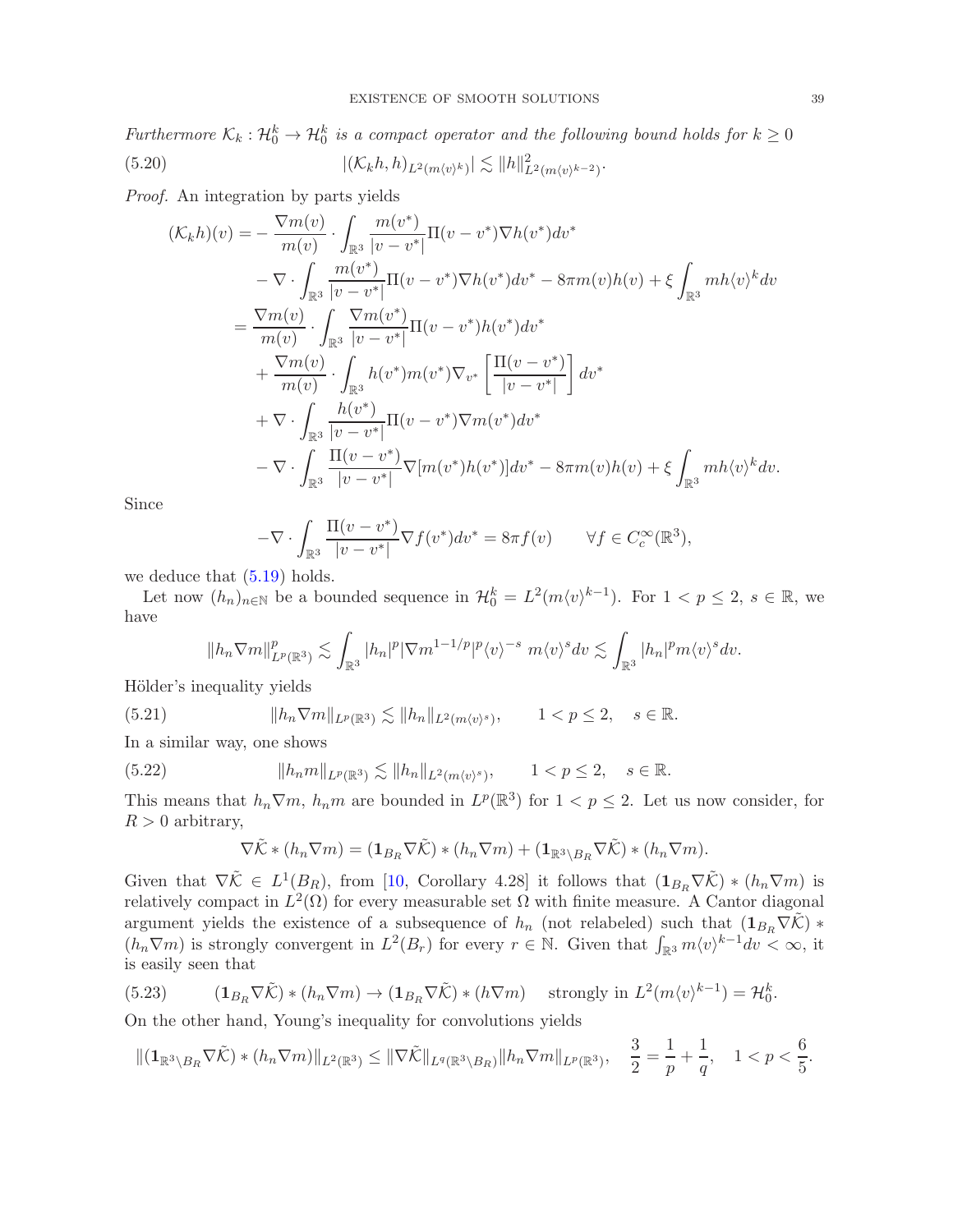Since  $q > 3/2$  then  $\|\nabla \tilde{\mathcal{K}}\|_{L^q(\mathbb{R}^3 \setminus B_R)} \to 0$  as  $R \to \infty$ , while  $\|h_n \nabla m\|_{L^p(\mathbb{R}^3)} \lesssim 1$  for  $1 < p < 6/5$ . From this fact and [\(5.23\)](#page-38-0) we obtain

(5.24) 
$$
\nabla \tilde{\mathcal{K}} * (h_n \nabla m) \to \nabla \tilde{\mathcal{K}} * (h \nabla m) \quad \text{strongly in } \mathcal{H}_0^k.
$$

In a similar way one shows that

(5.25) 
$$
\frac{\nabla m}{m} \cdot \nabla \tilde{\mathcal{K}} * (h_n m) \to \frac{\nabla m}{m} \cdot \nabla \tilde{\mathcal{K}} * (hm) \quad \text{strongly in } \mathcal{H}_0^k.
$$

Let us now deal with  $\tilde{\mathcal{K}} * (h_n \nabla m)$ . One can prove, via a similar argument as the one employed to show  $(5.23)$ , that (up to subsequences)

<span id="page-39-0"></span>(5.26) 
$$
(\mathbf{1}_{B_R}\tilde{\mathcal{K}})*(h_n\nabla m)\to(\mathbf{1}_{B_R}\tilde{\mathcal{K}})*(h\nabla m)\quad\text{ strongly in }\mathcal{H}_0^k.
$$

On the other hand, for  $\zeta \in (0,1)$ ,

$$
|((\mathbf{1}_{\mathbb{R}^3 \setminus B_R} \tilde{\mathcal{K}}) * (h_n \nabla m))(v)| \leq R^{-\zeta} |(|\cdot|^{\zeta-1} * |h_n \nabla m|)(v)|, \qquad v \in \mathbb{R}^3,
$$

so Hardy-Littlewood-Sobolev's inequality yields

$$
\|((\mathbf{1}_{\mathbb{R}^3\setminus B_R}\tilde{\mathcal{K}})*(h_n\nabla m))\|_{L^q(\mathbb{R}^3)}\lesssim R^{-\zeta}\|h_n\nabla m\|_{L^p(\mathbb{R}^3)},\qquad \frac{1}{p}+\frac{1-\zeta}{3}=1+\frac{1}{q},\quad 1
$$

This means that

$$
\lim_{R\to\infty}\sup_{n\in\mathbb{N}}\|(\mathbf{1}_{\mathbb{R}^3\setminus B_R}\tilde{\mathcal{K}})*(h_n\nabla m)\|_{L^q(\mathbb{R}^3)}=0.
$$

Putting the above relation and [\(5.26\)](#page-39-0) together yields the strong convergence of  $\tilde{\mathcal{K}} * (h_n \nabla m)$ in  $\mathcal{H}_0^k$ . Finally,  $\int_{\mathbb{R}^3} m h_n dv$  is obviously relatively compact in  $\mathcal{H}_0$ . Thus  $\mathcal{K}_k : \mathcal{H}_0^k \to \mathcal{H}_0^k$  is a compact operator for every  $k \geq 0$ . Bound [\(5.20\)](#page-38-1) is a straightforward byproduct of the previous computations and of estimates [\(5.21\)](#page-38-2), [\(5.22\)](#page-38-3). This finishes the proof of the Lemma.  $\Box$ 

We now want to prove the following theorem:

<span id="page-39-2"></span>**Theorem 5.4** (Spectral gap for L). There exists a constant  $C_L > 0$  such that

<span id="page-39-1"></span>
$$
(5.27) \quad -(Lh,h)_{L^2(m)} \ge C_L \left( \int_{\mathbb{R}^3} A[m] \nabla h \cdot \nabla h \, m dv + \|h\|_{L^2(m\langle v \rangle^{-1})}^2 \right), \quad \forall h \in D(L) \cap N(L)^{\perp}.
$$

*Proof.* From [\[8\]](#page-48-8) we know that for all  $h \in \mathcal{H}^0$ 

$$
(Lh, h)_{L^2(m)} \le 0,
$$

and equality holds if and only if  $h \in N(L)$ . This fact, Lemma [5.2,](#page-34-1) [5.3,](#page-37-4) and [\[17,](#page-48-25) Lemma 10] yield  $(5.27)$ .

**Remark 2.** The constant  $C<sub>L</sub>$  appearing in the statement of Theorem [5.4](#page-39-2) is not explicit. It is a consequence of [\[17,](#page-48-25) Lemma 10], whose proof is non-constructive. A similar estimate already appeared in [\[30,](#page-49-6) [33\]](#page-49-7) for the classical Landau equation.

Next, we show some bounds for A and  $\nabla a$ . Define preliminarily for  $p, q \ge 1$  and  $g : \mathbb{R}^3 \to \mathbb{R}$ arbitrary measurable function

$$
\mathcal{E}_{p,q}^{\perp}[g] = \int_{\mathbb{R}^3} |g(w)|dw + \left(\int_{\mathbb{R}^3} |w|^p |g(w)|^p dw\right)^{\frac{1}{p}} + \left(\int_{\mathbb{R}^3} |w|^q |g(w)|^q dw\right)^{\frac{1}{q}},
$$
  

$$
\mathcal{E}_{p,q}^{\parallel}[g] = \int_{\mathbb{R}^3} |w|^2 |g(w)|dw + \left(\int_{\mathbb{R}^3} |w|^{3p} |g(w)|^p dw\right)^{\frac{1}{p}} + \left(\int_{\mathbb{R}^3} |w|^{3q} |g(w)|^q dw\right)^{\frac{1}{q}},
$$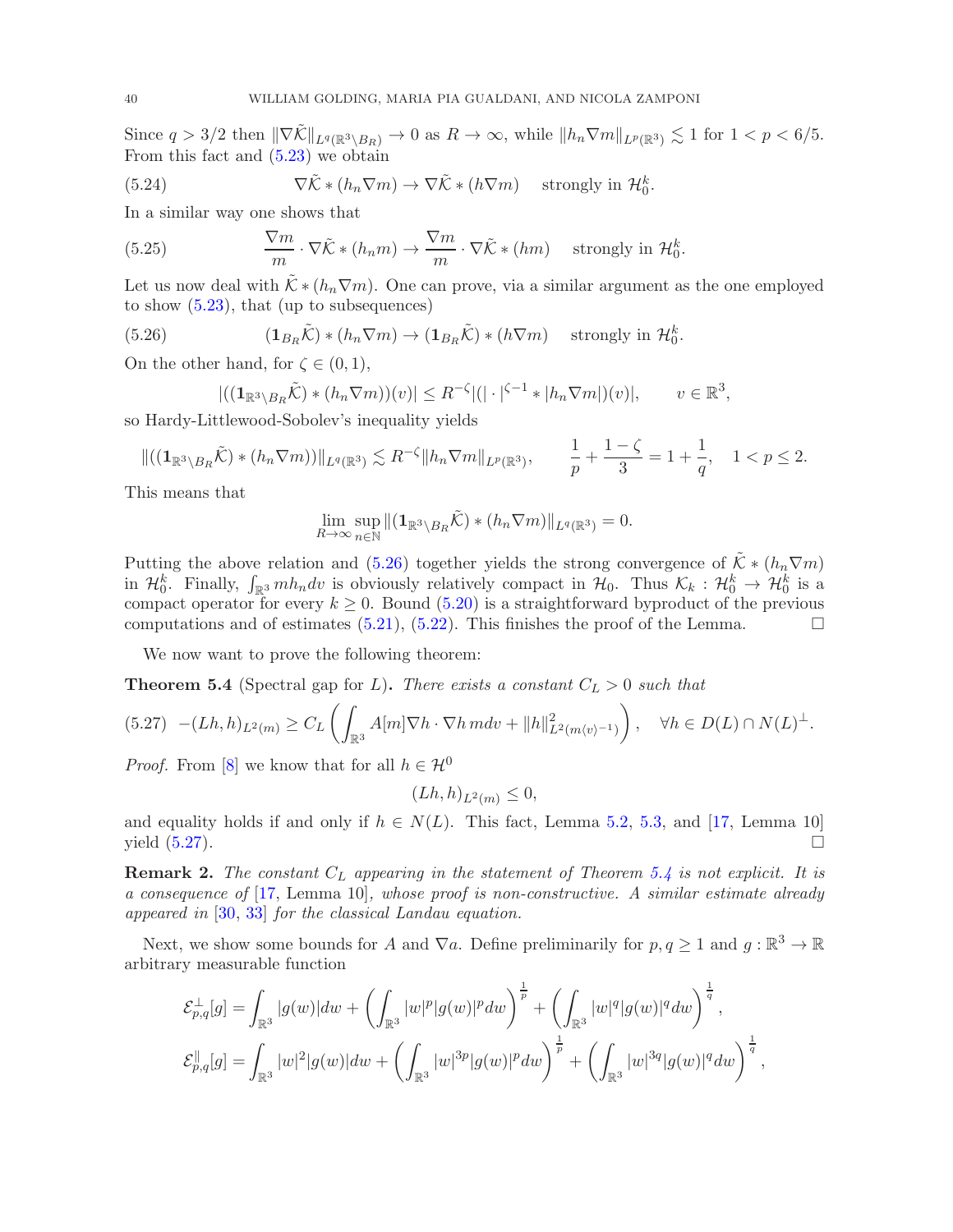$$
\begin{split} \mathcal{E}_{p,q}[g] =& \mathcal{E}_{p,q}^{\perp}[g] + \mathcal{E}_{p,q}^{\parallel}[g],\\ \widetilde{\mathcal{E}}_{p,q}^{\perp}[g] =& \left(\int_{\mathbb{R}^{3}}|g(w)|^{p}dw\right)^{1/p} + \left(\int_{\mathbb{R}^{3}}|g(w)|^{q}dw\right)^{1/q}\\ &+ \left(\int_{\mathbb{R}^{3}}|w|^{2p}|g(w)|^{2p}dw\right)^{1/2p} + \left(\int_{\mathbb{R}^{3}}|w|^{2q}|g(w)|^{2q}dw\right)^{1/2q},\\ \widetilde{\mathcal{E}}_{p,q}^{\parallel}[g] =& \int_{\mathbb{R}^{3}}|g(w)|dw + \left(\int_{\mathbb{R}^{3}}|w|^{p}|g(w)|^{p}dw\right)^{\frac{1}{p}} + \left(\int_{\mathbb{R}^{3}}|w|^{q}|g(w)|^{q}dw\right)^{\frac{1}{q}}\\ &+ \left(\int_{\mathbb{R}^{3}}|w|^{4p}|g(w)|^{2p}dw\right)^{1/2p} + \left(\int_{\mathbb{R}^{3}}|w|^{4q}|g(w)|^{2q}dw\right)^{1/2q},\\ \widetilde{\mathcal{E}}_{p,q}[g] =& \widetilde{\mathcal{E}}_{p,q}^{\perp}[g] + \widetilde{\mathcal{E}}_{p,q}^{\parallel}[g]. \end{split}
$$

The following result holds.

**Lemma 5.5** (Bounds for A). For every  $p, q \in [1, \infty)$ ,  $p < \frac{3}{2} < q$ , and every  $z \in \mathbb{R}^3$ ,

<span id="page-40-0"></span>
$$
(5.28) \t\t z \cdot A[g](v)z \lesssim_{p,q} \frac{\mathcal{E}_{p,q}^{\perp}[g]}{|v|}|z^{\perp}|^2 + \frac{\mathcal{E}_{p,q}^{\parallel}[g]}{|v|^3}|z^{\parallel}|^2 \lesssim_{p,q} \mathcal{E}_{p,q}[g] z \cdot A[m](v)z,
$$

<span id="page-40-1"></span>
$$
(5.29) \t |\Pi(v)\nabla a[g]| \lesssim_{p,q} \widetilde{\mathcal{E}}_{p,q}^{\perp}[g]|v|^{-1}, \t |\t |v|^{-1}\nabla a[g] \lesssim_{p,q} \widetilde{\mathcal{E}}_{p,q}^{\parallel}[g]|v|^{-2},
$$

with  $z^{\parallel} = |v|^{-2} (v \cdot z) v$ ,  $z^{\perp} = z - z^{\parallel} = \Pi(v) z$ , for every  $g \in L^1(\mathbb{R}^d)$  such that  $\mathcal{E}_{p,q}^{\perp}[g] < \infty$ ,  $\mathcal{E}_{p,q}^{\parallel}[g]<\infty, \ \widetilde{\mathcal{E}}_{p,q}^{\perp}[g]<\infty, \ \widetilde{\mathcal{E}}_{p,q}^{\parallel}[g]<\infty.$ 

*Proof.* The upper bound in  $(5.28)$  is already known since m can be estimated from below via the Maxwell-Boltzmann distribution. Therefore we only prove the lower bound.

We first observe that it is enough to prove the statement for  $z = z^{\parallel}$  and  $z = z^{\perp}$ , since via Cauchy-Schwartz and Young's inequality it holds (remember that A[g] is symmetric and positive definite)

$$
z^{\perp} \cdot A[g] z^{\parallel} \leq \left( z^{\perp} \cdot A[g] z^{\perp} \right)^{1/2} \left( z^{\parallel} \cdot A[g] z^{\parallel} \right)^{1/2} \leq \frac{1}{2} z^{\perp} \cdot A[g] z^{\perp} + \frac{1}{2} z^{\parallel} \cdot A[g] z^{\parallel}.
$$

Let now deal with the case  $z = z^{\parallel}$ . We start by considering  $z = v$ . It holds

$$
v \cdot A[g](v)v = \int_{\mathbb{R}^3} \frac{g(w)}{|v - w|} v \cdot \Pi(v - w)v \, dw
$$
  
= 
$$
\int_{\mathbb{R}^3} \frac{g(w)}{|v - w|} w \cdot \Pi(v - w)w \, dw
$$
  

$$
\leq \int_{\mathbb{R}^3} \frac{|w|^2 |g(w)|}{|v - w|} \, dw.
$$

Let us now consider

$$
|v| \int_{\mathbb{R}^3} \frac{|w|^2 |g(w)|}{|v - w|} dw \le \int_{\mathbb{R}^3} (|v - w| + |w|) \frac{|w|^2 |g(w)|}{|v - w|} dw
$$
  

$$
\le \int_{\mathbb{R}^3} |w|^2 |g(w)| dw + \int_{\mathbb{R}^3} \frac{|w|^3 |g(w)|}{|v - w|} dw.
$$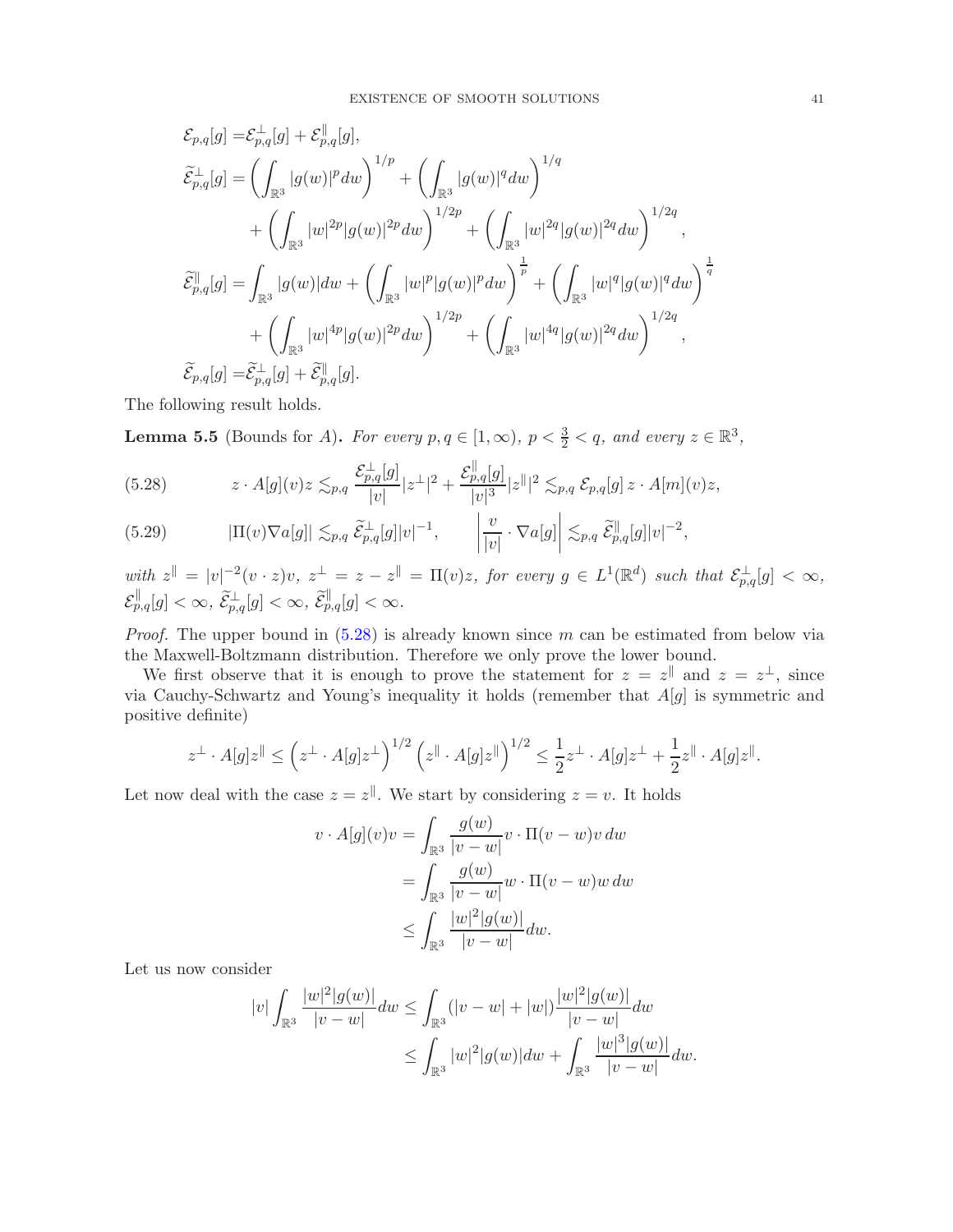Since

$$
\int_{\mathbb{R}^3} \frac{|w|^3 |g(w)|}{|v-w|} dw = \int_{B_1(v)} \frac{|w|^3 |g(w)|}{|v-w|} dw + \int_{\mathbb{R}^3 \setminus B_1(v)} \frac{|w|^3 |g(w)|}{|v-w|} dw,
$$

Hölder inequality yields

$$
\int_{\mathbb{R}^3} \frac{|w|^3 |g(w)|}{|v-w|} dw \lesssim_{\ell_1, \ell_2} ||| \cdot |^3 g||_{3/2 + \ell_1} + ||| \cdot |^3 g||_{3/2 - \ell_2}, \quad \forall \ell_1 > 0, \ \forall \ell_2 \in \left(0, \frac{1}{2}\right].
$$

It follows

$$
\frac{v}{|v|} \cdot A[g](v) \frac{v}{|v|} \lesssim_{p,q} \mathcal{E}_{p,q}^{\parallel}[g] |v|^{-3}, \qquad 1 \le p < \frac{3}{2} < q.
$$

Let us now consider, for  $z = z^{\perp}$ ,  $|z| = 1$ ,

$$
|v| z \cdot A[g](v)z = \int_{\mathbb{R}^3} \frac{|v| g(w)}{|v - w|} z \cdot \Pi(v - w)z dw
$$
  
\n
$$
\leq \int_{\mathbb{R}^3} \frac{|v||g(w)|}{|v - w|} dw \leq \int_{\mathbb{R}^3} |g(w)| dw + \int_{\mathbb{R}^3} \frac{|w||g(w)|}{|v - w|} dw
$$
  
\n
$$
\lesssim_{\ell_1, \ell_2} \|g\|_1 + \| |\cdot|g\|_{3/2 + \ell_1} + \| |\cdot|g\|_{3/2 - \ell_2}, \quad \forall \ell_1 > 0, \ \forall \ell_2 \in \left(0, \frac{1}{2}\right].
$$

It follows

$$
z \cdot A[g](v)z \lesssim_{p,q} \mathcal{E}_{p,q}^{\perp}[g] |v|^{-1}, \qquad 1 \le p < \frac{3}{2} < q.
$$

Hence  $(5.28)$  holds.

Let us now prove  $(5.29)$ . It holds (via Young's inequality for convolutions)

$$
|v||\nabla a[g](v)| \leq \int_{\mathbb{R}^3} \frac{|v - w| + |w|}{|v - w|^2} |g(w)| dw
$$
  
= 
$$
\int_{\mathbb{R}^3} \frac{|g(w)|}{|v - w|} dw + \int_{\mathbb{R}^3} \frac{|w||g(w)|}{|v - w|^2} dw
$$
  

$$
\leq \widetilde{\mathcal{E}}_{p,q}^{\perp}[g],
$$

while

$$
|v|^2 \left| \frac{v}{|v|} \cdot \nabla a[g] \right| = |v| \left| \int_{\mathbb{R}^3} g(w) \frac{(v-w) \cdot v}{|v-w|^3} dw \right|
$$
  
\n
$$
\leq |v| \int_{\mathbb{R}^3} \frac{|g(w)|}{|v-w|} dw + |v| \int_{\mathbb{R}^3} \frac{|g(w)||w|}{|v-w|^2} dw
$$
  
\n
$$
\leq \int_{\mathbb{R}^3} |g(w)| dw + 2 \int_{\mathbb{R}^3} \frac{|g(w)||w|}{|v-w|} dw + \int_{\mathbb{R}^3} \frac{|g(w)||w|^2}{|v-w|^2} dw
$$
  
\n
$$
\leq \tilde{\mathcal{E}}_{p,q}^{\parallel}[g].
$$

This finishes the proof of the Lemma.  $\Box$ 

The next lemma deals with the nonlinear contributions  $\Gamma_2$  and  $\Gamma_3.$ 

<span id="page-41-0"></span>**Lemma 5.6** (Bounds for nonlinear terms). For every  $p, q \ge 1$ ,  $p < \frac{3}{2} < q$ ,  $k \ge 0$  it holds (5.30)

$$
(\Gamma_2(h,h),h)_{L^2(m\langle v\rangle^k)} \lesssim_{p,q} \left[\rho(\mathcal{E}_{p,q}[mh] + \widetilde{\mathcal{E}}_{p,q}[mh])\right]
$$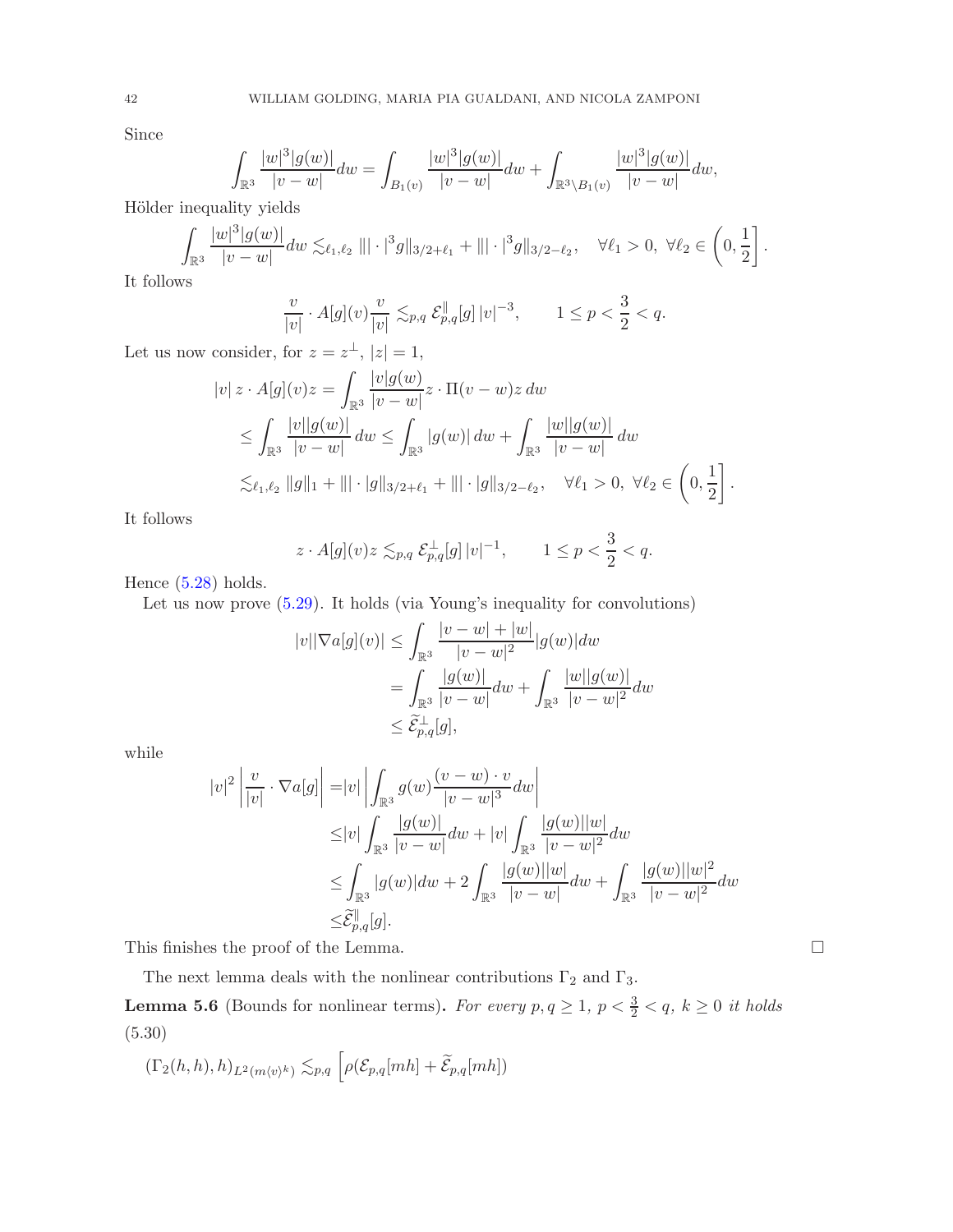$$
+\rho \|m^{1/2}h\|_2^{2/3} + \rho \|m^{1/2}h\|_2^{4/3} + \rho^{-1} \Big] \left( \int_{\mathbb{R}^3} A[m] \nabla h \cdot \nabla h \, \langle v \rangle^k m dv + \int_{\mathbb{R}^3} h^2 \langle v \rangle^{k-1} m dv \right),
$$

<span id="page-42-0"></span>(5.31) 
$$
(\Gamma_3[h,h,h],h)_{L^2(m\langle v\rangle^k)}
$$
  
\n
$$
\lesssim_{p,q} \rho(\mathcal{E}_{p,q}[mh] + \widetilde{\mathcal{E}}_{p,q}[mh]) \left( \int_{\mathbb{R}^3} A[m] \nabla h \cdot \nabla h \langle v \rangle^k m dv + \int_{\mathbb{R}^3} h^2 \langle v \rangle^{k-1} m dv \right)
$$
  
\n
$$
+ \rho^{-1} \int_{\mathbb{R}^3} A[m] \nabla h \cdot \nabla h \langle v \rangle^k m dv,
$$

for every  $\rho > 0$ .

Proof. Let us first consider the contribution of the quadratic terms.

$$
(\Gamma_2(h, h), h)_{L^2(m\langle v\rangle^k)} = -\int_{\mathbb{R}^3} \langle v \rangle^k \nabla h \cdot \left( A[(1 - 2\mathcal{M})mh] \nabla(mh) - A[m^2h^2] \nabla \mathcal{M} \right)
$$

$$
- (1 - 2\mathcal{M})mh \nabla a[mh] + m^2h^2 \nabla a[\mathcal{M}]\right) dv
$$

$$
- \int_{\mathbb{R}^3} h \nabla \langle v \rangle^k \cdot \left( A[(1 - 2\mathcal{M})mh] \nabla(mh) - A[m^2h^2] \nabla \mathcal{M} \right)
$$

$$
- (1 - 2\mathcal{M})mh \nabla a[mh] + m^2h^2 \nabla a[\mathcal{M}]\right) dv,
$$

that can be rewritten as

$$
\langle \Gamma_2(h, h), h \rangle_{L^2(m)} = \sum_{j=1}^5 I_j + \sum_{j=1}^5 I'_j,
$$
  
\n
$$
I_1 := - \int_{\mathbb{R}^3} A[(1 - 2\mathcal{M})mh] \nabla h \cdot \nabla h \langle v \rangle^k m dv,
$$
  
\n
$$
I_2 := - \int_{\mathbb{R}^3} A[(1 - 2\mathcal{M})mh] \nabla h \cdot \nabla m \langle v \rangle^k h dv,
$$
  
\n
$$
I_3 := + \int_{\mathbb{R}^3} \nabla h \cdot A[m^2 h^2] \nabla \mathcal{M} \langle v \rangle^k dv,
$$
  
\n
$$
I_4 := + \int_{\mathbb{R}^3} \nabla h \cdot (1 - 2\mathcal{M})mh \nabla a[mh] \langle v \rangle^k dv,
$$
  
\n
$$
I_5 := - \int_{\mathbb{R}^3} \nabla h \cdot m^2 h^2 \nabla a[\mathcal{M}] \langle v \rangle^k dv,
$$
  
\n
$$
I'_1 := - \int_{\mathbb{R}^3} A[(1 - 2\mathcal{M})mh] \nabla h \cdot \nabla \langle v \rangle^k h m dv,
$$
  
\n
$$
I'_2 := - \int_{\mathbb{R}^3} A[(1 - 2\mathcal{M})mh] \nabla \langle v \rangle^k \cdot \nabla m h^2 dv,
$$
  
\n
$$
I'_3 := + \int_{\mathbb{R}^3} \nabla \langle v \rangle^k \cdot A[m^2 h^2] \nabla \mathcal{M} h dv,
$$
  
\n
$$
I'_4 := + \int_{\mathbb{R}^3} \nabla \langle v \rangle^k \cdot (1 - 2\mathcal{M})mh \nabla a[mh] h dv,
$$
  
\n
$$
I'_5 := - \int_{\mathbb{R}^3} \nabla \langle v \rangle^k \cdot m^2 h^3 \nabla a[\mathcal{M}] dv,
$$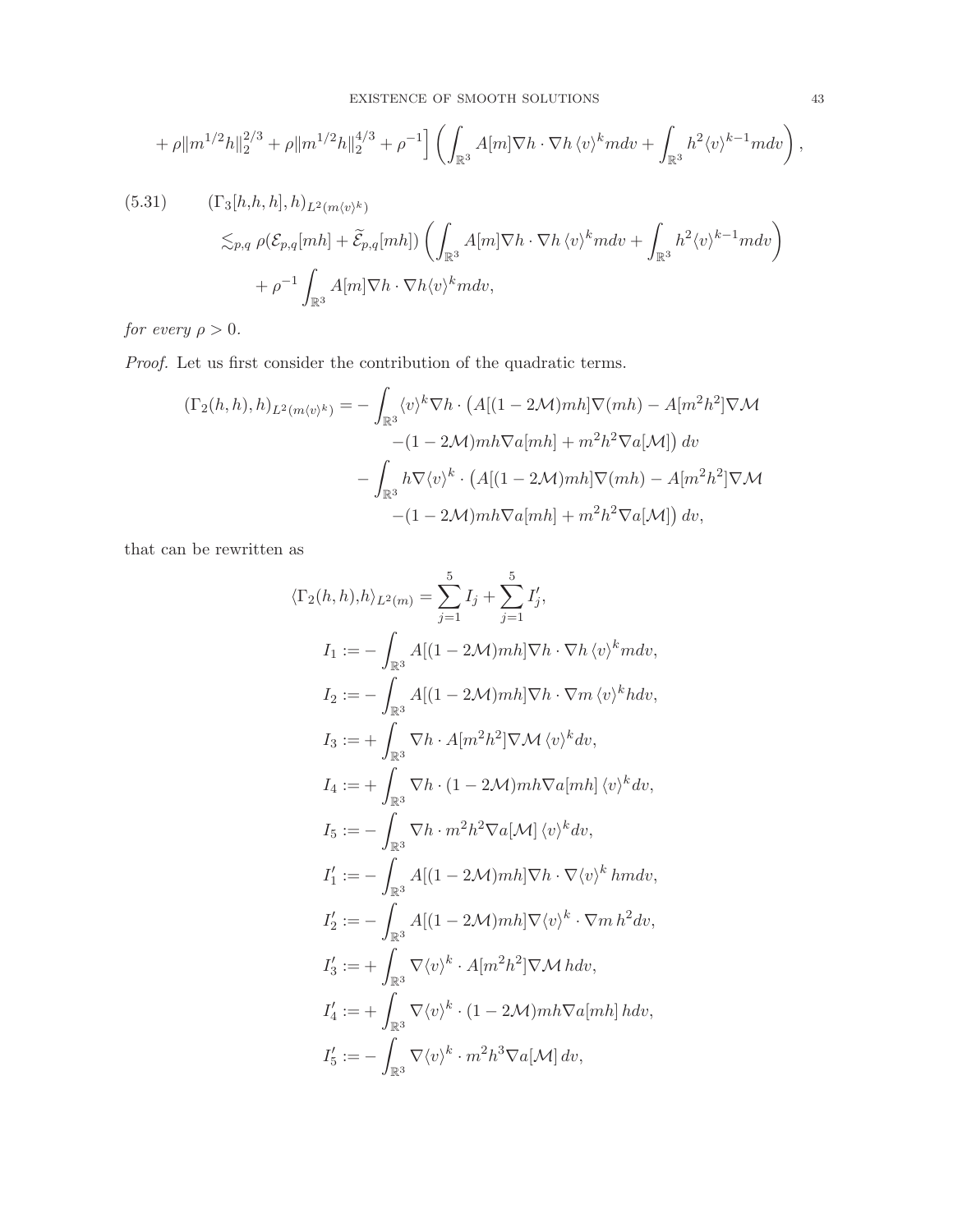For every  $1 \le p < \frac{3}{2} < q$ , thanks to  $(5.28)$ , we get

$$
I_1 \lesssim_{p,q} \mathcal{E}_{p,q}[mh] \int_{\mathbb{R}^3} A[m] \nabla h \cdot \nabla h m \langle v \rangle^k dv,
$$

while Cauchy-Schwartz and Young's inequality lead to

$$
I_2 \lesssim \int_{\mathbb{R}^3} A[|mh|] \nabla h \cdot \nabla h \, \langle v \rangle^k m dv + \int_{\mathbb{R}^3} A[|mh|] \nabla \log m \cdot \nabla \log m h^2 \langle v \rangle^k m dv.
$$

However, it is easy to see (via direct computation) that

$$
\nabla \log m(v) = b \frac{1 - ae^{-b|u - v|^2/2}}{1 + ae^{-b|u - v|^2/2}} (u - v),
$$

so, using [\(5.28\)](#page-40-0), we obtain

$$
A[|mh|] \nabla \log m \cdot \nabla \log m \lesssim_{p,q} \mathcal{E}_{p,q}[mh] \langle v \rangle^{-1},
$$

which implies

$$
I_2 \lesssim_{p,q} \int_{\mathbb{R}^3} A[|mh|] \nabla h \cdot \nabla h \langle v \rangle^k m dv + \mathcal{E}_{p,q}[mh] \int_{\mathbb{R}^3} h^2 \langle v \rangle^{k-1} m dv.
$$

Applying [\(5.28\)](#page-40-0) once again leads to

$$
I_2 \lesssim_{p,q} \mathcal{E}_{p,q}[mh] \left( \int_{\mathbb{R}^3} A[m] \nabla h \cdot \nabla h \langle v \rangle^k m dv + \int_{\mathbb{R}^3} h^2 \langle v \rangle^{k-1} m dv \right).
$$

Let us now consider, for arbitrary  $\rho > 0$ ,

$$
I_3 \leq \rho \int_{\mathbb{R}^3} A[m^2 h^2] \nabla h \cdot \nabla h \langle v \rangle^k m dv + \rho^{-1} \int_{\mathbb{R}^3} A[m^2 h^2] \nabla \log \left( \frac{\mathcal{M}}{1 - \mathcal{M}} \right) \cdot \nabla \log \left( \frac{\mathcal{M}}{1 - \mathcal{M}} \right) \langle v \rangle^k m dv
$$
  
=  $\rho \int_{\mathbb{R}^3} A[m^2 h^2] \nabla h \cdot \nabla h \langle v \rangle^k m dv + \rho^{-1} b^2 \int_{\mathbb{R}^3} A[m^2 h^2] (u - v) \cdot (u - v) \langle v \rangle^k m dv.$ 

It is quite easy to see that

$$
\int_{\mathbb{R}^3} A[m^2 h^2](u-v) \cdot (u-v) \langle v \rangle^k m dv \le \int_{\mathbb{R}^3} m^2(w) h^2(w) \int_{\mathbb{R}^3} \frac{m(v)|u-v|^2}{|v-w|} \langle v \rangle^k dv dw
$$
  

$$
\lesssim \int_{\mathbb{R}^3} m^2 h^2 dv \lesssim \int_{\mathbb{R}^3} m h^2 \langle v \rangle^{k-1} dv,
$$

while, on the other hand,

$$
\int_{\mathbb{R}^3} A[m^2h^2] \nabla h \cdot \nabla h \, \langle v \rangle^k m dv \lesssim_{p,q} \mathcal{E}_{p,q}[m^2h^2] \int_{\mathbb{R}^3} A[m] \nabla h \cdot \nabla h \, \langle v \rangle^k m dv.
$$

Since  $|mh| = |f - M| \leq 1$ , it follows

$$
I_3 \lesssim_{p,q} \rho^{-1} \int_{\mathbb{R}^3} m h^2 \langle v \rangle^{k-1} dv + \rho \mathcal{E}_{p,q}[mh] \int_{\mathbb{R}^3} A[m] \nabla h \cdot \nabla h \langle v \rangle^k m dv.
$$

Let us now deal with  $I_4$ . Young's inequality yields

$$
I_4 = \int_{\mathbb{R}^3} \nabla h \cdot (1 - 2\mathcal{M}) m h \nabla a[mh] \langle v \rangle^k dv
$$
  
= 
$$
\int_{\mathbb{R}^3} \Pi(v) \nabla h \cdot (1 - 2\mathcal{M}) m h \Pi(v) \nabla a[mh] \langle v \rangle^k dv
$$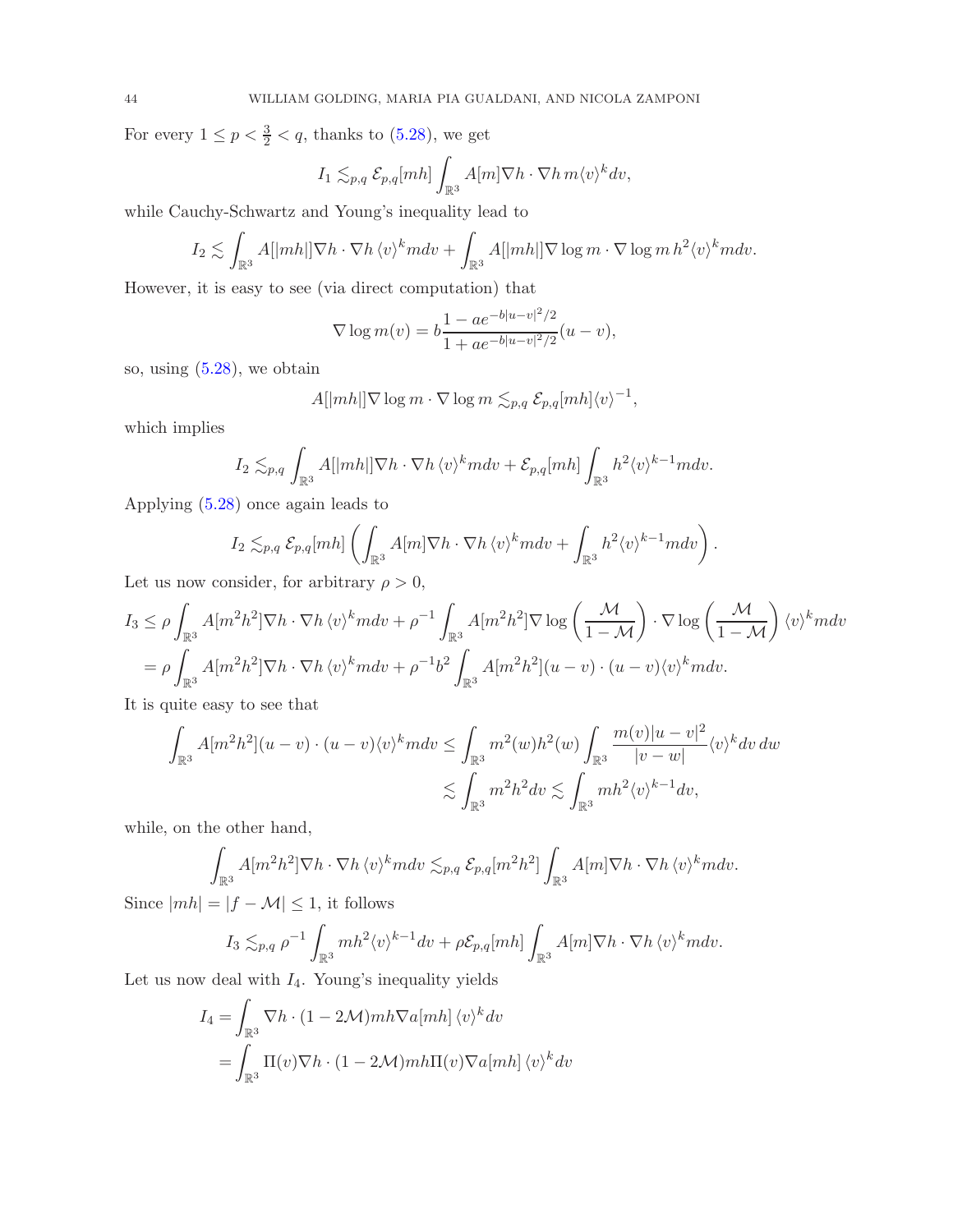+ 
$$
\int_{\mathbb{R}^3} \frac{v \otimes v}{|v|^2} \nabla h \cdot (1 - 2\mathcal{M}) m h \frac{v \otimes v}{|v|^2} \nabla a[mh] \langle v \rangle^k dv
$$
  
\n
$$
\lesssim \frac{1}{\rho} \int_{\mathbb{R}^3} |\Pi(v) \nabla h|^2 \langle v \rangle^{k-1} m dv + \rho \int_{\mathbb{R}^3} h^2 |\Pi(v) \nabla a[mh]|^2 \langle v \rangle^{k+1} m dv
$$
  
\n+ 
$$
\frac{1}{\rho} \int_{\mathbb{R}^3} \left| \frac{v \otimes v}{|v|^2} \nabla h \right|^2 \langle v \rangle^{k-3} m dv + \rho \int_{\mathbb{R}^3} h^2 \left| \frac{v \otimes v}{|v|^2} \nabla a[mh] \right|^2 \langle v \rangle^{k+3} m dv.
$$

From [\(5.28\)](#page-40-0), [\(5.29\)](#page-40-1) it follows

$$
I_4 \lesssim \frac{1}{\rho} \int_{\mathbb{R}^3} A[m] \nabla h \cdot \nabla h \langle v \rangle^k m dv + \rho \widetilde{\mathcal{E}}_{p,q}[mh] \int_{\mathbb{R}^3} mh^2 \langle v \rangle^{k-1} dv.
$$

Finally, let us consider, for a generic  $0 < \eta < 1/3$ ,

$$
I_5 = -\int_{\mathbb{R}^3} \nabla h \cdot m^2 h^2 \nabla a[\mathcal{M}] \langle v \rangle^k dv
$$
  
\n
$$
\lesssim \int_{\mathbb{R}^3} m^{1/2 + \eta} |\nabla h| \, m^{3/2 - \eta} |h|^2 \langle v \rangle^k dv
$$
  
\n
$$
\lesssim \int_{\mathbb{R}^3} m^{1/2 + \eta} |\nabla h| \, m^{7/6 - \eta} |h|^{5/3} \langle v \rangle^k dv,
$$

where the last inequality holds because  $|mh|^{1/3} = |f - M|^{1/3} \le 1$ . It follows via Cauchy-Schwartz inequality

$$
I_5 \lesssim ||\langle v \rangle^k m^{1/2+\eta} |\nabla h||_2 ||m^{7/6-\eta} |h|^{5/3} ||_2 \lesssim_{\eta} ||\langle v \rangle^{(k-3)/2} m^{1/2} |\nabla h||_2 ||m^{7/10-3\eta/5} |h||_{10/3}^{5/3}.
$$

Gagliardo-Nirenberg inequality leads to

$$
I_{5} \lesssim_{\eta} ||\langle v \rangle^{(k-3)/2} m^{1/2} |\nabla h||_{2} ||m^{7/10-3\eta/5} h||_{2}^{2/3} ||\nabla (m^{7/10-3\eta/5} h)||_{2} \lesssim_{\eta} ||\langle v \rangle^{(k-3)/2} m^{1/2} |\nabla h||_{2} ||m^{7/10-3\eta/5} h||_{2}^{2/3} \left( ||m^{7/10-3\eta/5} \nabla h||_{2} + ||h\nabla (m^{7/10-3\eta/5})||_{2} \right) \lesssim_{\eta} ||\langle v \rangle^{(k-3)/2} m^{1/2} |\nabla h||_{2}^{2} ||m^{7/10-3\eta/5} h||_{2}^{2/3} + ||\langle v \rangle^{(k-3)/2} m^{1/2} |\nabla h||_{2} ||m^{7/10-3\eta/5} h||_{2}^{2/3} ||h m^{7/10-3\eta/5} \nabla \log m||_{2}.
$$

Choosing  $\eta = 1/6$  yields

$$
I_5 \lesssim ||\langle v \rangle^{(k-3)/2} m^{1/2} |\nabla h||_2^2 ||m^{1/2} h||_2^{2/3}
$$
  
+  $||\langle v \rangle^{(k-3)/2} m^{1/2} |\nabla h||_2 ||\langle v \rangle^{(k-1)/2} m^{1/2} h ||_2 ||m^{1/2} h||_2^{2/3}$   
 $\lesssim \rho (||m^{1/2} h||_2^{2/3} + ||m^{1/2} h||_2^{4/3}) ||\langle v \rangle^{(k-3)/2} m^{1/2} |\nabla h||_2^2 + \rho^{-1} ||\langle v \rangle^{(k-1)/2} m^{1/2} h||_2^2.$ 

From [\(5.28\)](#page-40-0) we conclude

$$
I_5 \lesssim \rho (\|m^{1/2}h\|_2^{2/3} + \|m^{1/2}h\|_2^{4/3}) \int_{\mathbb{R}^3} A[m]\nabla h \cdot \nabla h \, \langle v \rangle^k m dv + \rho^{-1} \int_{\mathbb{R}^3} h^2 \langle v \rangle^{k-1} m dv.
$$

Since  $|\nabla \langle v \rangle^k| \lesssim \langle v \rangle^{k-1}$ , the terms  $I'_1, \ldots, I'_5$  can be estimated in a similar way as the terms  $I_1, \ldots, I_5$ . Therefore we deduce that  $(5.30)$  holds.

Next, we deal with the contributions from the cubic terms:

$$
\langle \Gamma_3[h, h, h], h \rangle_{L^2(m)} = \int_{\mathbb{R}^3} \nabla h \cdot \left( A[m^2 h^2] \nabla (mh) - m^2 h^2 \nabla a[mh] \right) \langle v \rangle^k dv
$$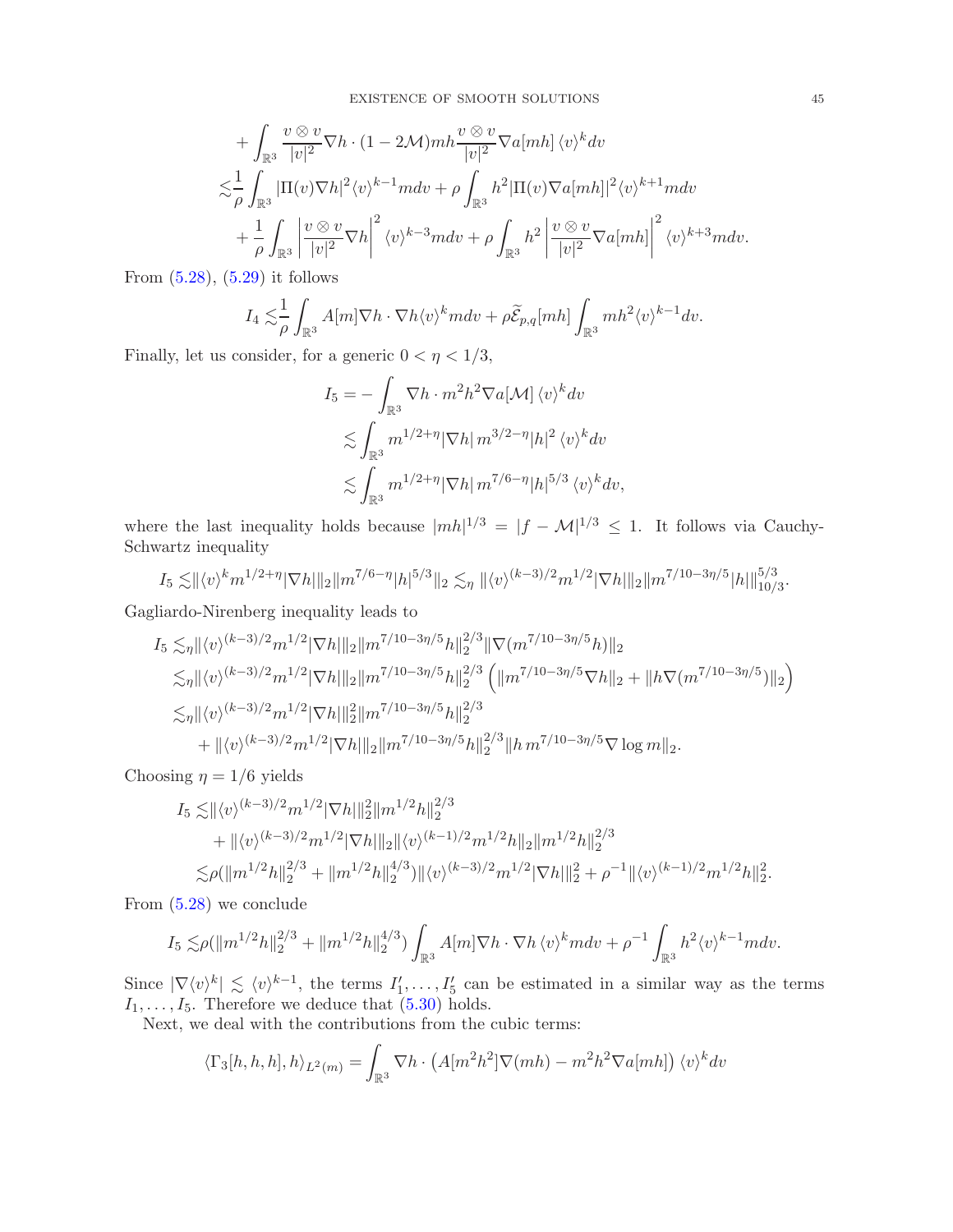$$
+\int_{\mathbb{R}^3} \nabla \langle v \rangle^k \cdot (A[m^2h^2] \nabla(mh) - m^2h^2 \nabla a[mh]) h dv
$$
  
\n
$$
=I_6 + I_7 + I_8 + I'_6 + I'_7 + I'_8,
$$
  
\n
$$
I_6 := \int_{\mathbb{R}^3} \nabla h \cdot A[m^2h^2] \nabla h \langle v \rangle^k m dv,
$$
  
\n
$$
I_7 := \int_{\mathbb{R}^3} \nabla h \cdot A[m^2h^2] \nabla m \langle v \rangle^k h dv,
$$
  
\n
$$
I_8 := -\int_{\mathbb{R}^3} \nabla h \cdot m^2h^2 \nabla a[mh] \langle v \rangle^k dv,
$$
  
\n
$$
I'_6 := \int_{\mathbb{R}^3} \nabla \langle v \rangle^k \cdot A[m^2h^2] \nabla h h m dv,
$$
  
\n
$$
I'_7 := \int_{\mathbb{R}^3} \nabla \langle v \rangle^k \cdot A[m^2h^2] \nabla m h^2 dv,
$$
  
\n
$$
I'_8 := -\int_{\mathbb{R}^3} \nabla \langle v \rangle^k \cdot m^2 h^3 \nabla a[mh] dv.
$$

From  $(5.28)$  and relation  $|mh| \leq 1$  it follows

$$
I_6 \lesssim_{p,q} \mathcal{E}_{p,q}[mh] \int_{\mathbb{R}^3} A[m] \nabla h \cdot \nabla h \, \langle v \rangle^k m dv.
$$

The term  $I_7$  can be estimated like  $I_2$  to obtain

$$
I_7 \lesssim_{p,q} \mathcal{E}_{p,q}[mh] \left( \int_{\mathbb{R}^3} A[m] \nabla h \cdot \nabla h \langle v \rangle^k m dv + \int_{\mathbb{R}^3} h^2 \langle v \rangle^{k-1} m dv \right).
$$

The term  $I_8$  can be estimated like  $I_4$  to obtain

$$
I_8 \lesssim \frac{1}{\rho} \int_{\mathbb{R}^3} A[m] \nabla h \cdot \nabla h \langle v \rangle^k m dv + \rho \widetilde{\mathcal{E}}_{p,q}[mh] \int_{\mathbb{R}^3} m^3 h^4 \langle v \rangle^{k-1} dv,
$$

but, given that  $m^2h^2 \leq 1$ , it follows

$$
I_8 \lesssim \frac{1}{\rho} \int_{\mathbb{R}^3} A[m] \nabla h \cdot \nabla h \langle v \rangle^k m dv + \rho \widetilde{\mathcal{E}}_{p,q}[mh] \int_{\mathbb{R}^3} mh^2 \langle v \rangle^{k-1} dv.
$$

Finally, since  $|\nabla \langle v \rangle^k| \leq \langle v \rangle^{k-1}$ , the terms  $I'_6, \ldots, I'_8$  can be estimated in a similar way as the terms  $I_6, \ldots, I_8$ . Therefore we deduce that  $(5.31)$  holds. This finishes the proof of the Lemma. Lemma.  $\Box$ 

We are now ready to prove the conditional algebraic convergence result, thereby concluding the proof of Thr. [1.4.](#page-4-0)

Lemma 5.7 (Algebraic rate of convergence for initial data close to equilibrium). There exists a constant  $\ell > 0$  such that, if  $\int_{\mathbb{R}^3} (f_{in} - \mathcal{M})^2 m^{-1} dv < \ell$ , and if  $\int_{\mathbb{R}^3} (f_{in} - \mathcal{M})^2 \langle v \rangle^N m^{-1} dv < \infty$ for some  $N \geq 1$ , then

$$
\int_{\mathbb{R}^3} (f(t) - \mathcal{M})^2 m^{-1} dv \lesssim (1+t)^{-N}, \qquad t > 0.
$$

<span id="page-45-0"></span>*Proof.* From [\(1.1\)](#page-0-0), [\(5.4\)](#page-34-2) it follows that the perturbation  $h = (f - M)/m$  satisfies the equation (5.32)  $\partial_t h = Lh + \Gamma_2[h, h] + \Gamma_3[h, h, h].$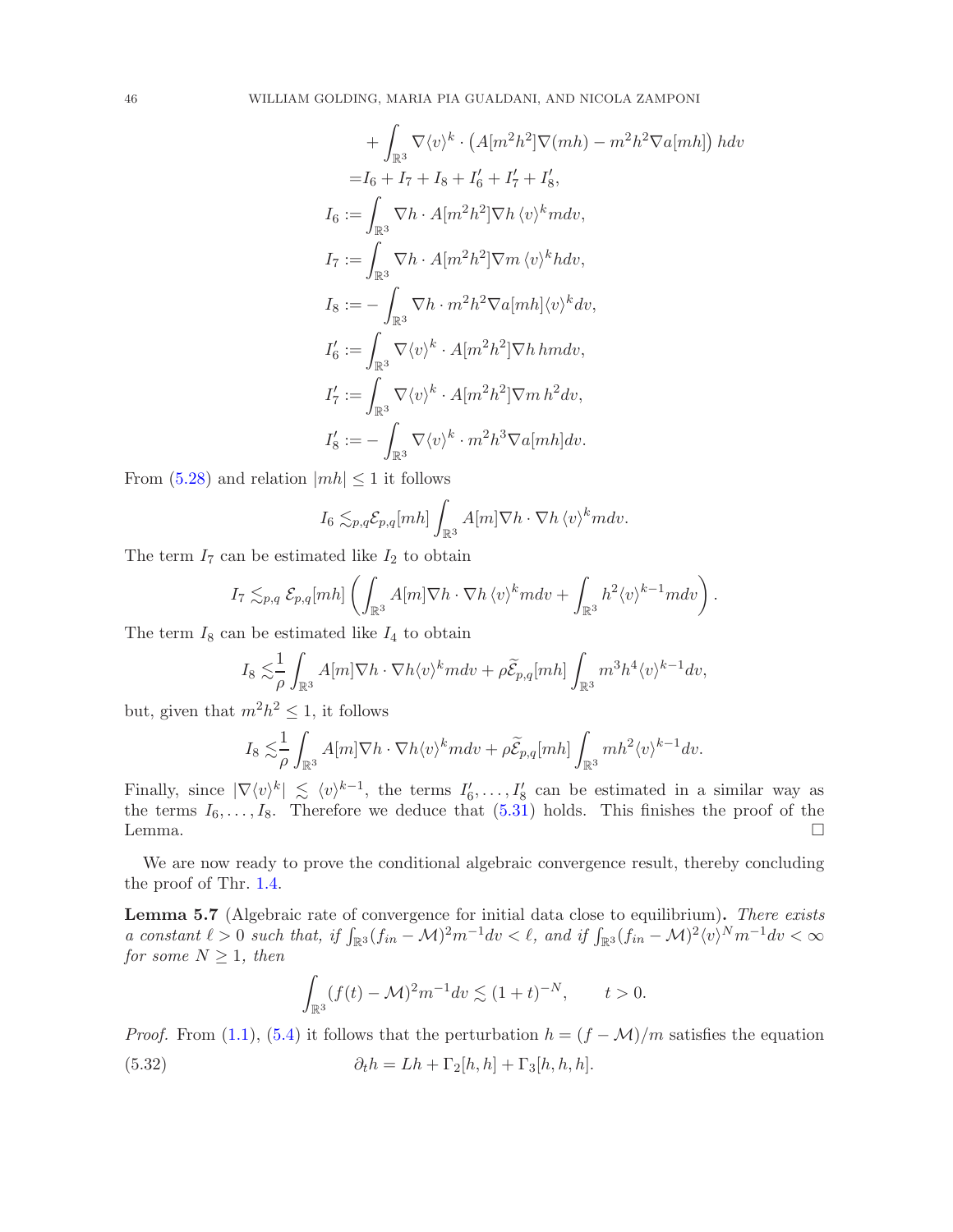Testing the above equation against h in the sense of  $L^2(m)$  yields

$$
\frac{d}{dt}\frac{1}{2}\int_{\mathbb{R}^3}h^2mdv = \langle Lh,h\rangle_{L^2(m)} + \langle \Gamma_2[h,h],h\rangle_{L^2(m)} + \langle \Gamma_3[h,h,h],h\rangle_{L^2(m)}.
$$

From  $(5.27)$ ,  $(5.30)$ ,  $(5.31)$  it follows that a suitable constant  $C(p,q) > 0$  exists such that

$$
\frac{d}{dt} \frac{1}{2} \int_{\mathbb{R}^3} h^2 m dv \le \left[ \rho C(p, q) (\mathcal{E}_{p,q}[mh] + \widetilde{\mathcal{E}}_{p,q}[mh]) + \rho \|m^{1/2}h\|_2^{2/3} + \rho \|m^{1/2}h\|_2^{4/3} + \rho^{-1} - C_L \right] \left( \int_{\mathbb{R}^3} A[m] \nabla h \cdot \nabla h \, m dv + \int_{\mathbb{R}^3} h^2 m \langle v \rangle^{-1} dv \right).
$$

We are now going to prove that

(5.33) 
$$
\exists \alpha_1 > 0: \mathcal{E}_{p,q}[mh] + \widetilde{\mathcal{E}}_{p,q}[mh] \lesssim_{p,q} \rho^{-2} + \rho^{\alpha_1} ||m^{1/2}h||_2.
$$
 Indeed, the left hand side of (5.32) is a sum of terms having the form

Indeed, the left-hand side of [\(5.33\)](#page-46-0) is a sum of terms having the form

<span id="page-46-0"></span>
$$
J_{k,s} = \left(\int_{\mathbb{R}^3} |v|^k |mh|^s dv\right)^{1/s}, \quad k \ge 0, \ s \ge 1.
$$

If  $s \geq 2$  then from the property  $|mh| \leq 1$  and the fact that  $|v|^k \sqrt{m(v)}$  is bounded in  $\mathbb{R}^3$  for every  $k \geq 0$  it follows immediately that

$$
J_{k,s} \le \left(\int_{\mathbb{R}^3} |v|^k |mh|^2 dv\right)^{1/s} \lesssim_k \left(\int_{\mathbb{R}^3} mh^2 dv\right)^{1/s},
$$

so via Young's inequality

$$
J_{k,s} \lesssim_{s,k} \rho^{-2} + \rho^{s-2} ||m^{1/2}h||_2.
$$

If  $1 \leq s < 2$ , it suffices to notice that

$$
J_{k,s} = ||m^{1/2}h||_{L^s(\mathbb{R}^3,|v|^k m^{s/2}(v)dv)}.
$$

Since  $|v|^k m^{s/2} \in L^1 \cap L^\infty(\mathbb{R}^3)$ , Jensen's inequality yields

$$
J_{k,s} \lesssim_{k,s} \|m^{1/2}h\|_{L^2(\mathbb{R}^3,|v|^k m^{s/2}(v)dv)} \lesssim_{k,s} \|m^{1/2}h\|_2.
$$

Therefore [\(5.33\)](#page-46-0) holds. We therefore conclude that, for some suitable constant  $C'(p,q) > 0$  and  $\alpha > 1$ ,

$$
\frac{d}{dt} \int_{\mathbb{R}^3} h^2 m dv \le \left[ C'(p, q) (\rho^{\alpha} ||m^{1/2} h||_2^2 + \rho^{-1}) - C_L \right] \left( \int_{\mathbb{R}^3} A[m] \nabla h \cdot \nabla h \, m dv + \int_{\mathbb{R}^3} h^2 m \langle v \rangle^{-1} dv \right),
$$
for every  $\rho > 1$ . We point out that

for every  $\rho > 1$ . We point out that

$$
C'(p,q)(\rho^{\alpha}||m^{1/2}h||_2^2 + \rho^{-1}) - C_L = C'(p,q)\rho^{\alpha}\left(||m^{1/2}h||_2^2 - \tilde{\ell}(\rho)\right), \quad \tilde{\ell}(\rho) = \left(\frac{C_L}{C'(p,q)} - \rho^{-1}\right)\rho^{-\alpha}.
$$

The maximum of  $\tilde{\ell}(\rho)$  is achieved for  $\rho = \frac{1+\alpha}{\alpha C}$  $\frac{1+\alpha}{\alpha C_L}C'(p,q)$ . Choosing  $\rho$  in this way yields

$$
\frac{d}{dt} \int_{\mathbb{R}^3} h^2 m dv \le C''(p, q) \left[ ||m^{1/2}h||_2^2 - \ell \right] \left( \int_{\mathbb{R}^3} A[m] \nabla h \cdot \nabla h \, m dv + \int_{\mathbb{R}^3} h^2 m \langle v \rangle^{-1} dv \right),
$$
  

$$
W(x) = \left( \frac{1 + \alpha}{2} \right)^{\alpha} C'(x) \left( \frac{1 + \alpha}{2} \right)^{\alpha} C'(x) \left( \frac{1 + \alpha}{2} \right)^{\alpha} C'(x) \left( \frac{1 + \alpha}{2} \right)^{\alpha} C'(x) \left( \frac{1 + \alpha}{2} \right)^{\alpha} C'(x) \left( \frac{1 + \alpha}{2} \right)^{\alpha} C'(x) \left( \frac{1 + \alpha}{2} \right)^{\alpha} C'(x) \left( \frac{1 + \alpha}{2} \right)^{\alpha} C'(x) \left( \frac{1 + \alpha}{2} \right)^{\alpha} C'(x) \left( \frac{1 + \alpha}{2} \right)^{\alpha} C'(x) \left( \frac{1 + \alpha}{2} \right)^{\alpha} C'(x) \left( \frac{1 + \alpha}{2} \right)^{\alpha} C'(x) \left( \frac{1 + \alpha}{2} \right)^{\alpha} C'(x) \left( \frac{1 + \alpha}{2} \right)^{\alpha} C'(x) \left( \frac{1 + \alpha}{2} \right)^{\alpha} C'(x) \left( \frac{1 + \alpha}{2} \right)^{\alpha} C'(x) \left( \frac{1 + \alpha}{2} \right)^{\alpha} C'(x) \left( \frac{1 + \alpha}{2} \right)^{\alpha} C'(x) \left( \frac{1 + \alpha}{2} \right)^{\alpha} C'(x) \left( \frac{1 + \alpha}{2} \right)^{\alpha} C'(x) \left( \frac{1 + \alpha}{2} \right)^{\alpha} C'(x) \left( \frac{1 + \alpha}{2} \right)^{\alpha} C'(x) \left( \frac{1 + \alpha}{2} \right)^{\alpha} C'(x) \left( \frac{1 + \alpha}{2} \right)^{\alpha} C'(x) \left( \frac{1 + \alpha}{2} \right)^{\alpha} C'(x) \left( \frac{1 + \alpha}{2} \right)^{\alpha} C'(x) \left( \frac{1 + \alpha}{2} \right)^{\alpha} C'(x) \left( \frac{1
$$

for  $C''(p,q) = \left(\frac{1+\alpha}{\alpha Cr}\right)$  $\alpha C_L$  $\int_0^{\alpha} C'(p,q)^{1+\alpha}$  and

$$
\ell := \frac{C_L}{(1+\alpha)C'(p,q)} \left(\frac{1+\alpha}{\alpha C_L}C'(p,q)\right)^{-\alpha} = \left(\frac{C_L}{C'(p,q)}\right)^{1+\alpha} \frac{\alpha^{\alpha}}{(1+\alpha)^{1+\alpha}}.
$$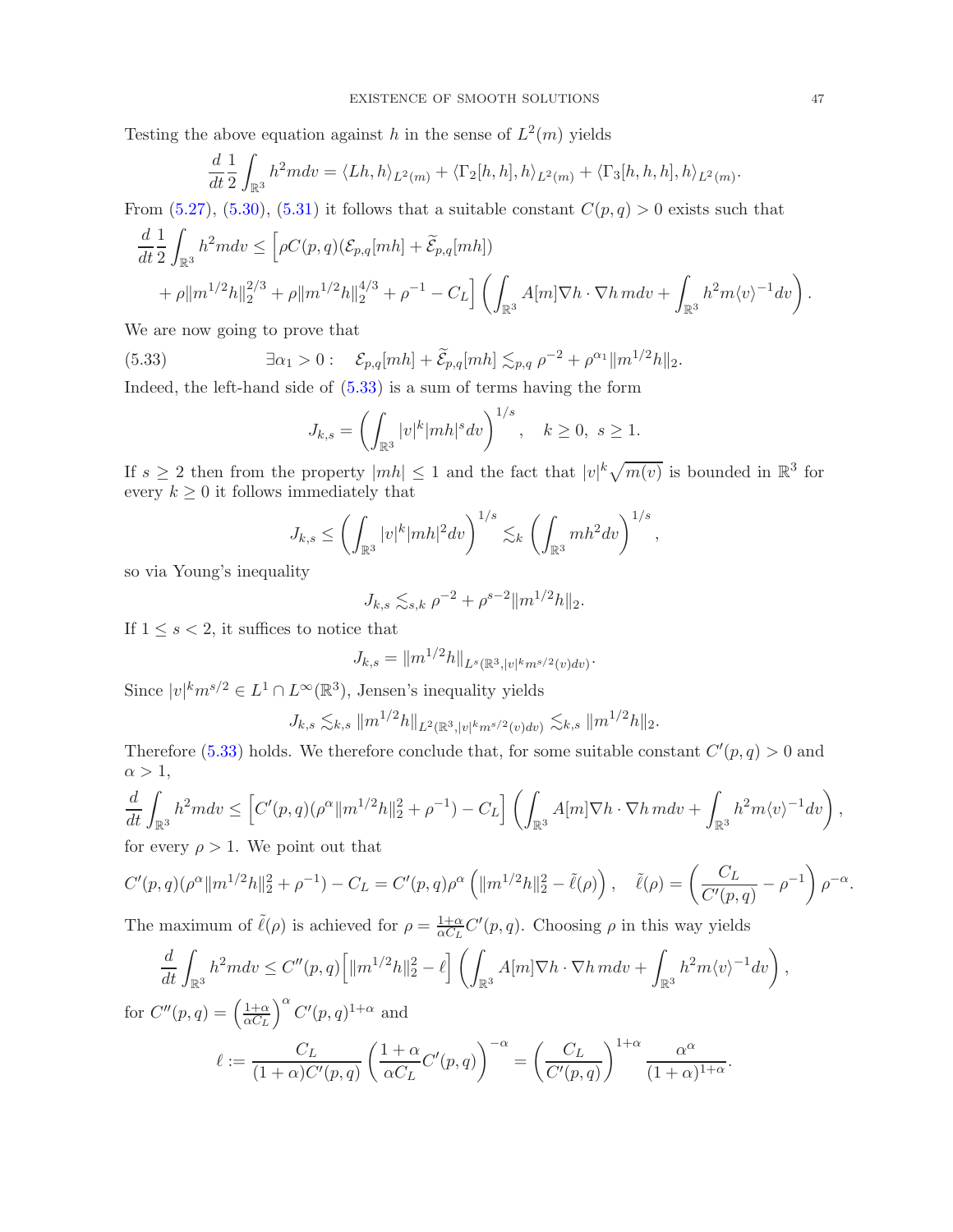Since  $||m^{1/2}h(\cdot, 0)||_2^2 - \ell < 0$  by assumption on the initial data, we deduce that  $||m^{1/2}h(\cdot, t)||_2 \le$  $\|m^{1/2}h(\cdot, 0)\|_2$  for all  $t > 0$ . It follows that, for some  $\lambda > 0$ ,

<span id="page-47-0"></span>(5.34) 
$$
\frac{d}{dt}\int_{\mathbb{R}^3}h^2mdv\leq -\lambda\left(\int_{\mathbb{R}^3}A[m]\nabla h\cdot\nabla h\,mdv+\int_{\mathbb{R}^3}h^2m\langle v\rangle^{-1}dv\right).
$$

Integrating [\(5.34\)](#page-47-0) in time yields

<span id="page-47-1"></span>(5.35) 
$$
\sup_{t>0} \int_{\mathbb{R}^3} h^2 m dv + \lambda \int_0^\infty \int_{\mathbb{R}^3} h^2 m \langle v \rangle^{-1} dv dt \leq \int_{\mathbb{R}^3} h(\cdot, 0)^2 m dv.
$$

We will now show that  $\sup_{t>0} \int_{\mathbb{R}^3} h^2 m \langle v \rangle^N dv < \infty$ . We proceed iteratively, proving that

<span id="page-47-2"></span>(5.36) 
$$
\sup_{t>0} \int_{\mathbb{R}^3} h^2 m \langle v \rangle^j dv + \int_0^\infty \int_{\mathbb{R}^3} h^2 m \langle v \rangle^{j-1} dv dt < \infty,
$$

for  $j = 0, \ldots, |N|$ . We argue by induction on j. Estimate [\(5.35\)](#page-47-1) and the assumption on the initial datum imply that  $(5.36)$  holds for  $j = 0$ . Let us now assume that  $(5.36)$  holds for  $j = 0, \ldots, k - 1, 1 \leq k \leq \lfloor N \rfloor$  generic. By testing  $(5.32)$  against h in the sense of  $L^2(m \langle v \rangle^k)$ , exploiting Lemma [5.2](#page-34-1) and bound [\(5.20\)](#page-38-1) and proceeding like in the proof of [\(5.34\)](#page-47-0) one finds

<span id="page-47-3"></span>(5.37) 
$$
\frac{d}{dt} \int_{\mathbb{R}^3} h^2 m \langle v \rangle^k dv \leq -\lambda_k \left( \int_{\mathbb{R}^3} A[m] \nabla h \cdot \nabla h \langle v \rangle^k m dv + \int_{\mathbb{R}^3} h^2 m \langle v \rangle^{k-1} dv \right) + \mu_k \int_{\mathbb{R}^3} h^2 m \langle v \rangle^{k-2} dv,
$$

for some  $\lambda_k$ ,  $\mu_k > 0$ . By integrating [\(5.37\)](#page-47-3) in time we get

<span id="page-47-4"></span>(5.38) 
$$
\sup_{t>0} \int_{\mathbb{R}^3} h^2 m \langle v \rangle^k dv + \lambda_k \int_0^{\infty} \int_{\mathbb{R}^3} h^2 m \langle v \rangle^{k-1} dv dt
$$
  
 
$$
\leq \mu_k \int_0^{\infty} \int_{\mathbb{R}^3} h^2 m \langle v \rangle^{k-2} dv dt + \int_{\mathbb{R}^3} h(\cdot, 0)^2 m \langle v \rangle^k dv.
$$

From the assumption that  $\int_{\mathbb{R}^3} h(\cdot,0)^2 m \langle v \rangle^k dv < \infty$  for  $k \leq N$  as well as the inductive hypothesis it follows that the right-hand side of  $(5.38)$  is finite, meaning that  $(5.36)$  holds for  $j = k$ . Via the induction principle we deduce that  $(5.36)$  holds for  $j = 0, \ldots, |N|$ . Choosing  $k = N$  in  $(5.38)$  and exploiting  $(5.36)$  for  $j = |N|$  yields  $(5.36)$  for  $k = N$ . In particular

$$
\sup_{t>0} \int_{\mathbb{R}^3} h^2 m \langle v \rangle^N dv < \infty.
$$

Therefore via Hölder's inequality

$$
\int_{\mathbb{R}^3} h^2 m dv \le \left( \int_{\mathbb{R}^3} h^2 m \langle v \rangle^{-1} dv \right)^{\frac{N}{N+1}} \left( \int_{\mathbb{R}^3} h^2 m \langle v \rangle^N dv \right)^{\frac{1}{N+1}} \lesssim \left( \int_{\mathbb{R}^3} h^2 m \langle v \rangle^{-1} dv \right)^{\frac{N}{N+1}},
$$

so from [\(5.34\)](#page-47-0) it follows

$$
\frac{d}{dt} \int_{\mathbb{R}^3} h^2 m dv \le -\lambda \left( \int_{\mathbb{R}^3} A[m] \nabla h \cdot \nabla h m dv + \left( \int_{\mathbb{R}^3} h^2 m dv \right)^{\frac{N+1}{N}} \right).
$$

This (via Gronwall's inequality) finishes the proof of the lemma, and of Theorem [1.4.](#page-4-0)  $\Box$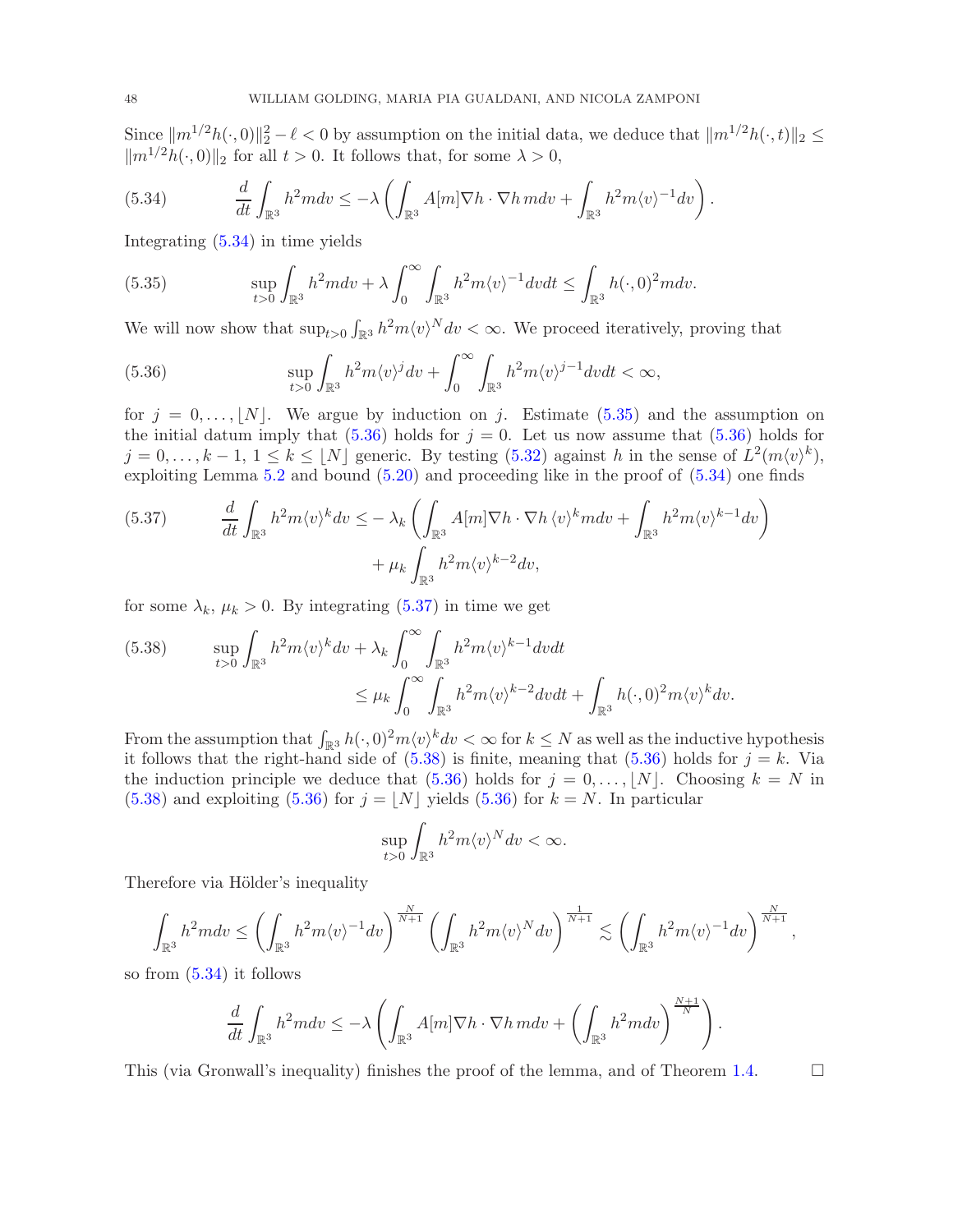#### EXISTENCE OF SMOOTH SOLUTIONS 49

#### **REFERENCES**

- <span id="page-48-0"></span>[1] R. Alexandre and C. Villani. On the Landau approximation in plasma physics. Ann. Inst. Henri Poincare (C) Anal. Non Lineaire, 21(1):61–95, 2004.
- <span id="page-48-2"></span>[2] R. Alonso, V. Bagland, L. Desvillettes, and B. Lods. About the Landau-Fermi-Dirac equation with moderately soft potentials, 2021. arXiv: 2104.09170 [math.AP].
- <span id="page-48-7"></span>[3] R Alonso, V. Bagland, L. Desvillettes, and B. Lods. About the use of entropy production for the Landau-Fermi-Dirac equation. J. Stat. Phys., 183(1):1–27, 2021.
- <span id="page-48-22"></span><span id="page-48-6"></span>[4] R. Alonso, V. Bagland, and B. Lods. Long time dynamics for the Landau-Fermi-Dirac equation with hard potentials. J. Differ. Equ., 270:596–663, 2021.
- <span id="page-48-10"></span>[5] H. Amann. Compact embeddings of vector-valued Sobolev and Besov spaces. Glas. Mat., 35(55):161–177, 2000.
- [6] A.A. Arsen'ev and N.V. Peskov. On the existence of a generalized solution of Landau's equation. USSR Comput. Maths math. Phys., 17(4):241–246, 1977.
- <span id="page-48-3"></span>[7] V. Bagland. Well-posedness for the spatially homogeneous Landau-Fermi-Dirac equation for hard potentials. Proc. R. Soc. Edinb. A, 134(3):415–447, 2004.
- <span id="page-48-17"></span><span id="page-48-8"></span>V. Bagland and M. Lemou. Equilibrium states for the Landau-Fermi-Dirac equation. In Nonlocal Elliptic and Parabolic Problems, volume 66, pages 29–37, 2004.
- [9] J. Bedrossian, M. Gualdani, and S. Snelson. Non-existence of some approximately self-similar singularities for the Landau, Vlasov-Poisson-Landau, and Boltzmann equations. Trans. Amer. Math. Soc., 375(3):2187–2216, 2022.
- <span id="page-48-24"></span><span id="page-48-21"></span>[10] H. Brezis. Functional analysis, Sobolev spaces and partial differential equations. Universitext. Springer, New York, 2011.
- [11] M. Buliček, A. Jüngel, M. Pokornỳ, and N. Zamponi. Existence analysis of a stationary compressible fluid model for heat-conducting and chemically reacting mixtures, 2020. arXiv:2001.06082 [math.AP].
- <span id="page-48-12"></span>[12] K. Carrapatoso, L. Desvillettes, and L. He. Estimates for the large time behavior of the Landau equation in the Coulomb case. Arch. Ration. Mech. Anal., 224(2):381–420, 2017.
- <span id="page-48-11"></span>[13] K. Carrapatoso and S. Mischler. Landau equation for very soft and Coulomb potentials near Maxwellians. Ann. PDE, 3(1), 2017.
- <span id="page-48-5"></span>[14] Y. Chen. Analytic regularity for solutions of the spatially homogeneous Landau-Fermi-Dirac equation for hard potentials. Kinet. Relat. Models, 3(4):645-667, 2010.
- <span id="page-48-4"></span>[15] Y. Chen. Smoothing effects for weak solutions of the spatially homogeneous Landau-Fermi-Dirac equation for hard potentials. Acta Appl. Math., 113(1):101–116, 2011.
- <span id="page-48-14"></span>[16] J.L. Chern and M. Gualdani. Uniqueness of higher integrable solution to the Landau equation with Coulomb interactions. Math. Res. Let., 2020.
- <span id="page-48-25"></span>[17] Esther S Daus, Ansgar Jüngel, Clément Mouhot, and Nicola Zamponi. Hypocoercivity for a linearized multispecies Boltzmann system. SIAM Journal on Mathematical Analysis, 48(1):538–568, 2016.
- <span id="page-48-9"></span>[18] L. Desvillettes. Entropy dissipation estimates for the Landau equation in the Coulomb case and applications. J. Funct. Anal., 269(5):1359–1403, 2015.
- <span id="page-48-15"></span>[19] L. Desvillettes, L.-B. He, and J.-C. Jiang. A new monotonicity formula for the spatially homogeneous Landau equation with Coulomb potential and its applications, 2020. arXiv:2011.00386 [math.AP].
- <span id="page-48-18"></span>[20] L. Desvillettes and C. Villani. On the spatially homogeneous Landau equation for hard potentials. I. Existence, uniqueness and smoothness. Comm. Partial Differ. Equ., 25(1-2):179–259, 2000.
- <span id="page-48-1"></span>[21] J. Dolbeault. Kinetic models and quantum effects: a modified Boltzmann equation for Fermi-Dirac particles. Arch. Ration. Mech. Anal., 127(2):101–131, 1994.
- <span id="page-48-20"></span>[22] M. Dreher and A. Jüngel. Compact families of piecewise constant functions in  $L_p(0,T;B)$ . Nonlinear Anal. Theory Methods Appl., 75(6):3072–3077, 2012.
- <span id="page-48-13"></span>[23] Nicolas Fournier. Uniqueness of bounded solutions for the homogeneous Landau equation with a Coulomb potential. Commun. Math. Phys., 299(3):765–782, 2010.
- <span id="page-48-19"></span>[24] D. Gilbarg and N. Trudinger. Elliptic partial differential equations of second order. Classics in Mathematics. Springer-Verlag, Berlin, 2001.
- <span id="page-48-16"></span>[25] F. Golse, M. Gualdani, C. Imbert, and A. Vasseur. Partial regularity in time for the space homogeneous Landau equation with Coulomb potential, 2019. arXiv: 1906.02841.
- <span id="page-48-26"></span><span id="page-48-23"></span>[26] Leonard Gross. Logarithmic Sobolev inequalities. American Journal of Mathematics, 97(4):1061–1083, 1975.
- [27] M. Gualdani and N. Guillen. Estimates for radial solutions of the homogeneous Landau equation with Coulomb potential. Anal. PDE, 9(8):1772–1809, 2016.